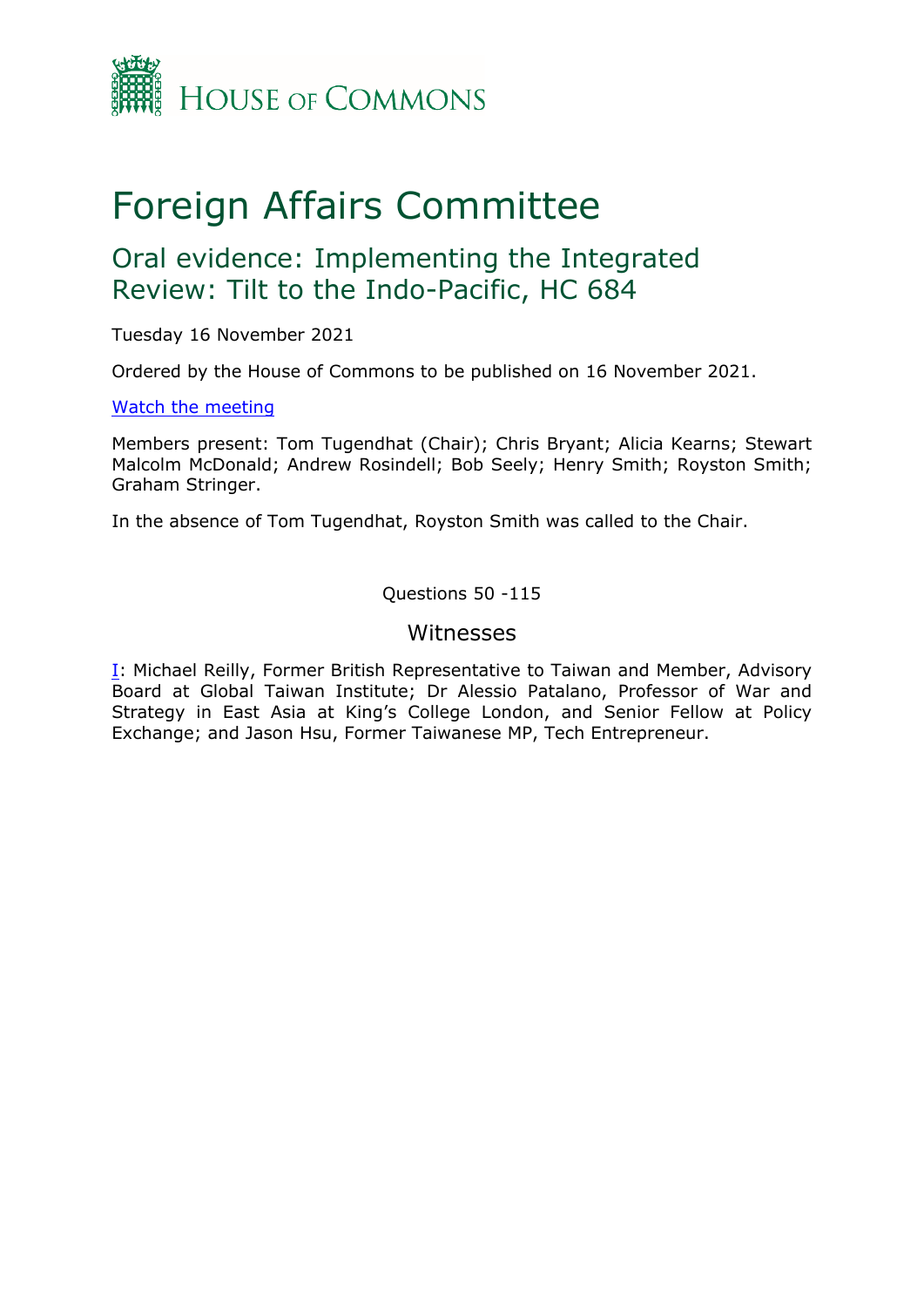

## <span id="page-1-0"></span>Examination of witnesses

Witnesses: Michael Reilly, Dr Patalano and Jason Hsu.

Q50 **Chair:** Welcome to the Foreign Affairs Committee inquiry into the UK's relations with Taiwan. We have three witnesses in the room with us today, and I am going to ask you individually to introduce yourselves.

*Dr Patalano:* Good afternoon, Mr Chair, and thank you very much for the opportunity to give evidence today in front of this Committee. My name is Alessio Patalano. I am professor of war and strategy in East Asia in the Department of War Studies at King's College London, and a senior fellow at Policy Exchange.

*Michael Reilly:* Good afternoon, Mr Chair, and Committee members. I am Michael Reilly. I am a senior fellow in the Taiwan studies programme at Nottingham university, and I am a former British representative to Taiwan between the years 2005 and 2009.

*Jason Hsu:* My name is Jason Hsu. I am a former legislator and a Member of Parliament in Taiwan's Legislative Yuan. I am also the current chief initiative officer of Taiwan AI Labs. I am very pleased to join today's evidence meeting. Thank you very much for the invitation.

Q51 **Chair:** Thank you. We will go straight into questions. I will ask Michael Reilly to answer the first question first, but, if the other two want to come in, be my guest.

How would you characterise UK-Taiwan relations at the present time?

*Michael Reilly:* I would say that they are cordial, but not especially substantive. There has been a welcome increase in the number of bilateral agreements signed in recent years, but if you compare it with a country like South Korea they are still very modest. If you look particularly at things like high-level visits, there has been a real dearth of those. Ministerial visits are few and far between. To my knowledge, it is more than a decade since any Foreign Office official higher than director level visited. I know that it is 25 years since it was agreed that there is no reason why a Cabinet Member could not visit Taiwan, but to my knowledge none has ever done so. It lacks substance, but there is nothing wrong with them apart from that.

Q52 **Chair:** Dr Patalano, do you have anything to add to that?

*Dr Patalano:* No, I would certainly agree with what has just been said. Looking at recent events, particularly how the European Union has approached opportunities to create greater visibility politically in the nature of the relationship, there are opportunities there to be exploited that have not been in the recent past.

Q53 **Chair:** Jason?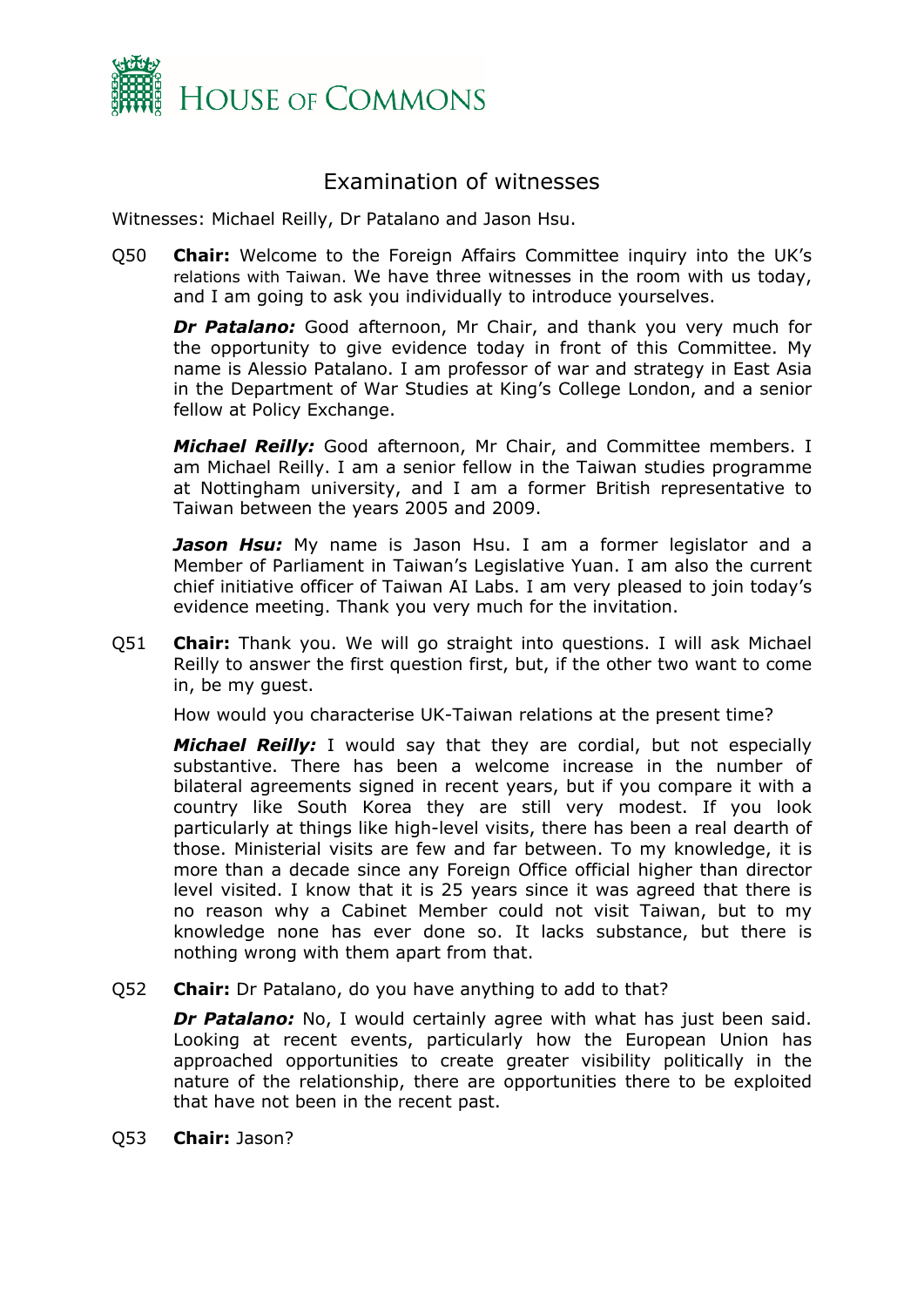

*Jason Hsu:* Thank you very much. I believe that this has been a very historical moment for the UK-Taiwan relationship, particularly as President Biden and the Chinese leader, Xi Jinping, just had a so-called virtual summit today. It is very important for the UK and Taiwan to establish an even closer relationship and more sophisticated and closer collaboration between the two sides in trade, in technology, in defence and in the economy. I believe that this is a very important evidence meeting for the two sides.

**Chair:** Bob Seely, did you want to come in on that?

Q54 **Bob Seely:** I would not mind, if I could very quickly, Royston. I wanted to ask the obvious question, unless you are thinking it should not come in now. Why are they not more substantive? The elephant in the room is the UK's fear of upsetting China. Do you think that is powerful or overwhelming? Separately to that, are there other factors that contribute to a relationship that appears warm but could be, as you say, more substantive? Michael, would you like to start?

*Michael Reilly:* The fear of China, as you say, is the elephant in the room. I do not know if you take an elephant by the horns or by the trunk, or whatever, but a lot of the problem about it is a perception here in Whitehall rather than the reality. The Chinese have consistently made their red lines clear about what they will tolerate and what they will not tolerate. Evidence over the years shows, in the case of our bilateral relations, that we can have Ministers visiting other than in the areas of foreign affairs and defence, and the Prime Minister obviously, which are the Chinese red lines, and the Chinese do not have a problem about that. There is a strongly held—and wrongly held, I would say—perception, "We can't do this because China won't like it." It is trying to get through the system that we should look at things differently. We should not ignore those red lines, but there is a lot of scope to do more.

Q55 **Bob Seely:** If the Foreign Secretary turned up, what would happen? What would the Chinese do?

*Michael Reilly:* If the Foreign Secretary was to go, I think the Chinese would get very upset. They would, as the first step, call our ambassador in Beijing at about three in the morning to give her a dressing down. They would probably recall their own ambassador and ask ours to be sent back. They may even go as far as demanding the closure of one of our minor consulates until we had "repented".

I want to go beyond China because it is not just the fear of China. There is a legal problem of Taiwan's legal status in British eyes that makes our own lawyers more cautious than other countries might be about engagement, and the two tend to reinforce one another or feed off one another. Also, I think it is fair to say that the Taiwanese themselves could probably try a bit harder. For various reasons over the years they have tended to decide that they are not going to get much support from Europe. Understandably, the US has given them a lot more security than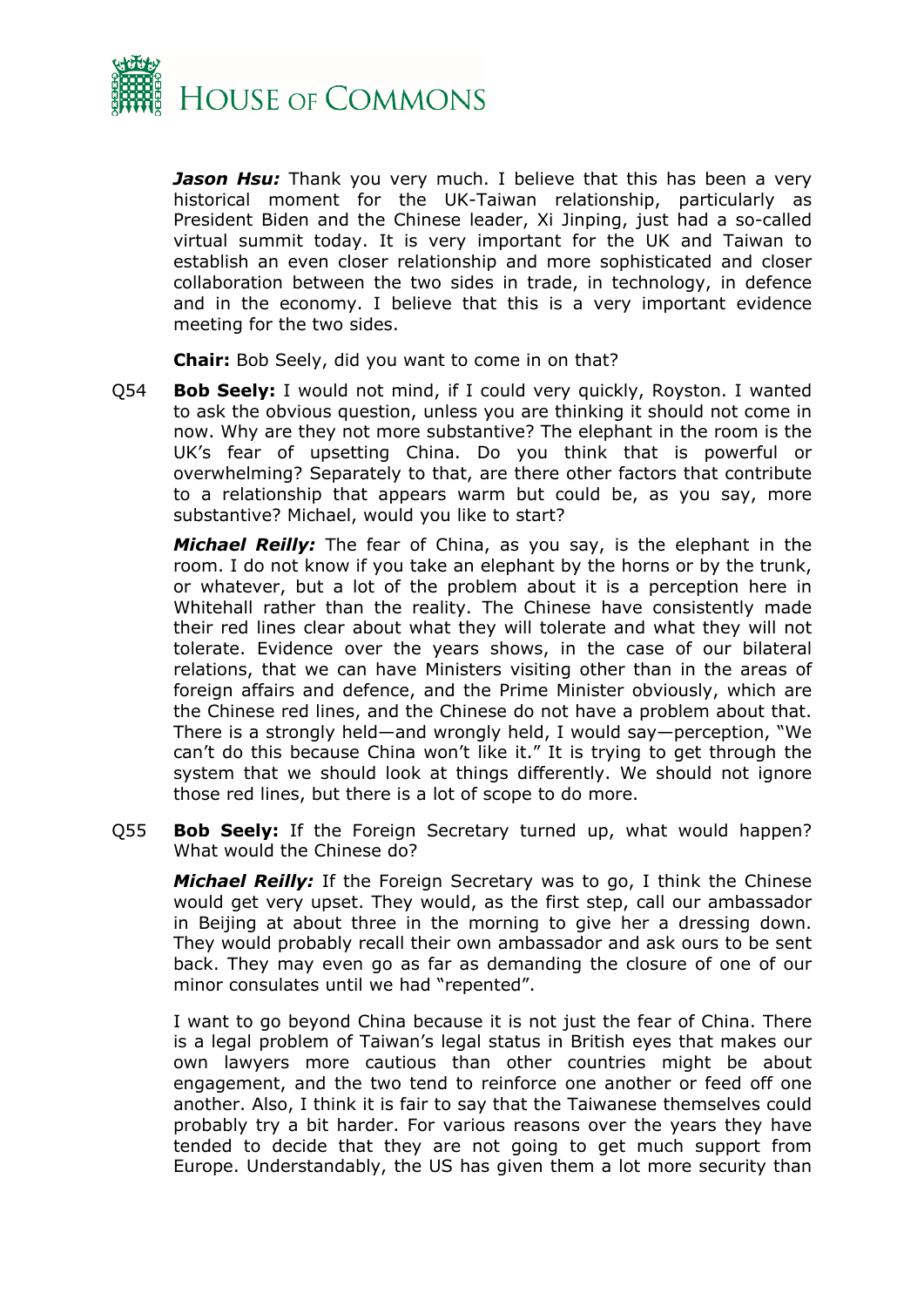

Europe is ever likely to, and likewise Japan, which is their neighbour. They have not seen European countries generally being particularly warm. The Taiwanese themselves could push a bit harder. It is on both sides.

#### Q56 **Bob Seely:** Dr Patalano?

*Dr Patalano:* I have two points. One is the question of the fear of China. I would completely agree with you that there is an institutional state of mind, as it were, that traditionally makes people, as Michael said, rush to the question of what the Chinese are going to do. There is an element of reticence around that.

On the other hand, I would say that over the last two years we have seen the Government starting to take steps to change that and to push back on that general attitude. Today, I would say we should be less concerned. Certainly, UK foreign policy behaviour seems to be less constrained and less worried about this idea of fear of China preventing things from happening. That is point No. 1. That is changing.

In part, the changing relationship between the United States and China has created a context, a framework, under which if you want bolder steps in terms of increasing interactions—a point I will come to in a second—it is actually possible. On the one hand, there is a change in the way the Government are behaving. On the other hand, there are also changing structural circumstances that allow us to think more boldly about taking steps forward, which leads to the second point.

Short of the Foreign Secretary, there are a number of other initiatives currently existing in a dialogue that already takes place between Taiwan and the UK that can be reinforced. A couple of weeks ago we finished the trade talks between Taiwan and the UK. This did not happen for the second year in person. They were held remotely. Organising meetings in which at a practical level you start seeing more regular interactions with both sides coming towards each other in itself represents a progressive, continuous way of challenging that initial very important point you made about the fear of China question.

#### Q57 **Bob Seely:** Thank you. Mr Hsu?

**Jason Hsu:** I feel it is absolutely important for us to have so-called supply chain resilience in terms of the UK-Taiwan relationship. This has a lot to do with the global supply chain resilience in semiconductor chips as well as the short supply of mobile and electric vehicle chips. It is very important for the UK and Taiwan to establish an even stronger relationship as China is growing its presence and its influence in the rise of the so-called AI and semiconductor industry.

It is very important for the UK and Taiwan to establish stronger trading relationships and to understand, when China becomes even more aggressive in its attitude, as well as the geopolitics concerning both Taiwan and the United States, and also the regional stability, and how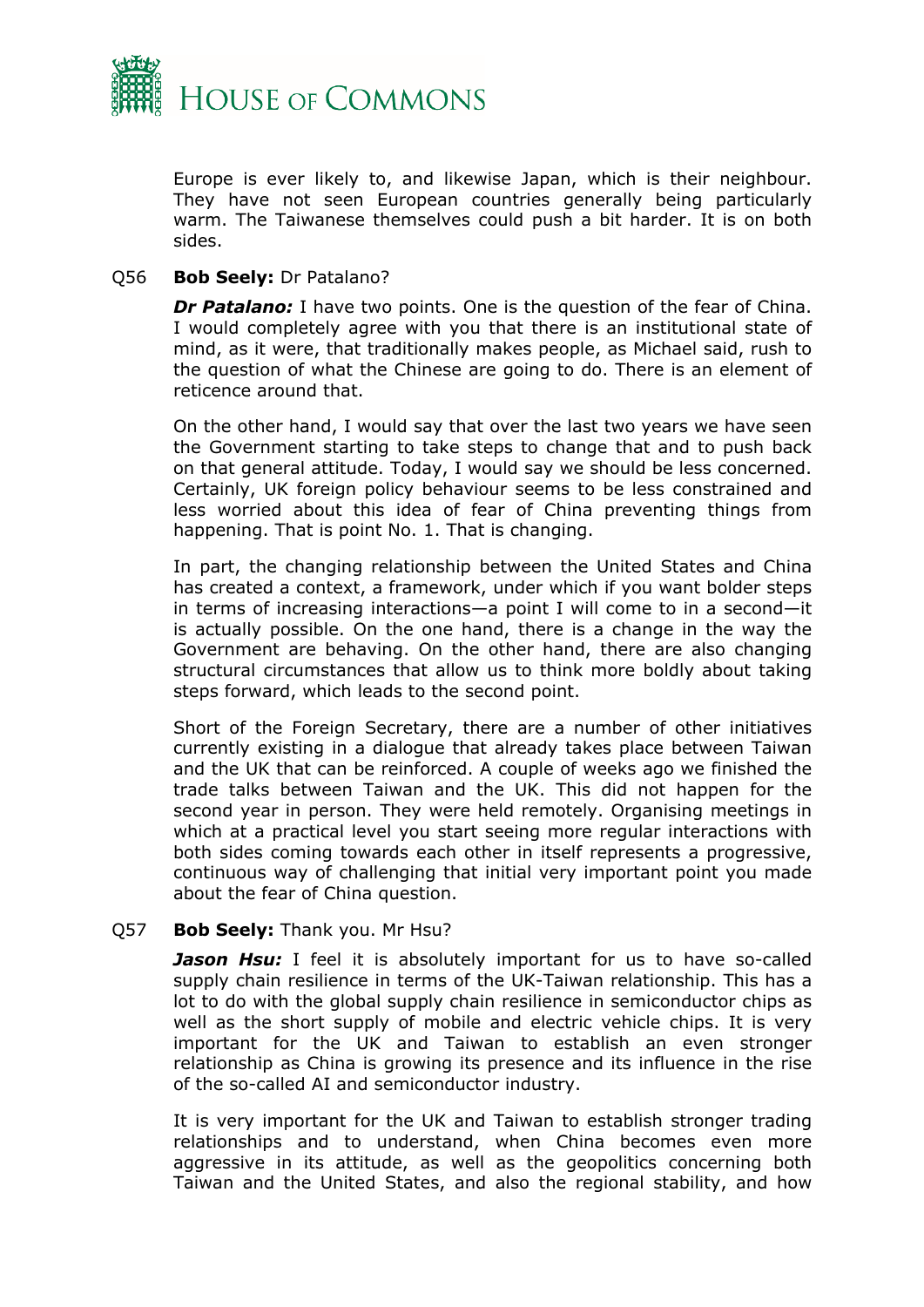

well the global supply chain stability factors into the dynamic development of the entire region, how the two sides collaborate in supply chain resilience as well as how China choreographs the political hacking as well as the cyber-attacks in how they infiltrate social media and deepfake in terms of the political campaign. This is especially important as we head into another phase of the election cycle in the next 12 to 18 months.

**Bob Seely:** Okay, thank you very much indeed.

**Chair:** Stewart, do you want to come in on that?

Q58 **Stewart Malcolm McDonald:** Thanks, Chair. My question is to Mr Reilly in particular. We have just had COP26 in my home city of Glasgow. Taiwan was not a part of the official COP proceedings, but it hosted its own Taiwan day, which I was very pleased to be invited to, take part in and meet Members of the Government and Members of the Legislative Yuan. It became apparent several days before that started that the Chinese consulate in Edinburgh were trying to discourage city officials, Members of the Scottish Parliament and others from taking part. Do you think that is quite normal?

*Michael Reilly:* Absolutely normal. It is par for the course. Frankly, I would say that the lower down the Chinese hierarchy the organisation is, the more vigorously they protest. I can remember, going back 15 years, that a marching band from Taipei Girls' High School was taking part in the Edinburgh Military Tattoo. The same consulate was protesting vigorously until the Tattoo organisers said, "Why are you protesting about them coming to Edinburgh, because they played in Nanjing in China last year? What is your problem?"

I have my own theory on this borne out by discussions with others. Within the Chinese Government, the foreign ministry is not important. Here, being Foreign Secretary is a stepping-stone to being Prime Minister. Even if not, it is a great office of state. As a colleague once said to me, being Foreign Minister in China is like the kiss of death. The foreign ministry is dismissed in Beijing as the ministry for translations. The one way that members of the foreign ministry have of trying to show that they are doing something useful for the motherland is by protesting about activities by Taiwan. It is a bit like scam emails: 90 times out of 100, they will be ignored, but if they get a success it is great and it goes on their performance appraisal.

The trouble is, going back to the question about Whitehall perceptions, that, too often, too many bureaucrats—and not just here; it is a wider problem—will take these protests at face value instead of just brushing them off. Presumably, after all, they were brushed off in Glasgow. Has anything happened? No. It all took place. They were there.

Q59 **Stewart Malcolm McDonald:** They were. The Chinese consulate protests were certainly brushed off. However, in one case, the Lord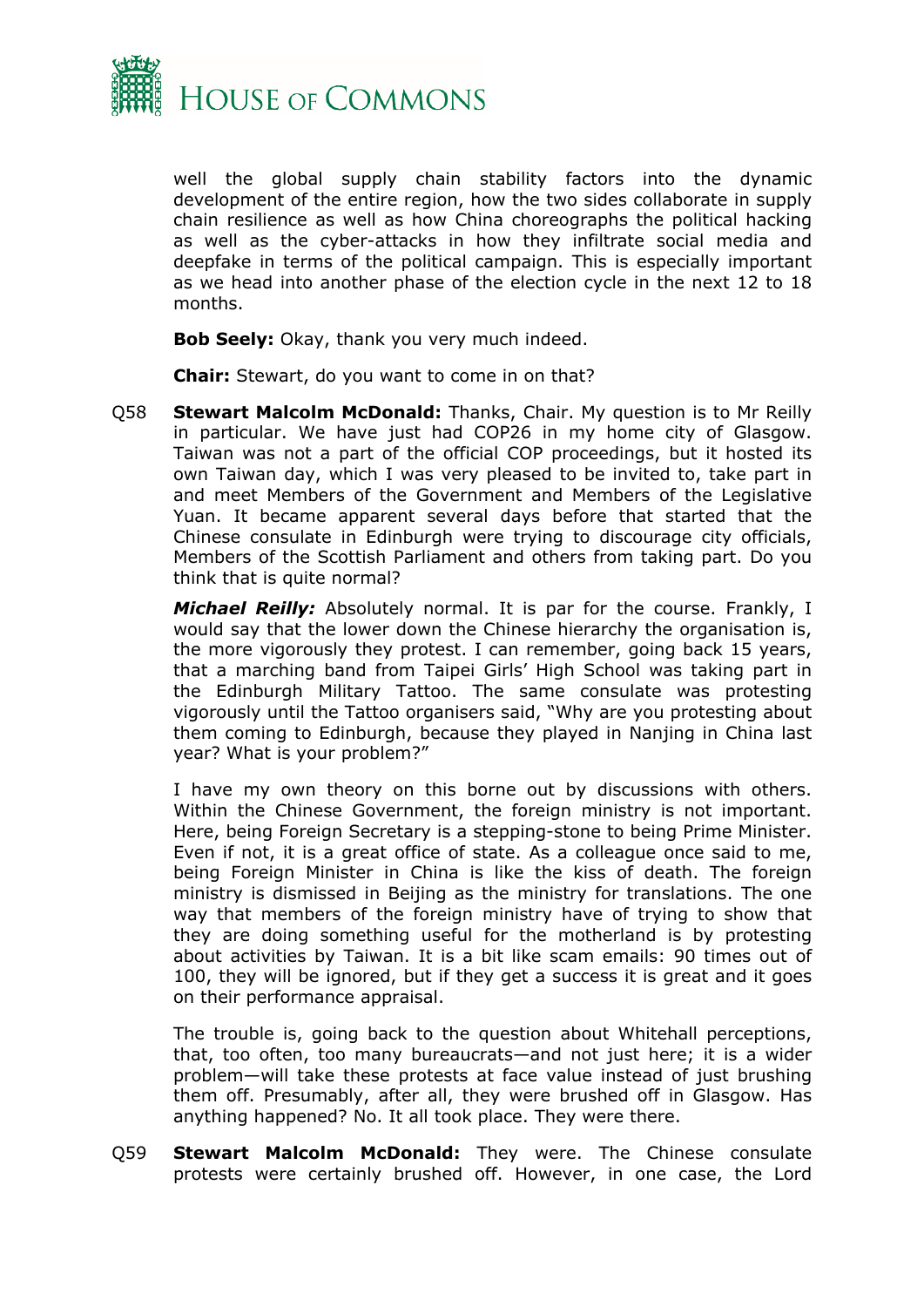

Provost of Glasgow was set to open the Taiwan day. The Lord Provost is an important civic figure in the city. He is the Queen's representative and the first citizen of Glasgow. He ignored all the protests until the Foreign Office asked him to pull out. All of a sudden, his diary was full and he was not able to come. Is that normal for Foreign Office behaviour in your experience?

*Michael Reilly:* That, to me, is a degree of overcaution on the part of the Foreign Office. I would not say it is normal; nor would I say that it is unprecedented. I would assume that this was Foreign Office anxiety about not having an avoidable fuss over COP26, so err on the side of caution.

Q60 **Stewart Malcolm McDonald:** Who would sign off that kind of phone call or email? Would that involve a Minister or a senior official at the Foreign Office? How high up the chain would it go?

*Michael Reilly:* I left the Foreign Office more than a decade ago, so I cannot say what happens now.

Q61 **Stewart Malcolm McDonald:** I will invite you to speculate.

*Michael Reilly:* I would be very surprised if something like that was not signed off by a Minister—not necessarily the Foreign Secretary, but something like that. If a Minister had not been consulted, in my experience, Ministers would be very angry. It is safe to say from experience that Ministers would have agreed to that.

#### **Stewart Malcolm McDonald:** Okay.

*Michael Reilly:* Having said that, of course, a Minister given something at very short notice, and told, "We have to decide on this now," who was probably rushing off to an important engagement somewhere else, just does not have the time to say, "Hold on a minute, let's just think this through," but think, "Yes, go with the advice." There are all sorts of factors that need to be borne in mind.

*Dr Patalano:* One of these factors being that at COP26 we all know that both the commitment of the United States and China would have been absolutely essential for any substantive achievement to be regarded as a success. It is not impossible to imagine that that creates a situation in which, at a tactical level on this particular issue, the Chinese delegation will have some way to create leverage and that leverage translates into a pyrrhic tactical victory. It is a slightly different question to the one about the "fear of China" thing, because the fear of China is a broader, more overarching, "Are we taking bigger foreign policy steps than we would otherwise?" That is a different thing as opposed to, "On this occasion, this did not happen, but it allowed us to secure a bigger goal."

I would be interested to know more about the context. I would not be surprised if this was negotiated tactically as a way to move forward and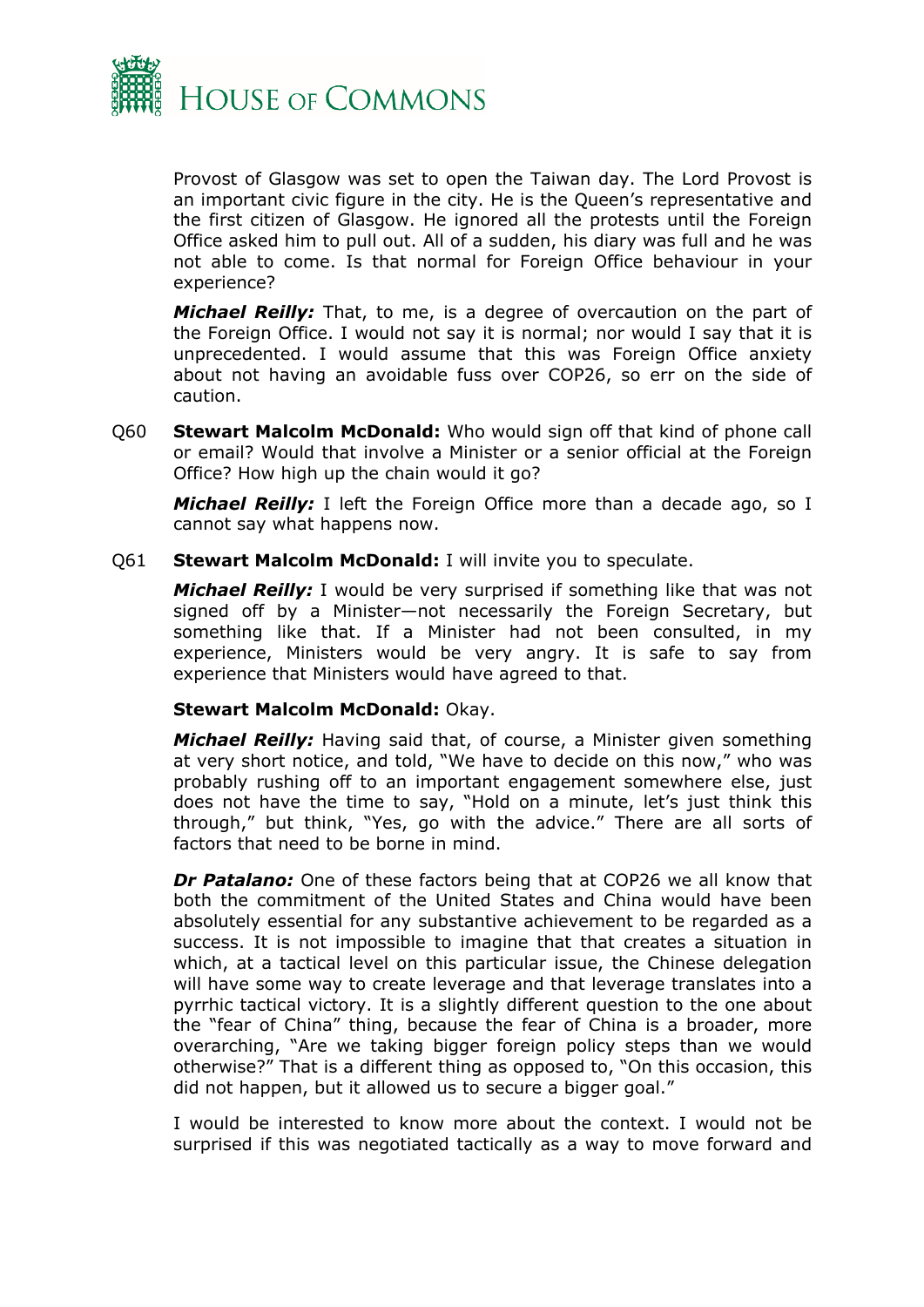

the bigger prize on this particular occasion was the COP26's achievements there in Glasgow.

Q62 **Stewart Malcolm McDonald:** The rather interesting tactic deployed by the consulate, which was ignored cross-party by all of those who received those kinds of letters, is that I did not receive one and nobody from my party received one, and there was an attempt to say to Unionist politicians in Scotland, "We know that you admire unity and antiindependence and all that sort of thing. Therefore, you should pull out because the Taiwanese are the same kinds of troublemakers as the Scots," but it was seen for what it was. What worries me is our own Foreign Office stepping in to prevent the civic head of the city giving out a welcome that he has probably rehearsed thousands and thousands of times over the course of COP.

*Michael Reilly:* To be fair, Dr Patalano's point here is probably very important.

#### **Stewart Malcolm McDonald:** Yes.

*Michael Reilly:* Given COP26 and the role of the Chinese, the Foreign Office could well have decided on this occasion. I can remember occasions, for example, in the days of the coalition Government when the Deputy Prime Minister invited the Taiwanese representative here to his new year reception and ignored Chinese objections, and the Chinese embassy just had to live with it, but there was no major summit in the offing after that.

#### **Stewart Malcolm McDonald:** Thank you, Chair.

**Chair:** Chris, you wanted to come in on this.

Q63 **Chris Bryant:** You referred to other countries. Do any other countries do this better than we do? Do they have a more substantive relationship?

*Michael Reilly:* I would not use the word better, but differently, certainly. The Americans and the Japanese do have more substantive relationships. In the case of America, it is enshrined into law. In the case of Japan, I am not sure if it is in law but it is modelled on the American agreement.

Arguably, the one that does it best is Singapore, which I was going to mention if the questions brought it up later. Singapore recognises China, but, uniquely, it has troops and elements of its air force based in Taiwan. The Chinese are well aware of this. It has a free trade agreement with both sides of the strait. The Singaporeans have a very long-term, consistent policy, and they have been very transparent with the Chinese all along. If you wanted a model, that might be the sort of model to aim for.

Within Europe, I would say no; it goes in cycles. At times, if you talk to the Taiwanese, they would say, "We have been in the vanguard. We were the first country to lift the visa requirement," for example. At present,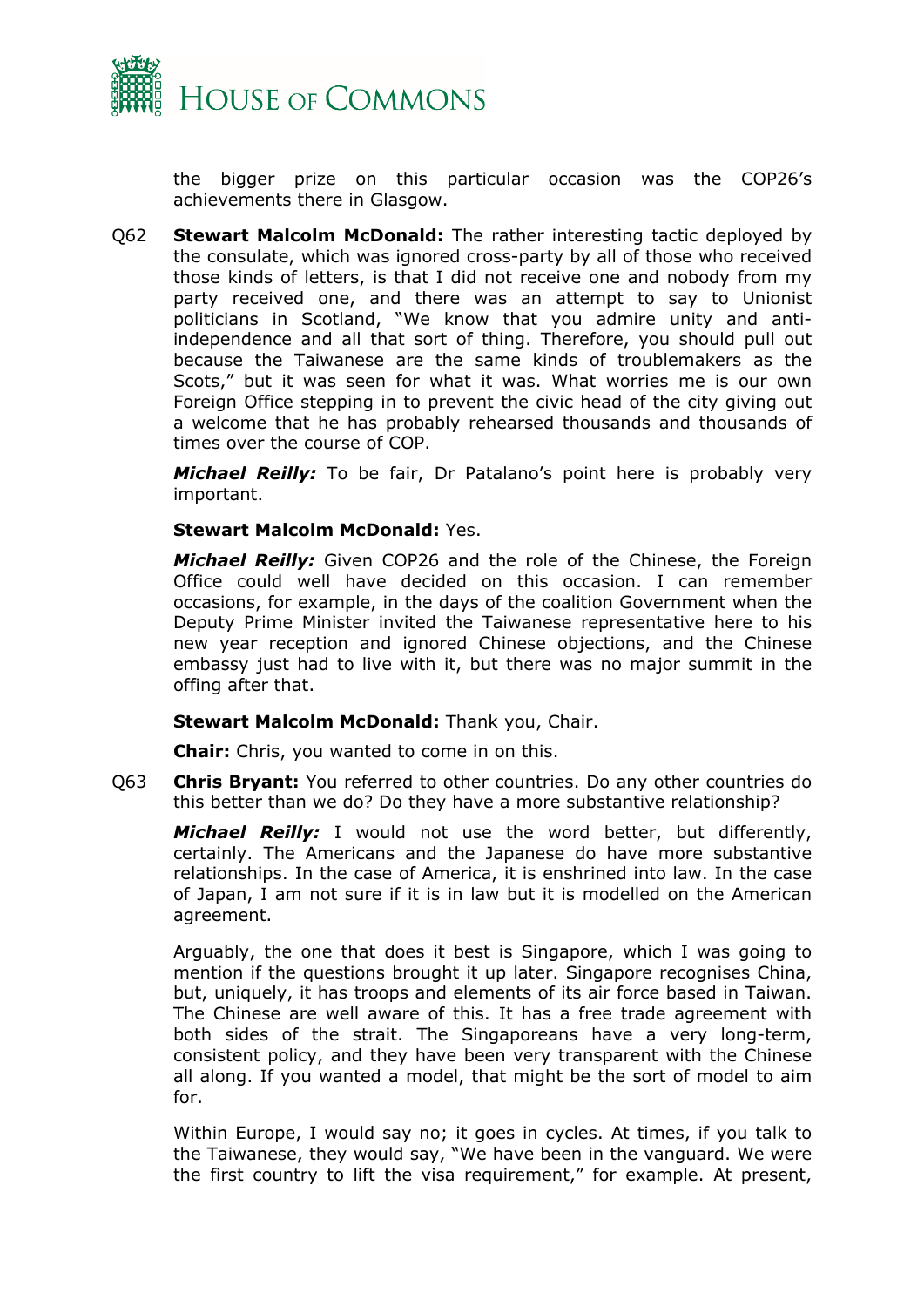

certainly, countries like Lithuania, Poland and Slovenia seem to be pushing the boundaries. So it varies.

#### Q64 **Chris Bryant:** Jason, do you have a take on that?

*Jason Hsu:* I wanted to comment on the importance of the regional collaborations in terms of the stability and security for the region. We have done our part to beef up our security defence as well as to boost our defence capability. It is also important to use the international mechanism to pressurise China from being too aggressive towards Taiwan. It is particularly important to understand China's influence on Taiwan's politics in cyber-security and social media penetration. It is especially important to understand that, when elections take place, a lot of mechanisms have been deployed on cyber-security as well as social media campaigns for disinformation and deepfakes. There is a lot of that concerning the intelligence and security. That will raise the concern of liberal democracy and democratic society that western countries have held up the values for, for a long time. It is super-important that, as a member of the international community, Taiwan plays a part not only in stabilising the global supply chain in chips and semiconductors but also plays an important role in stabilising regional democracy. We need every bit of support from the UK to come to our aid on cyber-attacks, understanding our needs and supporting us in trade and also bilateral relationships. That is very important in general.

#### **Chris Bryant:** I am done.

Q65 **Chair:** Can I go back to something you said, Michael Reilly, about Singapore and how they handle the situation? What could the UK do? Could it improve or increase its diplomatic footprint? Would that be something and what would that achieve?

*Michael Reilly:* It certainly could increase its footprint. There is a general problem in this country that we see Taiwan as this small island on the other side of the world. How important is it really? Geographically, sure, it is not big, but if you look at it in terms of population or its economy, it is comparable with Australia. Economically in purchasing power parity and in populations they are almost the same. We have a huge presence in Australia. Okay, it is a bit different historically, but the point is that we need to get out of this mindset of seeing Taiwan as a small, tiny island and actually see it as a place that, were it not for geopolitics, would almost certainly be in the G20. Unlike Australia and unlike the rest of the G20, it is also facing an existential threat.

Politically, we need extra resources on the ground to give back to London a better understanding of how the Taiwanese see the threat they are facing, how they are coping with it, how they are responding to it, but also the sorts of things that we can work in common with Taiwan on in the multilateral community. You mentioned COP26. That is an obvious area. On climate change, there is obvious scope to be doing more with the Taiwanese. Human rights is an area where, again, we could be doing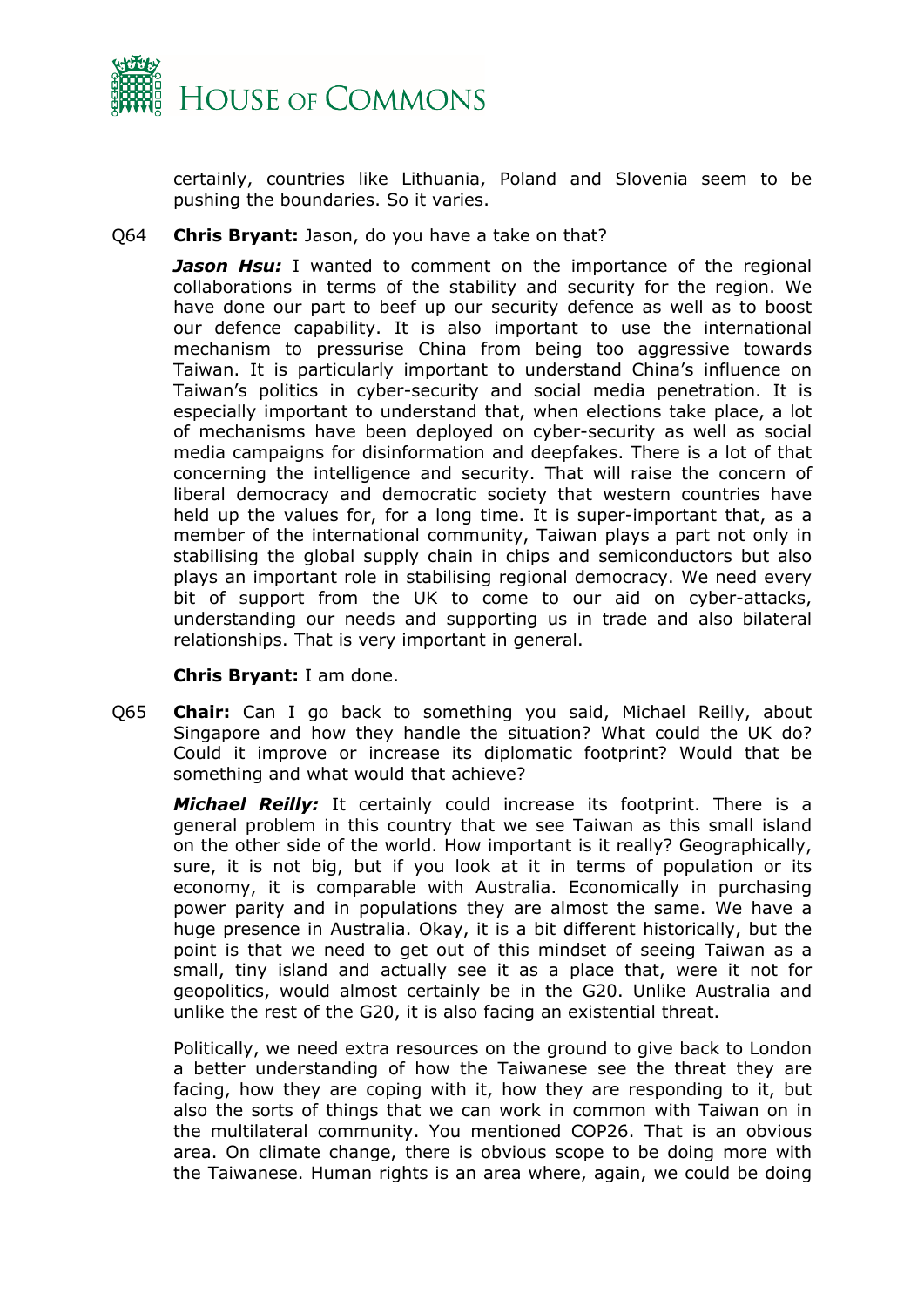

more with the Taiwanese. We could be strengthening parliamentary democracy globally. These are sorts of areas where if we had more resources on the ground we could be doing more.

However, it is not just about more resources; it is about the sorts of resources that we put in. I get the sense at the moment that the Foreign Office seems to take the view that whoever is the head of post there should be somebody who has had experience in Beijing. We have had at least three successive heads of post, all of whom have served in Beijing. I am not actually sure that is helpful. If you have spent time in Beijing being harangued by the foreign ministry, you tend to end up being more cautious. Maybe getting in somebody who has spent time in Tokyo, particularly given the Taiwanese-Japanese relationship, could be very helpful in increasing our understanding.

*Tom Tugendhat resumed the Chair.*

**Chair:** Thank you. Alicia, I am going to come to you.

Q66 **Alicia Kearns:** Thank you, Chair. Mr Hsu, you mentioned semiconductors, PPE and electric cars. Essentially, the resilience of supply chains is a national security issue, but I would argue that when it comes to China it is also a human rights issue. What are the opportunities for deepening trade with Taiwan? As a former MP, what would you want to see us trading with Taiwan on, what would we be able to import and what would you be looking to export?

*Jason Hsu:* I believe that the development of the global supply chain resilience is very important to develop a balanced supply chain diversity globally. It is too much concentrated on Taiwan. TSMC, Taiwan Semiconductor Manufacturing Company, makes up 75% of global advanced semiconductor supply chain chips production globally. It is important to diversify the production as well as the development of the supply chain of the semiconductor technology globally, and I believe that the UK can play an important role in deepening the collaborations in trade and talent as well as the technology development of the two sides in supply chain resilience and particularly on the supply chain development for semiconductors.

This has to do with things ranging from the semiconductor to electric vehicles to battery storage as well as the advanced materials for future energy. Companies like ARM play an important role in developing an even deeper relationship with Taiwan as we see the world divided into the "one world, two systems"—the so-called "China system"—and now "China system". After I left the Government, I have been serving as the secretary general for the semiconductor association in Taiwan. It is very important to maintain supply chain integrity and supply chain resilience globally, and the UK can play an even deeper and integral relationship with Taiwan in developing the semiconductor, the 5G network as well as the artificial intelligence development. It is very important to develop a deeper relationship in that regard.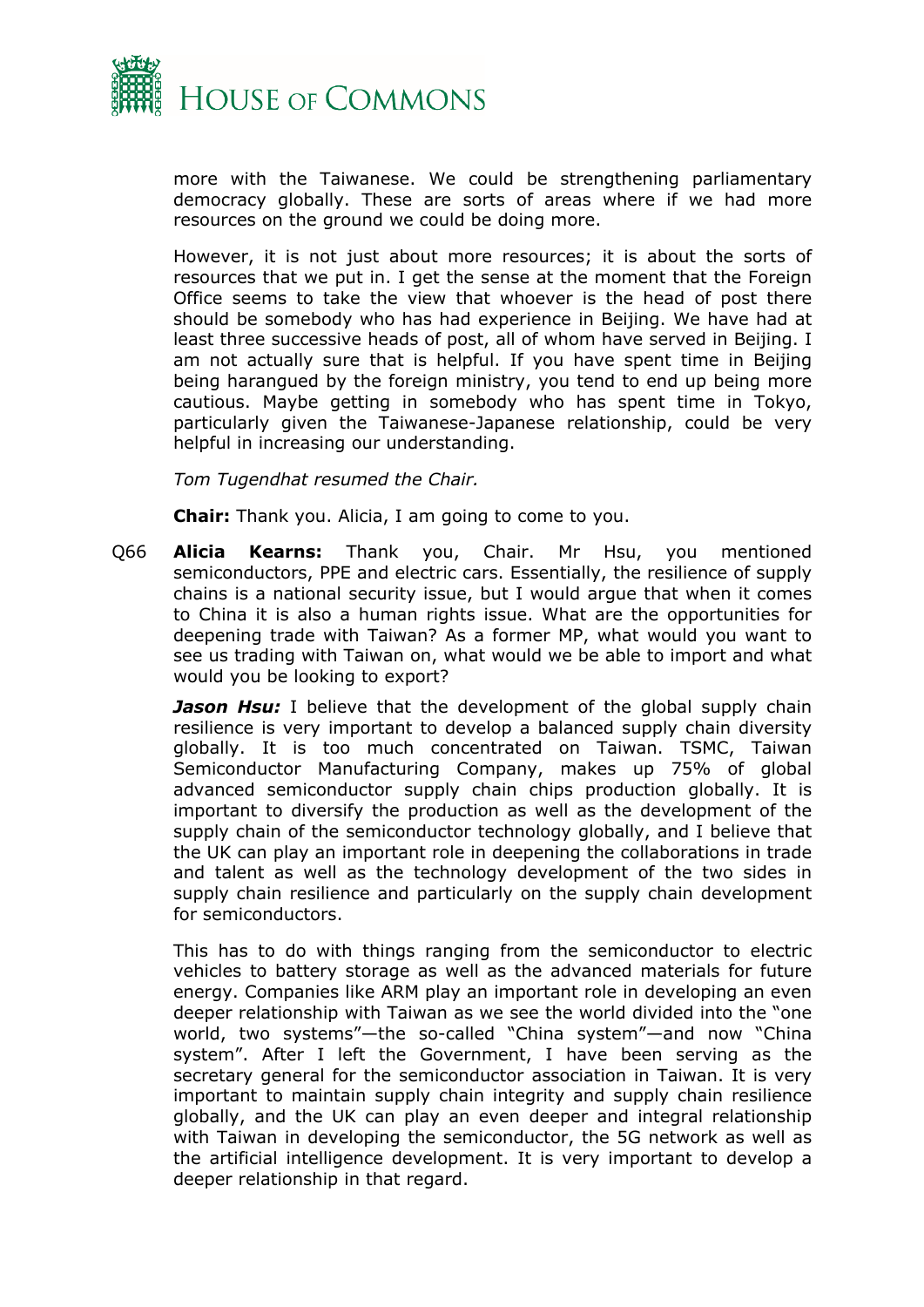

Q67 **Alicia Kearns:** Thank you. Mr Reilly, you mentioned the equivalence of the Taiwanese economy to the Australian economy. I had never thought of Taiwan in that way. I would be grateful if you could advise on two things.

First of all, have the Chinese taken action against other nations that pursue trade deals with Taiwan? More fundamentally—and I apologise for not knowing this—in pursuing a trade deal with Taiwan, is that something we can do? How does that work in relation to China's economy? Obviously we have said that we are not progressing a trade deal with China due to its human rights abuses and the genocide in Xinjiang. How would we even start a trade deal with Taiwan?

*Michael Reilly:* If I take the first question, first of all, there is no issue at all about that. China has repeatedly made clear that it has no objection to countries pursuing trade with Taiwan, and, indeed, we have been doing it for years. In the 1990s, we did more trade with Taiwan than we did with China. That in itself is not an issue. Bear in mind too that China is heavily dependent on trade with Taiwan. Something like eight of the top 11 ICT exporters from China are all Taiwanese companies. The biggest private sector employer in China is a Taiwanese company. So trade with Taiwan is very much in China's interests.

In respect of your second question, China has always argued that it does not object to countries having free trade agreements with Taiwan provided that they sign them with China first and they consult China before negotiating with Taiwan. That is based purely on the agreement reached for the two of them to enter the WTO. It has no legal basis. It has no wider basis than that. Certainly, the European Commission used to take that as a gospel argument. If we were to open negotiations with Taiwan, the Chinese would certainly start pressing us and perhaps threatening action if we were to do it before a deal with them.

Realistically, you would have to ask what the benefits to us would be of a bilateral trade deal with Taiwan. For Taiwan, I can understand completely that it would be an important psychological booster signal of international recognition, but actually most of the trade between the two of us at the moment is already free of tariffs. ICT, which is so important to Taiwan, is already under a separate international technology agreement on free trade, so most of that is tariff-free.

There are benefits that the UK could pursue, but I would say a much bigger prize would be membership of the CPTPP for Taiwan given that membership of the CPTPP is also a UK objective. Jason Hsu mentioned global supply chains, and the reality of international trade is that it is very complex. For example, everybody talks about semiconductors and cars, but the third biggest source of fish imports into the UK is China. This is not fish caught in Chinese waters. This is fish caught in the north Atlantic but then taken by Russian factory vessels to Qingdao in China where Korean factories process it and it is then shipped back as frozen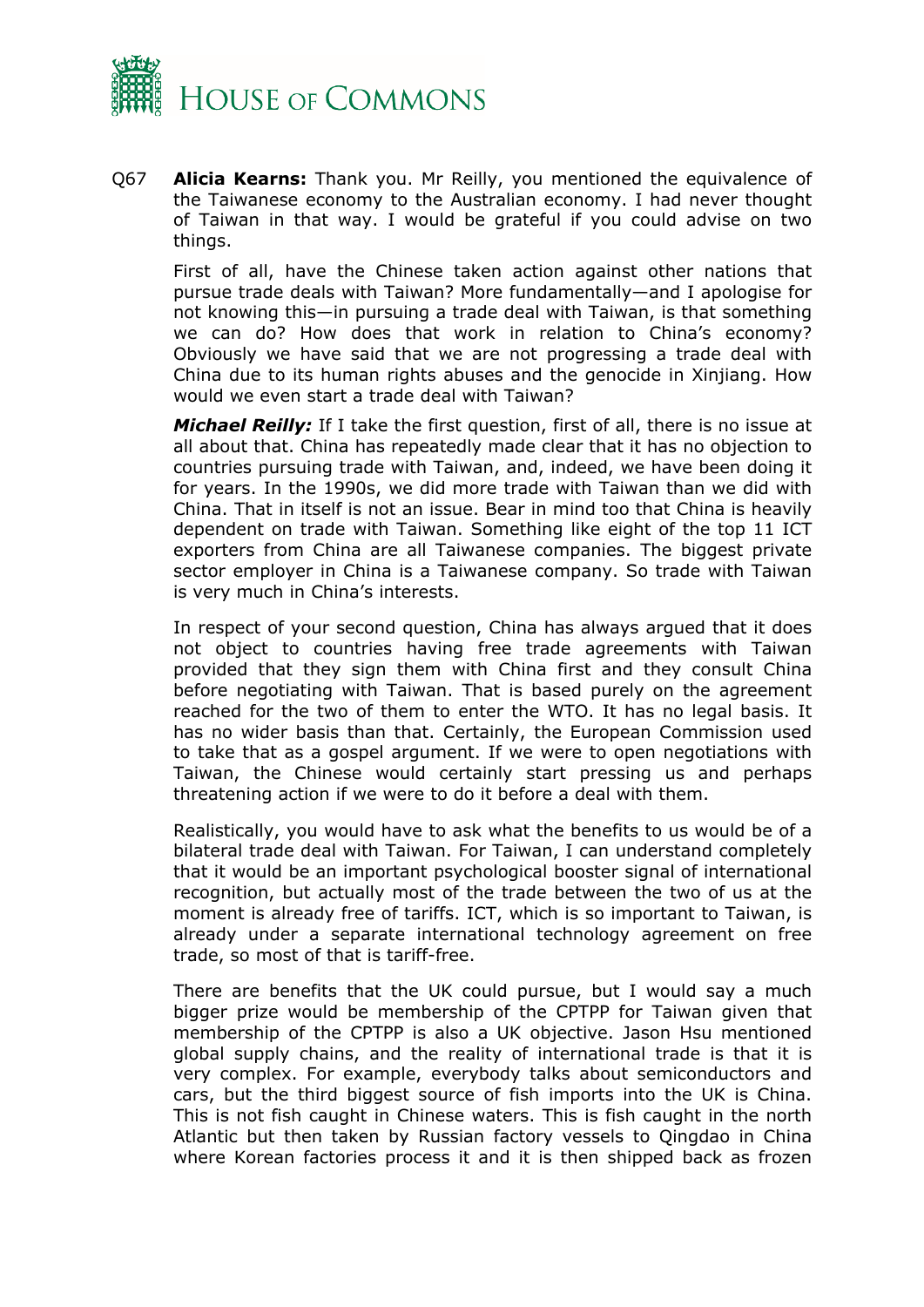

fish into the UK. I know it is crazy, but these are the sorts of things you need to bear in mind when you look at trade agreements.

Q68 **Alicia Kearns:** We need to look at our great British fish and chip supply for trade. It is quite concerning.

*Michael Reilly:* Therefore, a multilateral trade agreement is far preferable to a bilateral one.

*Jason Hsu:* I absolutely agree with you that the UK plays an important part in the so-called Sino trading relationship between the UK and China. I was a part of the Taiwan and UK parliamentary friendship group when I was a Member of the Parliament in Taiwan. I believe that in terms of trade it is super-important to understand that Taiwan's ICT importance in the global supply chain as well as the development of the global IT talent and global integration of supply chain plays an integral part in the integration of the EU market, particularly after the so-called Brexit, for the UK. It is very important to understand China's ambition in the region to take over the dominant position in 2025 for manufacturing in AI and semiconductors. This is manifested in vast areas of applications from medical devices to infrastructure in transportation, to everything ranging from national security to economic development. It is very important to understand that, whether or not our security system is compromised because of the use of technology that is being procured and also the network that we are using. It is very important to understand how China and Taiwan, and also the rest of the world, are developing the so-called protocol—a standardised system—in terms of security and integrity in that regard.

#### **Alicia Kearns:** Thank you.

*Dr Patalano:* I have three quick points. Two are about things that are already happening and one is things that could happen, just to go back to your specific question about where we start.

First of all, President Xi has an agenda to meet commitment to the global climate challenge agenda by 2050. We know that offshore wind farms have been a very important element in the growth of the bilateral trade relationship, particularly from the UK into Taiwan. Given that Taiwan is slightly behind the curve in its own plan to meet the self-imposed goals for meeting the challenge of climate change, that is definitely an area where we have seen already, and we are starting to see, the importance of the UK in the Taiwanese market. That is definitely an agenda that is important to this Government; it is important to the UK in the world and is certainly an area where there is a direct positive input because it is happening already.

The second point, which has been mentioned already, is resilience of supply chains. Here I would raise two issues. We started to debate them in the interim report of the Indo-Pacific Commission with Policy Exchange "A Very British Tilt" in which we mentioned two aspects. One is digital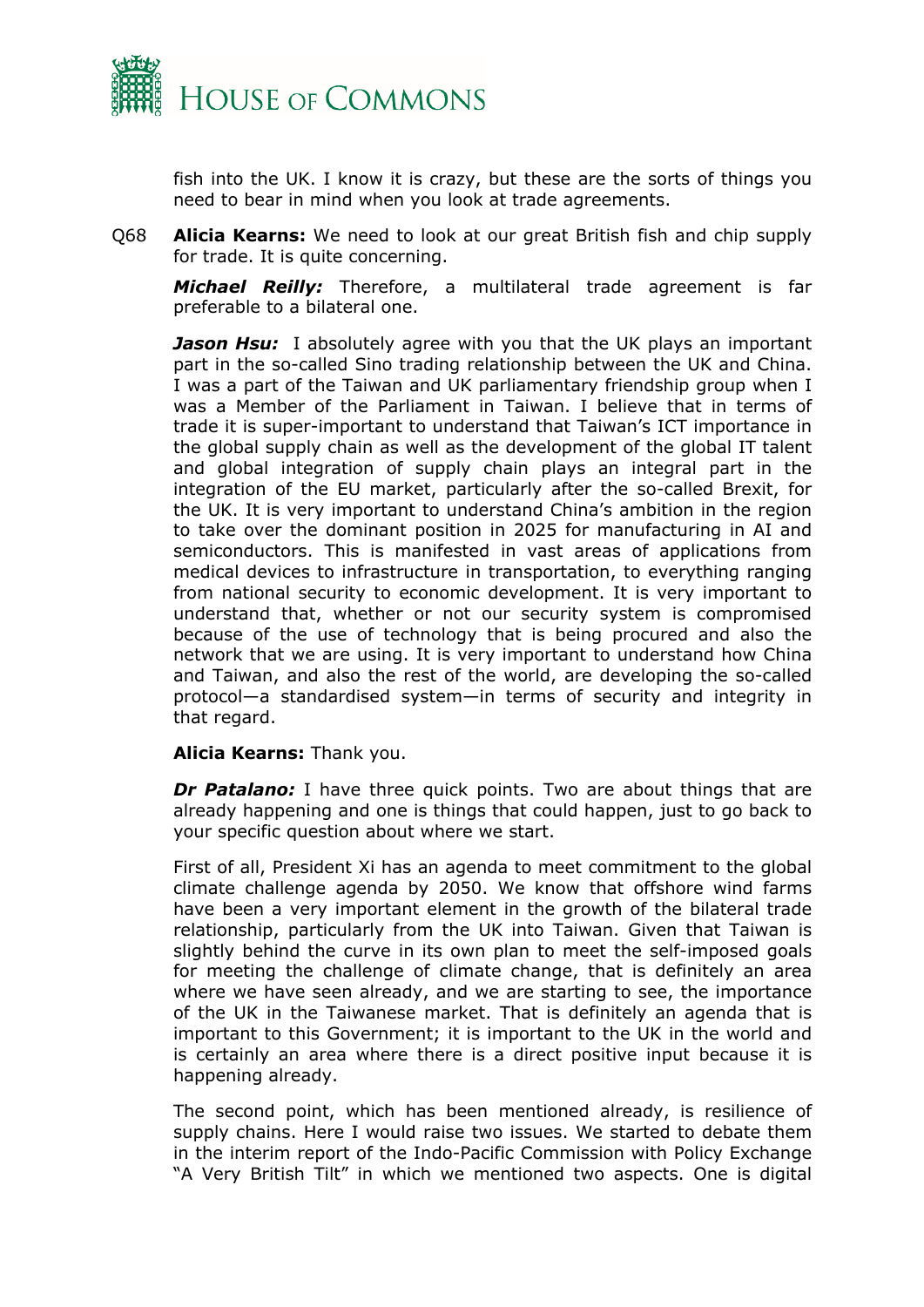

resilience. Jason has been absolutely crystal clear. Taiwan stands at the forefront of all the challenges on how our societies are being transformed, and the dependency of the digital world is taking a central role in our societies. Engaging with Taiwan on this subject is absolutely a window into the future as one of the things that could happen to us.

Secondly, it is certainly the setting up of the factory that has recently been agreed between Japan and Taiwan, with Taiwan's largest manufacturers setting up a factory in Japan in 2022 and starting operations in 2024. It was negotiated in a relatively short period of time. It gives us an indication of how we can start making genuine progress. One of the key elements that the Taiwanese have emphasised is how they want to leverage Japanese talent and bring them into this aspect where they hold the leading edge. The UK represents a natural place for that type of investment. These are the two things in terms of resilience and existing policy so far as climate change is concerned.

The third thing, and I hate to blow my own horn here, is that the greatest export of the UK is its cultural element—not me. It is what I stand for today, which is British high education. President Xi has a very strong agenda on making Taiwan a fully bilingual country by 2050. If that is not an opportunity I do not know what is. That would be absolutely essential to start changing the perception of Taiwan as a tiny island far off in the middle of several places that are far away. Unless we start changing that, and we do that through those cultural links, the whole idea of the Indo-Pacific tilt will never take hold because we need to rediscover that kind of link. Playing to the natural strengths of the UK system is one way to do it.

**Chair:** Thank you very much. Henry, you wanted to come in.

Q69 **Henry Smith:** Thank you very much, Chair. Mr Reilly, you mentioned CPTPP and I think, if I heard you correctly, it would be very positive for the UK to support Taiwan's accession to that agreement. Would you be able to expand a little more on what you think those benefits are and whether there are any potential disadvantages to the UK supporting Taiwan's accession?

*Michael Reilly:* It depends to a certain extent on whether or not the UK is also in the CPTPP, but given that UK Government have committed to seeking membership let us assume that the UK is a member. Having Taiwan as a member as well adds to what is, to be frank, a fairly disparate group of countries at the moment in an important, high-tech manufacturing economy. The only other one in the CPTPP at present really is Japan, and Canada to a lesser extent.

Having free trade in this area would be beneficial, not least or particularly because of the whole supply chain issue we have just mentioned. If you look at Taiwanese manufacturing, precisely because they are cut off from most bilateral agreements, they have been very big investors in Vietnam, for example, as well as in China, and increasingly in Malaysia, which is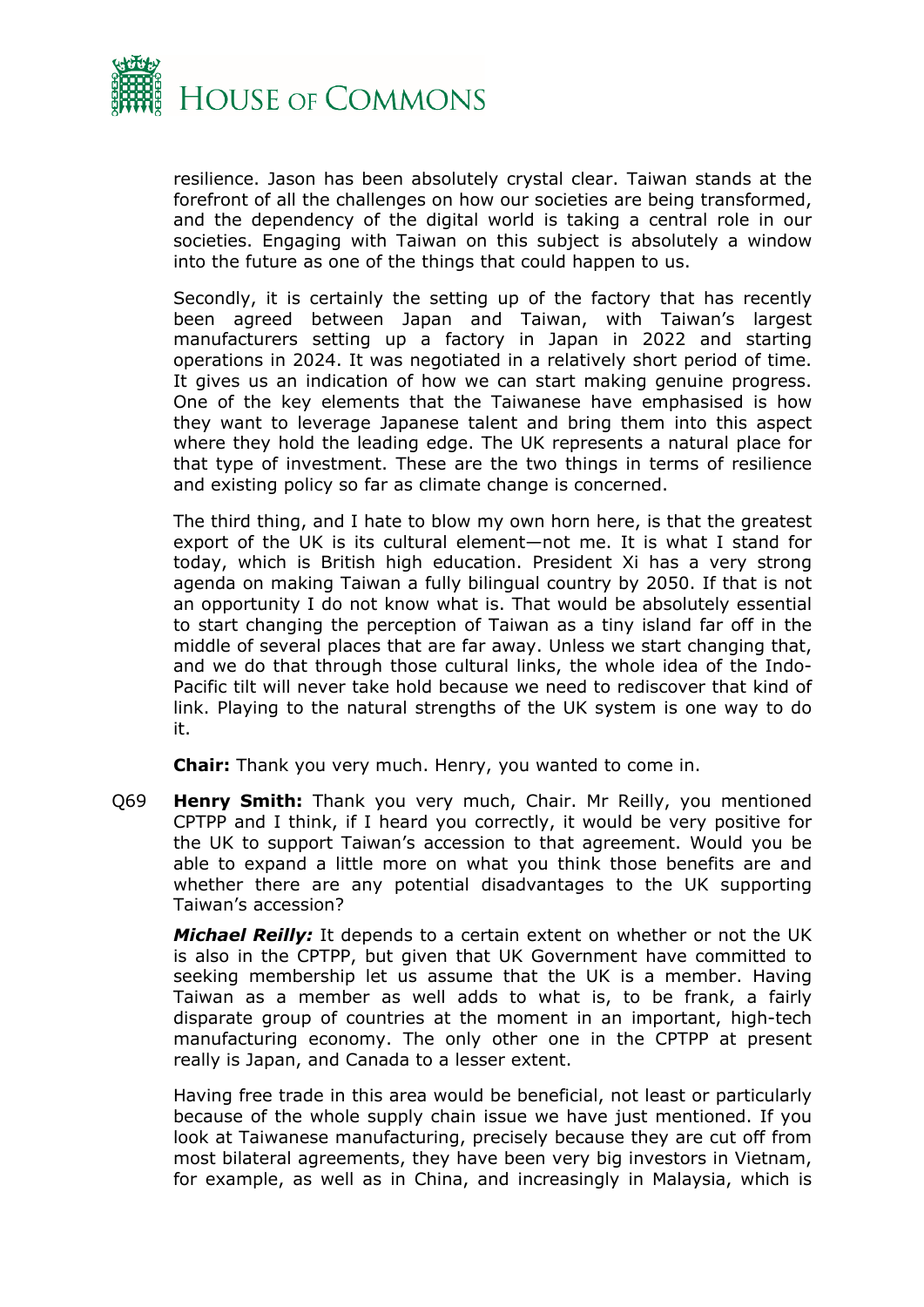

also a CPTPP member. You see the benefits of the various supply chains, and the bureaucracy that you would have if you had to negotiate agreements bilaterally disappears. It is a collective. That is a benefit to the UK.

The benefit to Taiwan is in freer trade and—I think this is something we should not underestimate—the psychological impact for Taiwan, which feels very vulnerable and isolated as it is from most multilateral organisations. If it is a member of a grouping like this, it gives it an important psychological boost.

What about the downsides? I do not really see any downsides. China will object, and certainly, if China is already a member, China will probably try to stop Taiwan coming in. But I think that would depend on the nature of the Government of the day in Taipei. It is worth remembering that, when we had a KMT Government in Taiwan under President Ma Ying-jeou, the cross-strait relationship was very close. They signed a free trade agreement. Xi Jinping and Ma Ying-jeou actually had a summit meeting in Singapore. If we had a KMT Government in Taipei, it is by no means impossible that China would say, "Yes, it's okay. Join the CPTPP too." But, even if China objects, you have the strength in numbers. It is not going to want to pick fights with all the CPTPP members. So actually I do not really see any downside for the UK.

Q70 **Henry Smith:** Thank you very much. Dr Patalano, do you concur with that assessment? Are you, if I can put it like this, as optimistic that there would not be a blockage or a blocking, I should say, from the People's Republic of China for the Republic of China being part of, potentially, the CPTPP?

*Dr Patalano:* As a general proposition, any sort of multilateral exposure or any multilateral format that allows Taiwan to have greater international visibility presents a challenge to the People's Republic of China. Having said that, it depends very much on the circumstances of the day. I agree with Michael that it is absolutely essential to see what it is exactly that we are talking about. Will the UK already be part of the CPTPP when that happens? Will China be part of it?

The requirements for joining the CPTPP are quite high, even for China. There is a question that their behaviour might change because the Taiwanese application looks stronger on its own. Having said that, there is then a really interesting situation because it allows all other members to play to the Chinese and say, "We can have a conversation about your application as long as you do not create a blockage to this application." One can be slightly more confident and optimistic, because when it comes to standards and levels of trade today Taiwan is in a strong place in terms of the quality and standards it upholds.

In that regard, yes, of course, the general proposition is that the Chinese will present a problem. However, on the specifics of this case, I would say that there is sufficient room for manoeuvre to remain optimistic about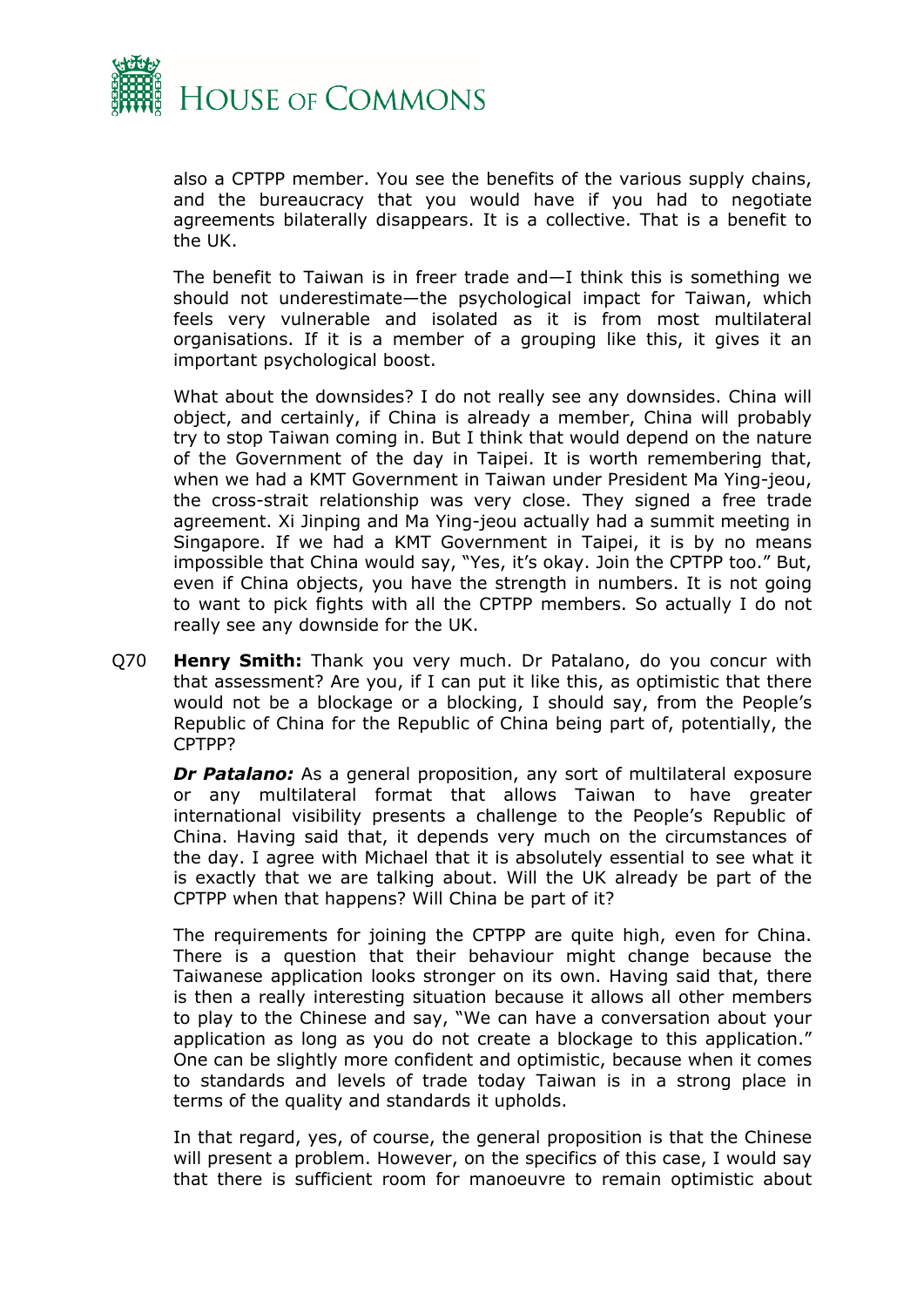

that happening and, indeed, the blowback being very limited to anyone else coming to the support of Taiwan.

Q71 **Henry Smith:** That is very interesting and I am grateful for your response. I appreciate that we are dealing with some conjecture here.

Mr Hsu, what is your perspective? Do you think that Beijing would put the importance of free trade above political considerations of seeking to block Taipei's potential membership of the CPTPP?

*Jason Hsu:* Absolutely. In regard to anything that Taiwan tries to advance in terms of our international presence in trade, the economy and defence, I think Beijing will pose a very strong obstacle in everything we try to advance. Obviously it requires international co-operation in understanding the original stability and regional security to maintain a check and balance for the region to develop trade as well as economic relationships. This has everything to do with Japan's and South Korea's interests in the so-called first Pacific island chain in this region. Obviously for the UK it is especially important. As China advances its aggression globally, it is important to maintain stability in the global supply chain and for the trade balance for Taiwan to have a presence globally. China counts as one of the largest trade partners for the UK.

I also want to mention that Taiwan plays a very important part in global technology development as well as the semiconductor industry. Whether or not UK can support Taiwan, it is a very important signal for the international community to come together to develop a global consensus to develop equilibrium for regional stability. That is why I believe that even the United States President Biden is developing a somewhat ongoing negotiation with President Xi Jinping.

Taiwan is treading water quite carefully in not provoking China but also developing a mutually beneficial relationship in trade and economy, not forgetting that there are over 2 million Taiwanese businessmen in China living and working there. There is a lot of supply chain vulnerability in China from Taiwan business. Over the Covid pandemic, investment to China from Taiwan doubled in the last 18 to 24 months. It is important that we are a quite interconnected global economy. It is difficult to decouple one from the other in certain ways. It is important to maintain a global relationship in trade and to try to find somewhat mutually agreeable solutions for the common causes for the world.

**Henry Smith:** Thank you for those comprehensive answers.

**Chair:** Bob, did you want to come in on this?

Q72 **Bob Seely:** I wouldn't mind on one question from earlier, but I would like to follow up what Mr Hsu just said. Out of interest, with regard to all the Taiwanese businessmen and people living in mainland China, how do they and you feel about mainland China's authoritarian turn? Do you just shrug your shoulders and accept that this is happening in another country, or does it have an emotional impact because it is happening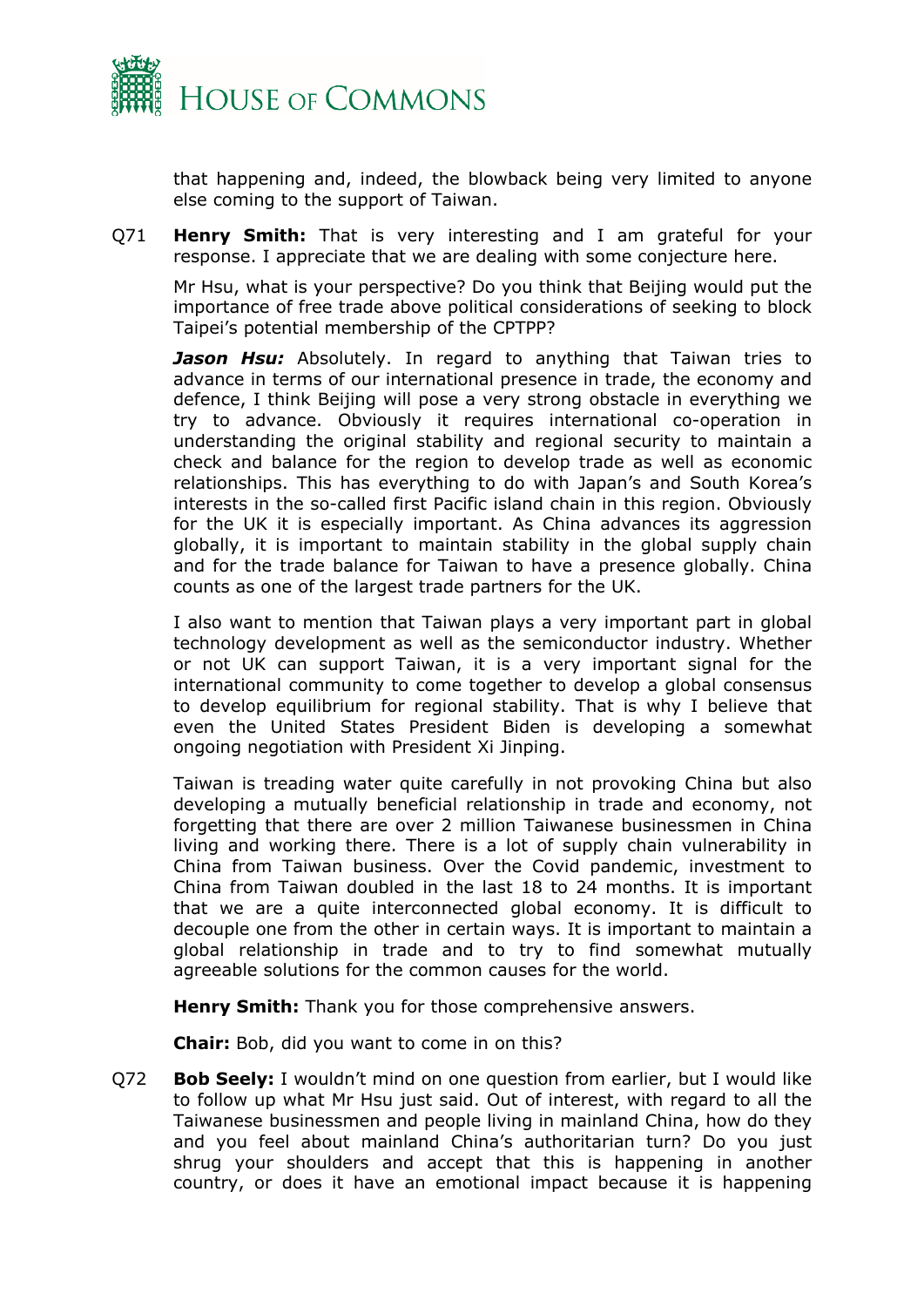

somewhere with which you have a close but very complex relationship?

**Jason Hsu:** It is getting tougher and tougher because of the state's policies on cracking down on anything related to Taiwan businesses, particularly anything related to Taiwan's technology development and its expansion into China. Also, the Chinese domestic market is growing evermore powerful and aggressive in its market size and market capitalisation. Taiwan still maintains quite an advantage in certain areas in semiconductors and in the global supply chain.

It is important to understand that Taiwan plays a quite important role in balancing the US and Chinese geopolitical tension in semiconductors as well as mobile chips for electric vehicles, which are already in short supply globally. When President Biden demanded that Samsung and TSMC hand out their client information, we have to be on a very high alert as to what that means globally in supply chain vulnerability and supply chain resilience. If China is developing its indigenous technology evermore aggressively, how will the rest of the world respond to that? How will a company like ARM, which is an indigenous UK technologyoriginated company, respond to that? Can a UK-originated company respond and collaborate even closer with Taiwanese technology companies like MediaTek, TSMC or UMC? That really raises a whole lot of other issues as to future development of medical devices as well as new infrastructure devices concerning transportation, financial infrastructure as well as technology infrastructure.

Q73 **Bob Seely:** Thank you. Dr Reilly, Taiwan had a very good Covid. In many ways it is a fantastically modern state. It is a democracy. It is very hightech. It has lots of artificial intelligence and big data. What do you think our slightly tired, at times, state can learn from Taiwan in how to do government using big data, using artificial intelligence, using a highly organised democracy? What can we learn from Taiwan?

*Michael Reilly:* There is lots that we could learn. To be fair, the starting point from which you have to look is that there are very different cultural factors at play here. Taiwan, like most other east Asian societies, is far more comfortable with collective responsibility than we are here. If I take a very specific example of the wearing of face masks, it is the norm in Taiwan, as it is in South Korea and Japan. If you have a cold, you wear a face mask. So, as soon as there is a pandemic, everybody wears a face mask—no arguments, no two ways about it; it is just what you do. How many debates and arguments have we had here about just wearing face masks?

If I take it a stage further, Taiwan has an enviable NHS. Other countries are looking at it as a model. One thing that all Taiwanese have is their equivalent of the NHS medical card, which has a little chip in it. They take that to a doctor and a doctor immediately has access to all their medical history, which enables them quickly to diagnose things. Also, that is anonymised but kept centrally so that the Government are able to monitor disease and all sorts of things. Just try bringing in something like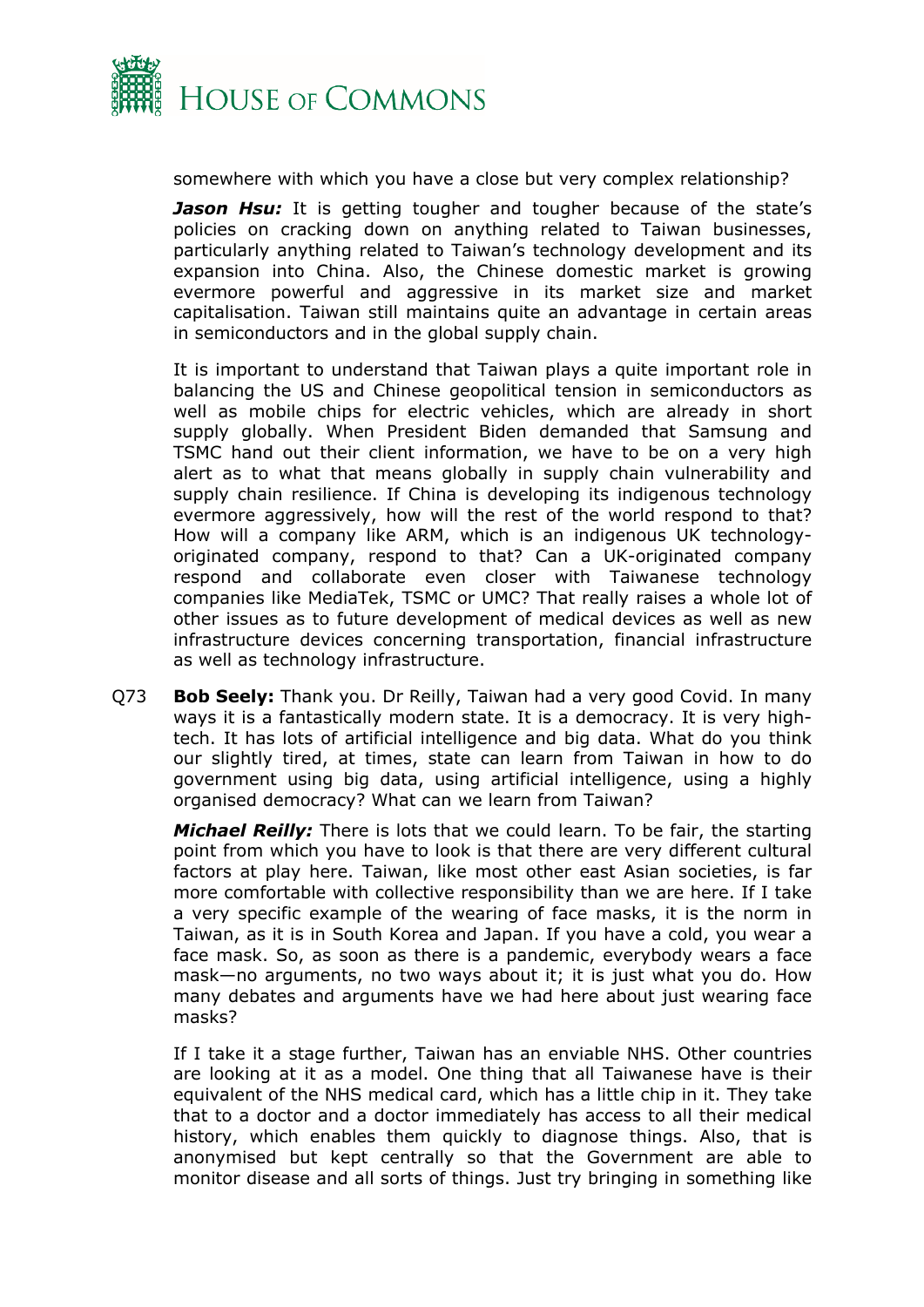

that here. Look at the uproar when the NHS tried to bring in computerisation on a much more limited scale.

If you want us to model in terms of big data what the Taiwanese are doing, you really have to get a message out to the public that these are the benefits, the precautions are going to be adequate, this is why we are doing it and this is what we can do about it.

Q74 **Bob Seely:** That is a very good point. There are big cultural barriers and differences between the two of us. Nevertheless, is there anything to learn from that country or not?

*Michael Reilly:* Yes. In the case of the pandemic, one of the reasons why their response was so good was that they had learned from the direct experience of SARS. After SARS, they had set up a co-ordinated approach so that as soon as they were faced with a pandemic this just clicked into action.

In the interests of fairness, let us also remember that they were very slow to vaccinate the population, which meant that suddenly when numbers started trickling up they were struggling to get vaccines. It has picked up a lot now, but they still have rigorous quarantine procedures, which is largely why they have been able to be so effective. Again, hindsight is a wonderful thing.

As the open country that we are, would we tolerate those sorts of draconian approaches? One assumes that we will learn from this. From my own bureaucratic background, my experience in the Whitehall bureaucracy is that something major happens, a report is written and it is filed away. What we need to learn from the Taiwanese experience is that you learn your lessons but then you make sure you implement them. You have a new procedure in place so that when the same thing happens people know what to do. It is not just being institutionalised away.

**Bob Seely:** Thank you.

**Chair:** Thank you very much. Alicia, you wanted to come in on various elements of UK support.

Q75 **Alicia Kearns:** It was actually more specific about Japan. I have a question for you, Alessio, going back to military assertiveness. What is Japan's view of China's current activities and military assertiveness and ambitions towards Taiwan? How do you believe the UK could be working in concert with Japan on this?

*Dr Patalano:* That is an excellent question. First of all, it has become clear during this past summer through the world-famous annual publication that is produced in which the vocabulary has changed. For the first time, instead of talking about cross straits or Taiwan straits, there is mention that Taiwan's security matters to Japan. There is a shift in the language, if nothing else, that suggests that there is a much clearer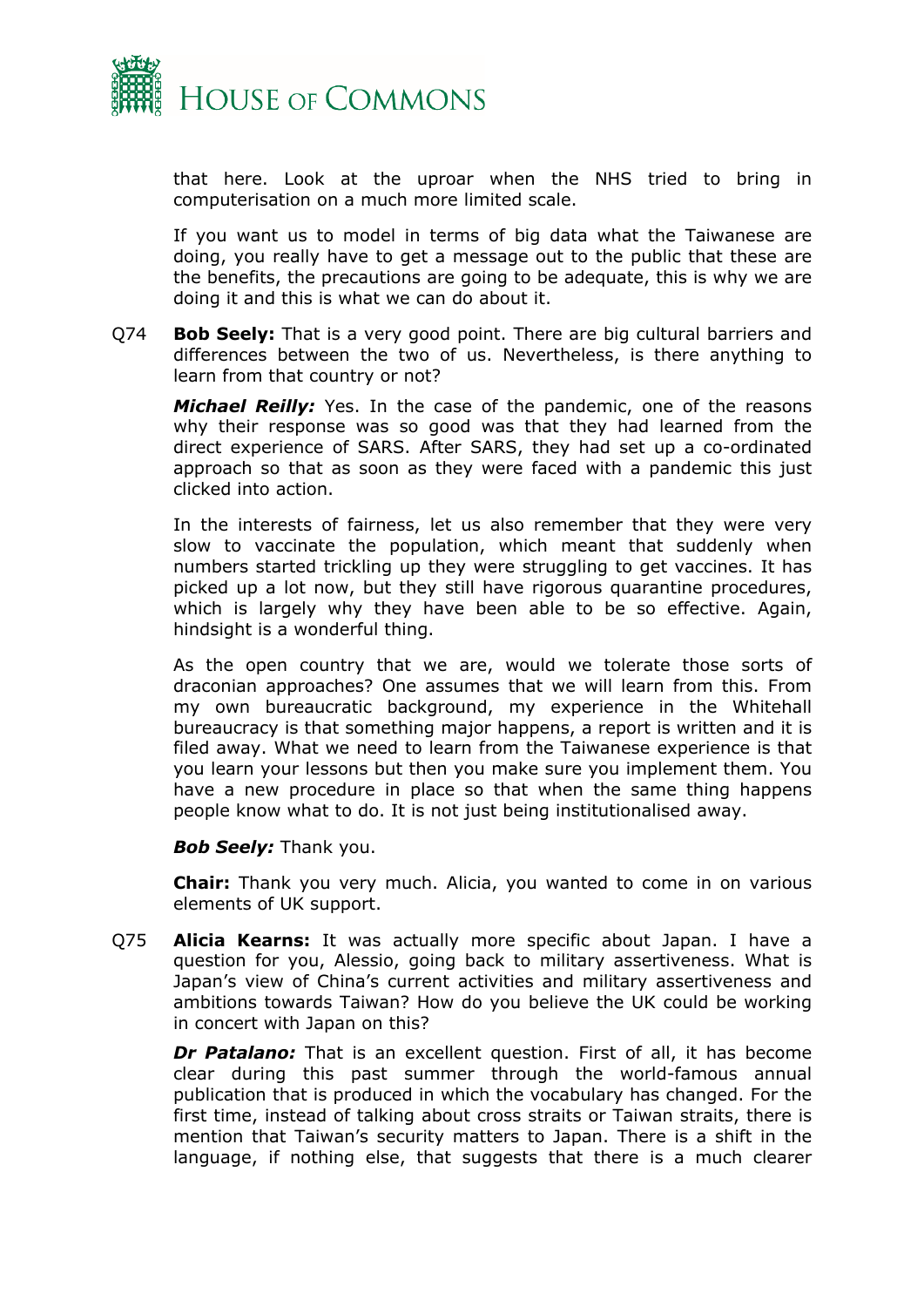

analytical focus when we talk about defence and security and why it matters to Japan.

It should be said that Yonaguni Island, which is the southernmost point in the Japanese isles, is closer to Taiwan than anything else. Literally, you can use it as an observation point. You can see the horizon and the Taiwanese coastline. This is how close it gets. That is point No. 1.

Point No. 2, already under Prime Minister Tsuga, the defence Minister, Mr Kishi, who is the Prime Minister's younger brother, is politically associated with the Taiwan parliamentary group in Japan. He has been a senior member of it and has been personally interested in Taiwan and relations between Japan and Taiwan for a long time. The fact that he became defence Minister speaks also to the fact that Taiwan's attitude to Japanese national security has increased.

Having said that, the bigger point is about the United States and the relationship between Japan and the United States. As Taiwan increasingly becomes a hotspot in the Sino-American structural competition, that raises two important questions for Japan. One is that, in case of any contingency in which the United States will be involved, what would the United States ask of us? The second one is: how would that play in the big target on Japanese bases where US troops, which would be at the frontline of that engagement, are based?

This sets a context that matters to the UK for two reasons. One, Japan has changed its understanding of how Taiwan's security matters to Japan. That is both at the national level as well as in the relationship with Japan, but at the same time, as Jason mentioned earlier about how Taiwan behaves in the Sino-America competition, Japan has been extremely calm and paced. It has been very firm raising its voice about issues such as increased military activities, incursion in the Taiwanese air defence identification zone and so on. But at the same time it has been very cautious in pushing the United States to take stronger military action. That is one thing.

There are two reasons why this matters to the UK. The first is because of the relationship between the United Kingdom and the United States, which is our closest partner. As for Taiwan, although Japan is physically and geographically located at the frontline in that competition, for us it is different. Still, looking at Japan from a UK perspective, there is a similar question to be asked. What would the United States ask, want, demand or expect from the United Kingdom in case of a situation that involves them in a Taiwan straits contingency scenario? That is No. 1.

No. 2 is that, since 2017, Japan and the UK have strengthened their defence co-operation and under this Government there has been a clear agenda to further elevate defence co-operation. That raises a secondary point, which is, besides the importance of Taiwan-UK relations, it is UK-Japan relations and how that fits into the defence security equation.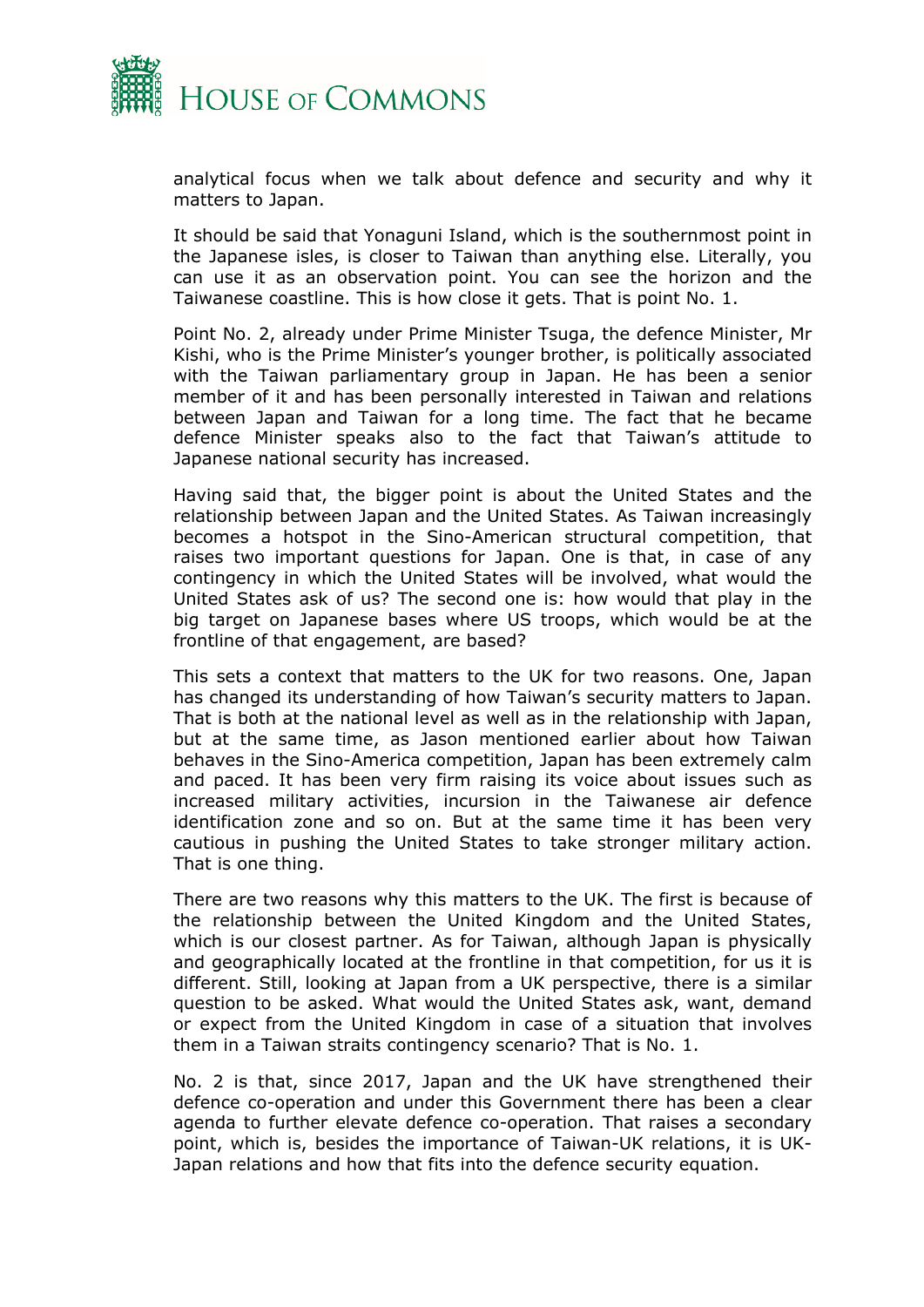

From a Japanese perspective, it has become much more central and important because of the proximity and the question of the relation with the United States, and that in turn raises an interesting perspective in that it matters to the UK because of the relationship we have with the United States and it matters because of the relationship that we have with Japan.

What to do in terms of both? There is a bilateral conversation to have with the United States. A bilateral conversation with Japan is part of a broader multilateral conversation because we have learned last week that Australia also feels that a new situation in which the United States was involved would not see it standing by. That raises an interesting question particularly in light of AUKUS.

There is both a bilateral and multilateral conversation to take place between the United Kingdom and its closest partners on top of the one that is specific with the United States.

Q76 **Alicia Kearns:** If we wanted Xi Jinping to walk back from his increasing emphasis on Taiwan being part of China and the importance of defending Taiwan, obviously I am interested in what angles there may be in trying to divorce him from the separation. We know that it was not until the Ming dynasty that China even talked about Taiwan. It was not at all interested. Obviously, Chiang Kai-shek wanted to escape to Taiwan where he thought *[Inaudible.]*. Then Mao used it essentially as a distraction from the Great Leap Forward.

There are many things that Xi Jinping may want to distract from. Given his reliance on history for making the case for why Taiwan has to be part of China, which is fundamentally flawed, is there a way that we can separate him from his historical focus on it—Taiwan is part of China and it always has been—or is the narrative just too convoluted and it is not really worth going down that rabbit hole?

*Michael Reilly:* You could try with a narrative, but I do not think you would necessarily get very far, at least not in the short term.

Let me go back a bit. Whenever a senior British Minister visits China, the Chinese will always issue a press statement afterwards saying that the two sides reiterated their support for the "One-China policy". It is standard for everybody, not just the UK. If our Ministers visiting China could make a point of saying to the Chinese, "Look, the status quo has worked for the last 70 years. Any change to that status quo will have major implications for global security and global prosperity and will inevitably have a major impact on bilateral relations," if the message is put across constantly by all allies repeatedly so that he gets the message, at least it should put a lid on the excesses, the extremes of adventurism.

*Dr Patalano:* This is an excellent question. I think we can work it this way. We know the official narrative, particularly with the resolution of history, that 2049 is the year of the great rejuvenation of the Chinese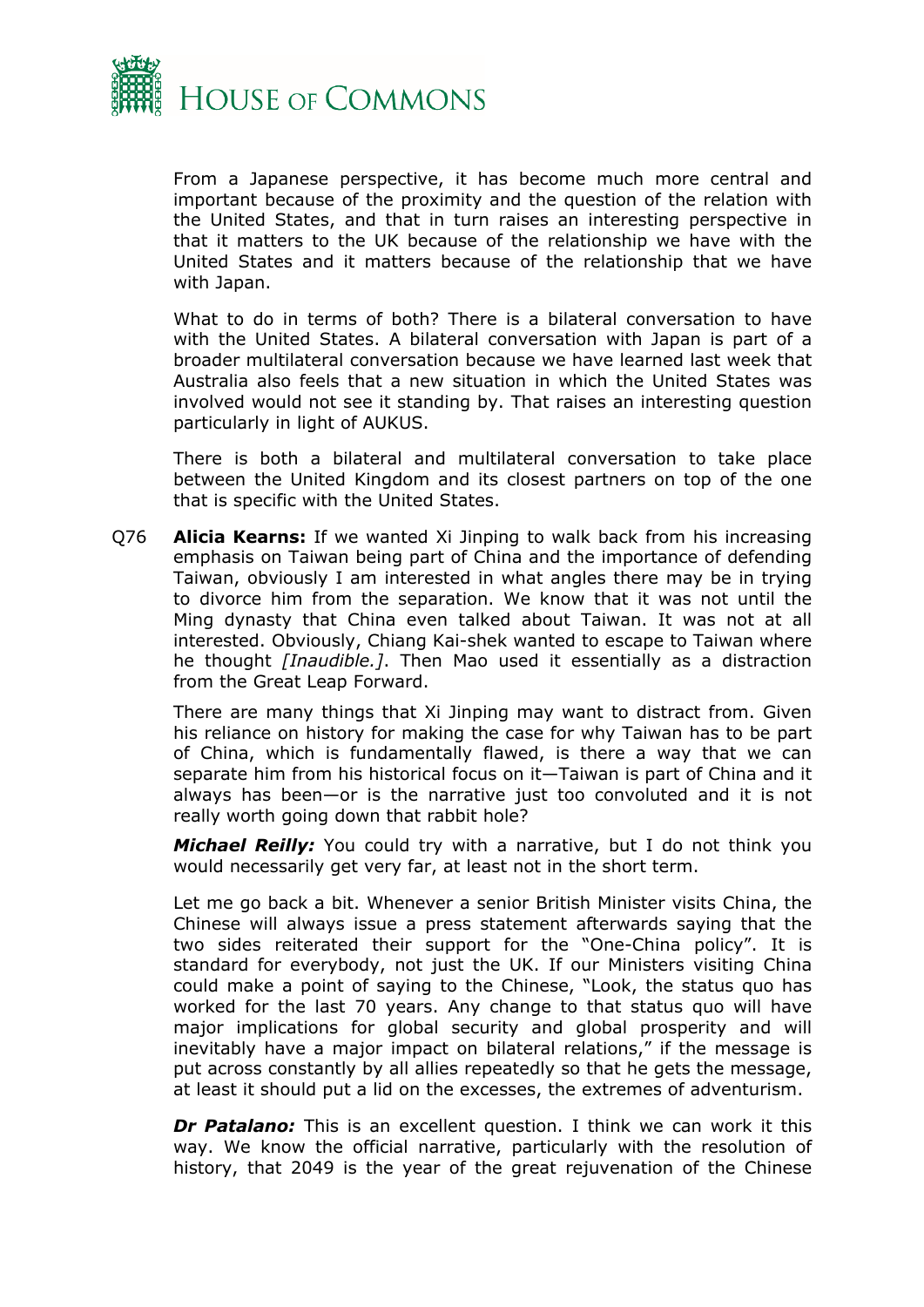

nation, and as part of that package deal Xi Jinping tells that us that reunification with Taiwan is the goal. We know that the guy is working on a timetable, and 2049 is when, supposedly, he is going to deliver.

So, is there any point in trying to push back from that? Yes, by just making it very, very hard to meet the deadline and creating the conditions for Xi Jinping to do his own homework and think about what kind of narrative he can now sell to the Chinese people that signals victory. The "how" of that story is where one can have some sort of impact.

In what sense? We know that reunification is the current narrative, and reunification under one country, two systems is the sub-headlines. We know from the experience in Hong Kong that at the moment that is not working. We also know that in Taiwan very few believe that that will be the case. This presents in itself a challenge because Xi Jinping has to deliver under this existing narrative but he also has a deadline of 2049. So, the closer you get to that deadline and you have not delivered, the harder it is going to get for you to have the pressure of coming up with an alternative vision in which you can say, "Actually, we intended reunification like this." That is one thing that you can believe in. Because of how this narrative is led at the moment by Xi Jinping, he is the one who is crafting it. He will be the one who will have to come up with an alternative understanding of that narrative if he knows that he cannot deliver according to the current description by 2049, which means that the most complicated homework for everybody else to do is between now and certainly 2027, and the middle 2030s, by which it is fair to suggest that, particularly in the light of past Chinese experience, he will realise that if he cannot meet the cost of reunification he will have to change the story. That is the space where you have an opportunity to make a difference, making it very hard to deliver on that 2049 deadline.

**Chair:** Thank you very much. Graham, you wanted to come in.

Q77 **Graham Stringer:** If there were prizes being given out for the area or country that took most effective action against Covid at the start, probably Taiwan over the first three or four months would win it. They started taking action on 30 December 2019. They are not a member of the World Health Organisation. What do you think the pros and cons are? What would be the consequences if the rest of the world pressed very hard for Taiwan to be part of the World Health Organisation and the World Health Assembly?

*Michael Reilly:* Collectively, I think the world was slow to act because we did not have the information that the Taiwanese had and were giving to the WHO but it was not getting through their bureaucracy.

#### Q78 **Graham Stringer:** Would you blame China for that?

*Michael Reilly:* No. It is a bit like what we said at the start about the fear of China within the bureaucracy here. Within multinational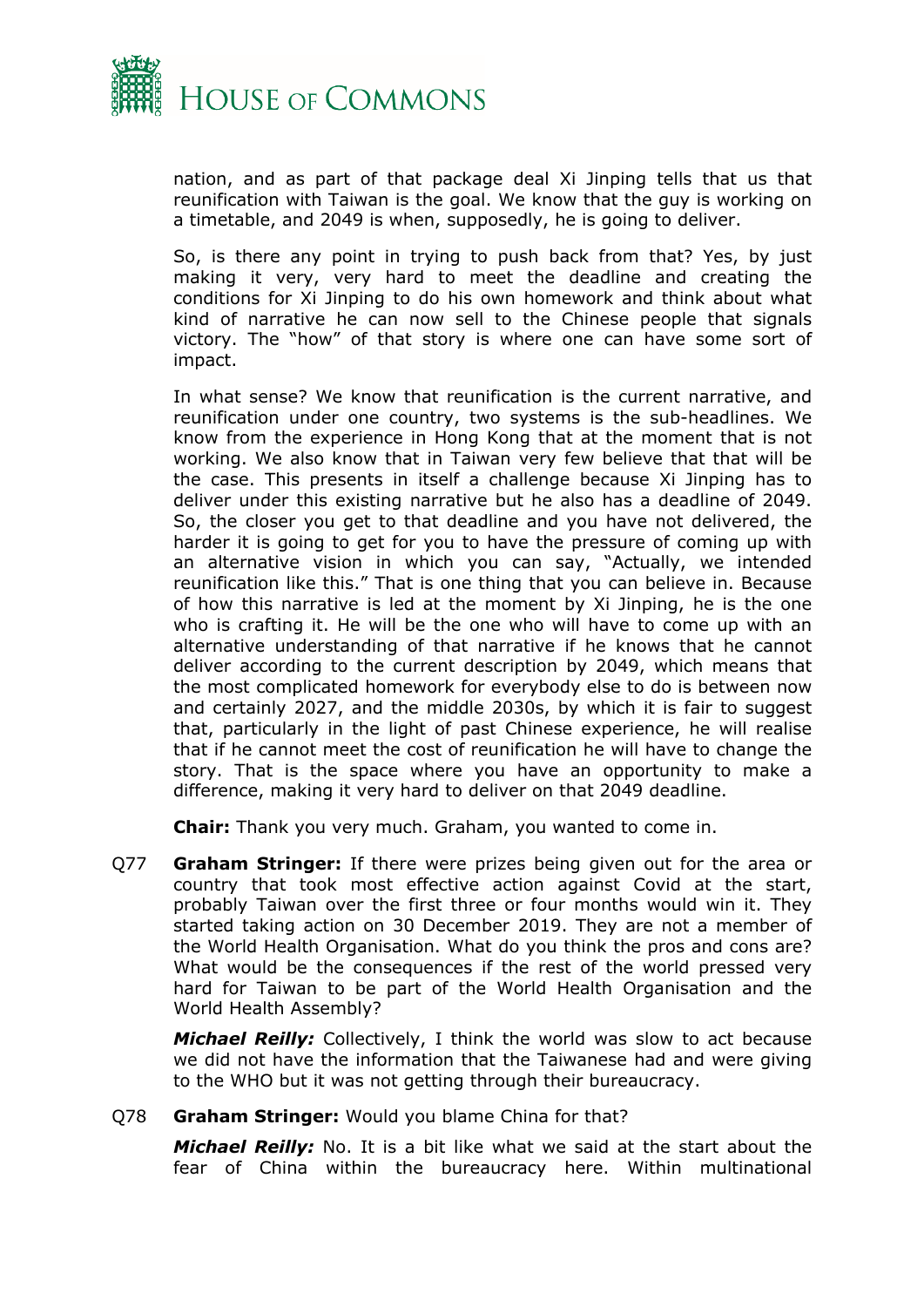

organisations, never underestimate bureaucratic inertia. The view from the top is, "You must not do this because of China." No, they don't say, "because of China". They say, "This is the rule," and therefore they follow the rules. I could digress, depending how many hours you have.

The UN refuses to recognise Taiwan, but there is nothing in the UN resolutions or anywhere else that says anything about Taiwan and not recognising Taiwan, but the Chinese say you cannot recognise Taiwan. Anyway, I digress.

Under Ma Ying-jeou, Taiwan had observer status at the World Health Assembly, so China tolerated that. There are two real issues for China. First of all, at present there is a DPP Government in power in Taipei. There is particular anathema towards the Democratic Progressive Party because they are seen as separatists, splittists. There is an added frisson because Xi Jinping almost certainly lost face. When he met Ma Ying-jeou in Singapore in 2016, the Chinese expectation was that this would basically shoo in another KMT China-friendly president in the next Taiwanese presidential election. They should have learnt their lesson and stayed out of Taiwanese politics. They tell everybody else to. They didn't, and it rebounded against them. That was why DPP won in 2016. Xi Jinping took that personally.

The other point is that in multilateral organisations what they are most concerned about is the idea that Taiwan might somehow be seen as an independent state. In those organisations of which it is a member, it is there not as Taiwan but as Chinese Taipei or Taipei China, or some variation of that.

First of all, if they can be persuaded that they should be in as Taipei China or whatever, that is one step. Reassure China that this is not about statehood; this is about being pragmatic and practical. We still have to overcome the personal aspect, the Xi Jinping angle, but the fundamental point is that it is not Chinese objection per se; it is Chinese objection to the idea that this somehow elevates Taiwan as a state. If you can separate the two it becomes easier.

Q79 **Graham Stringer:** Would you recommend that the UK supported that line of action?

*Michael Reilly:* UK current policy is that it supports Taiwanese membership of organisations where statehood is not a prerequisite. That is its current policy.

Q80 **Graham Stringer:** In answer to Bob's question right at the start, you said the Chinese will tolerate so far and then become intolerant. President Xi has rattled sabres and been more aggressive recently. Do you think this regime is less tolerant of Taiwan being more involved in multilateral organisations than they were pre-President Xi?

*Michael Reilly:* Yes is the short answer.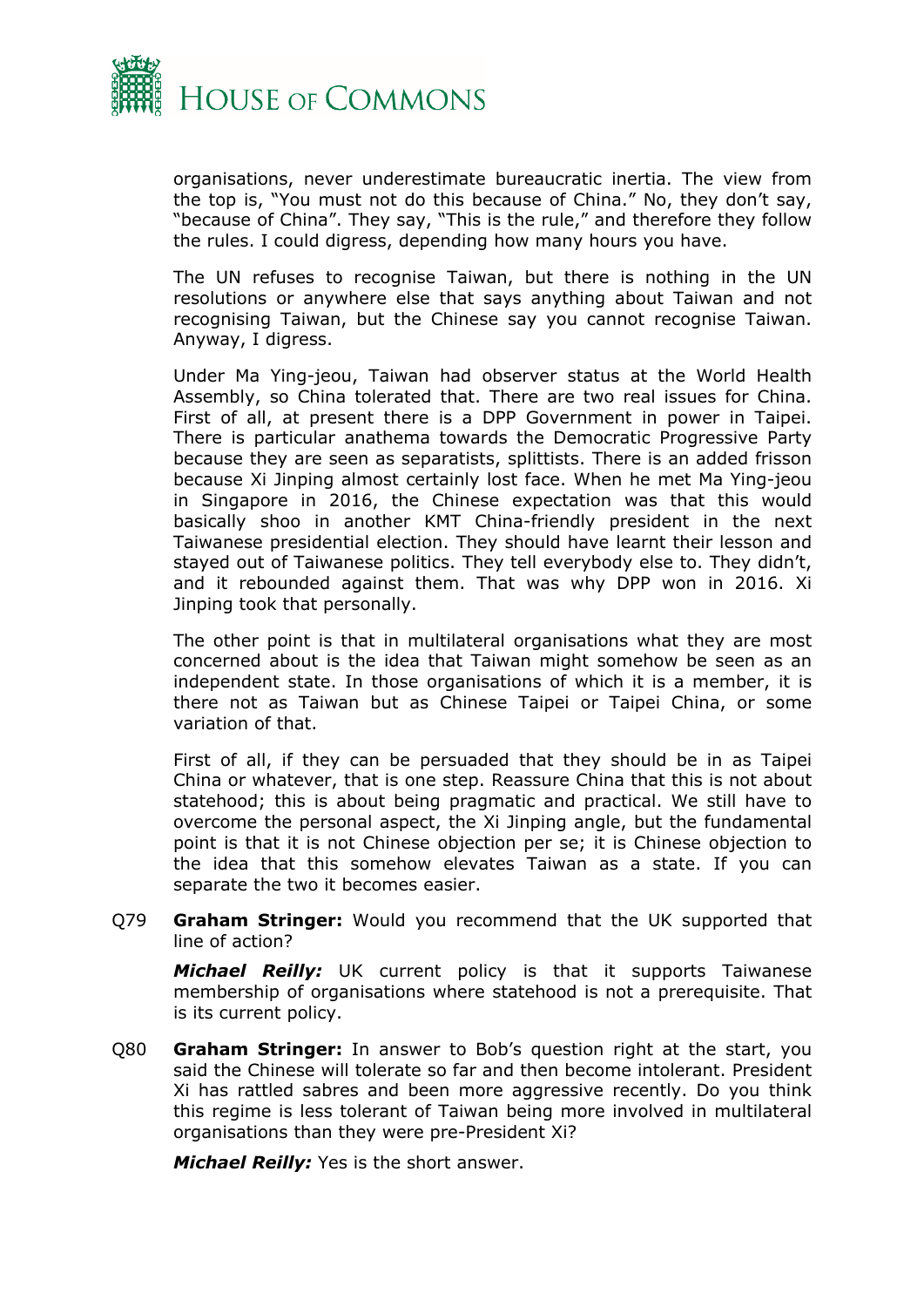

Q81 **Graham Stringer:** Apart from rhetoric, is there any hard evidence of that change in stance in relation to Taiwan and multilateral organisations?

*Michael Reilly:* As I said, it varies on whether or not there is a DPP or a KMT Government in power in Taipei. If we go back to 2008, China decided that it wanted to join the World Organisation for Animal Health. It was not a member. It set about a fairly crude campaign to have Taiwan, which was a member, kicked out. Happily on that occasion, the existing members said no and a compromise agreement was reached. China joined and Taiwan then became Taipei China or Chinese Taipei.

Under the Ma Ying-jeou Government, basically China had informally agreed a diplomatic truce, as it was called. So there was no switching of diplomatic recognition by any countries to China. China tolerated Taiwan being an observer of the WHA, but certainly under both Tsai Ing-wen in Taipei and Xi Jinping in China, we have seen a number of countries persuaded to switch recognition. We have seen a much harder line on membership of multilateral organisations. So it does vary according to the colour of the Government in Taipei, but also, yes, Xi Jinping has got harder than Hu Jintao was.

Q82 **Graham Stringer:** My final question comes back to your answer to Bob's questioning at the start. I paraphrase, but you said you thought that some of the reluctance within the Foreign Office to support Taiwan was down to perceived legal reasons. My perception when we have had the Foreign Secretary and officials here is that, at the top of their priorities, that them hesitant about Taiwan trade with mainland China. Would you agree with that?

*Michael Reilly:* I do not see why it should be trade with mainland China. Do you mean if they took a more open line?

#### Q83 **Graham Stringer:** A threat to trade.

*Michael Reilly:* Personally I think it is overstated. I wrote an academic paper some years ago about China and its use of trade as a lever in international diplomacy. There have been lots of high-profile instances where China has supposedly imposed trade embargoes in retaliation. But, if you look at the statistics, these embargoes have only a very short-term impact. In the one that I remember particularly, they were very annoyed with Norway after Liu Xiaobo was awarded the Nobel peace prize. The papers were full of stories about how Norwegian smoked salmon was prohibited from entering China. Yes, that did happen for a few months, but if you looked at Norwegian exports to China over a two or three-year period, it was a very short-term blip and then it resumed stronger than ever.

If you look at the case of the UK after David Cameron met the Dalai Lama, the Chinese were very angry. There was no ministerial contact for over a year and maybe nearly 18 months even. Trade was booming in the meantime. Our exports actually accelerated. I think this is exaggerated. I was working as a businessman in China at the whole time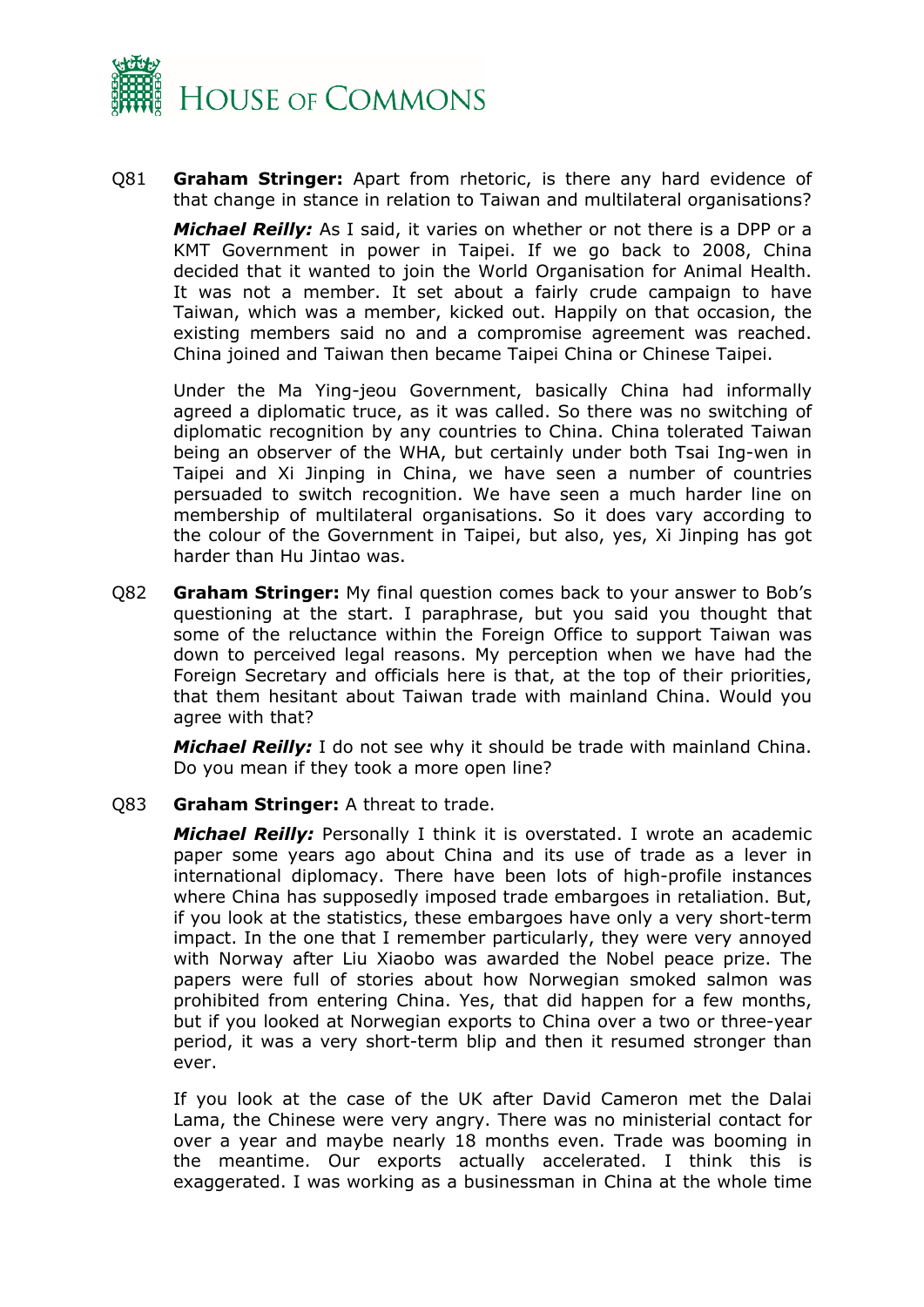

over the whole brouhaha over the Dalai Lama. As far as we were concerned, our business relations with the Chinese were not affected in the slightest. People in the British embassy were complaining that nobody would answer the phone. Life carried on as normal for us. So, yes, it is exaggerated.

Q84 **Graham Stringer:** The Chinese are now happily drinking Australian Shiraz, are they?

*Michael Reilly:* Again, I will give a particular example. I worked in aerospace. My Chinese deputy had previously worked for Raytheon, a big American defence supplier. They had been instrumental in the provision of the Taiwanese anti-missile batteries. When that was announced, China immediately said, "We are not buying any equipment from these American defence suppliers." She said they were hauled in in front of the relevant bureaucrats and told, "We have to tell you this, but we need your technology. Just stay quiet for four months until it has all blown over and then it's back to normal."

**Graham Stringer:** Thank you.

**Chair:** That is a very strong argument for trade being not done as an act of charity and, sadly, it is also a strong argument for the relevance or irrelevance of diplomatic networks, but maybe that is a separate question. Perhaps more concerningly, there is the irrelevance or obstructionism of ministerial networks. On that note, Bob, did you want to come in?

Q85 **Bob Seely:** I think the questions are probably quite valuable. Can I come to question six first to Mr Hsu? You have talked about this a little bit before but I just want to make sure we have a very clear answer from you. How is the geopolitics of semiconductors impacting regional power balances, especially, clearly, in the Indo-Pacific? How is the global semiconductor shortage impacting Taiwan, especially in the context of the US and China? How justified are Taiwan's concerns that the world will divide into US-focused and China-focused supply chains? You are dealing with a non-expert audience—certainly with me you are. The clearer and simpler you could be in your language, because clearly you know a great deal more about this than we do, would be appreciated.

**Jason Hsu:** Absolutely. Certainly this is very complex concerning the global supply chain. Obviously, Taiwan's semiconductor supply accounts for three fourths of the global supply chain, with TSMC being one of the most advanced technology companies for semiconductor production in the world. Also, they have just recently announced the opening of a 5 nanometre semiconductor plant in the state of Arizona in the United States as well as another plant in Japan. You can tell that TSMC is really diversifying production in both the United States and Japan.

There have been issues raised by western countries, particularly by Germany and the United States, about the overconcentration of chip production in Taiwan. Obviously, with China's aggression and threat,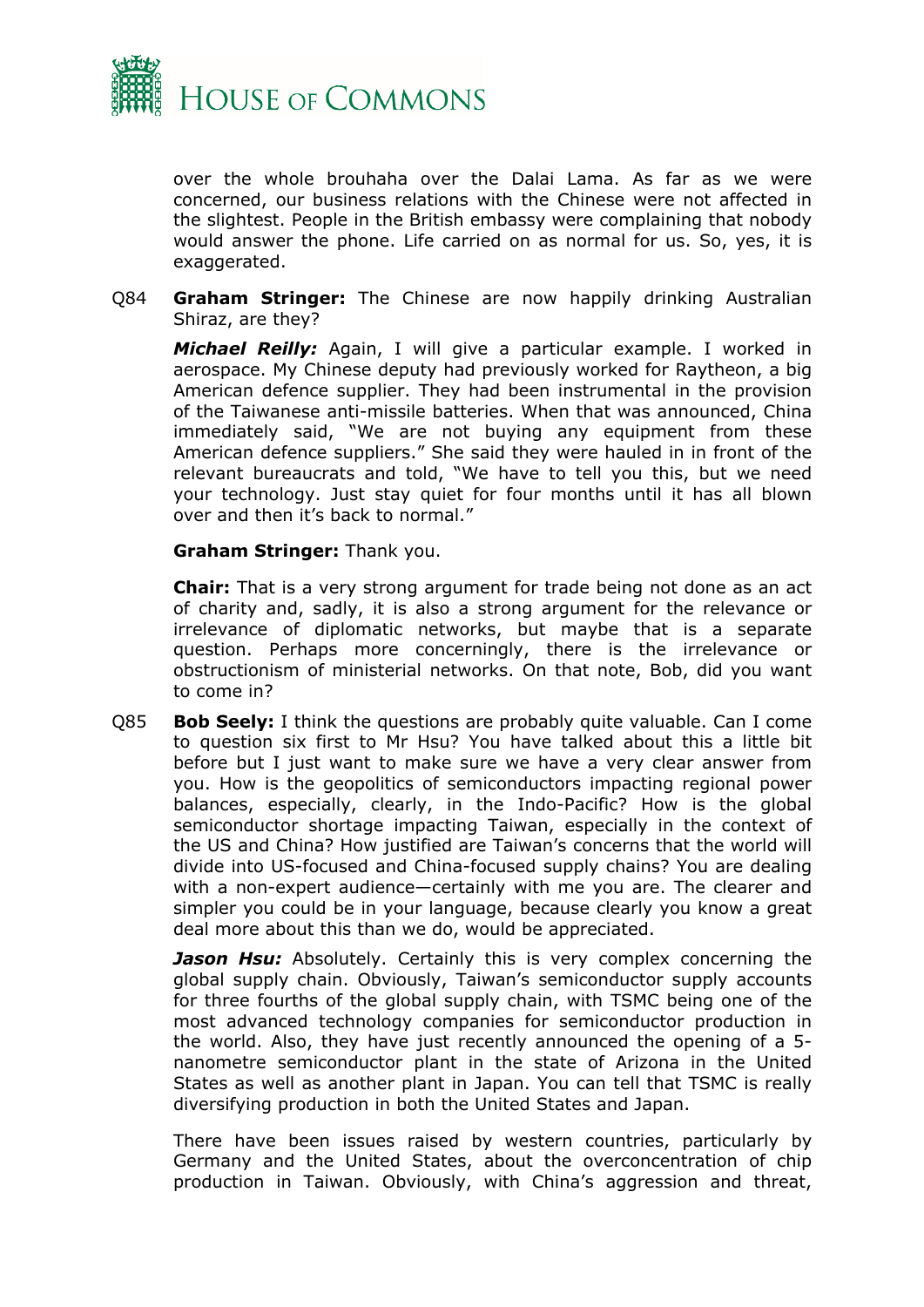

semiconductor becomes a geopolitical focal point of risk in terms of the overconcentration.

It is important that, with a global chip shortage, we need to understand how to build a global supply chain resilience for semiconductors and how we invest in the talent and the technology development for semiconductor development as well as technology innovation.

Taiwan has recently passed a law in the Legislative Yuan to set up a semiconductor institute to cultivate the semiconductor talent as well as the sensitive trade technology in semiconductors. It is becoming very important for the UK to take note of this development. How would the UK secure an important place in the global, integral supply chain development of semiconductors? This has everything to do with the development of the advanced technology and equipment of the next generation of semiconductors.

One thing to take note of is that there has been a poaching of the semiconductor talent in Taiwan from China. We need to be very careful as semiconductors are becoming a strategic material for the next generations to come.

I would argue that, for the UK, it is important that the two sides develop closer relationships in developing semiconductor technology so that Taiwan can help the UK and Europe also to develop their semiconductor supply chain resilience and capability.

Q86 **Bob Seely:** Thank you. I have a slightly similar question. I know you have talked about this earlier but I just want to make sure we have an answer to this question specifically. What are your views on the effectiveness of the Science and Innovation Network in Taipei, and how can it more effectively encourage science and technology collaboration with the UK? I am going to get Mr Reilly to come in first on that and then I will bring you in.

*Michael Reilly:* To be honest, I am probably not the best person to ask about it today, anyway, because I am somewhat out of touch, but on the collaboration I would say more exchanges. Our universities would certainly benefit from having more Taiwanese scientists and engineers coming here. We have lots of Chinese coming here and they benefit from that. Let us get more Taiwanese. In fact it is not directly answering your question, but when you look at efforts by China to get semiconductors, one thing they are doing is poaching Taiwanese talent. If we can offer Taiwanese attractive exchange programmes to come here, it may encourage them to stay in Taiwan. I would say that is the sort of thing we could do more of.

Q87 **Bob Seely:** If I go back to Dr Patalano, do you have anything to say about that? I know that you were talking about certain types of exchanges.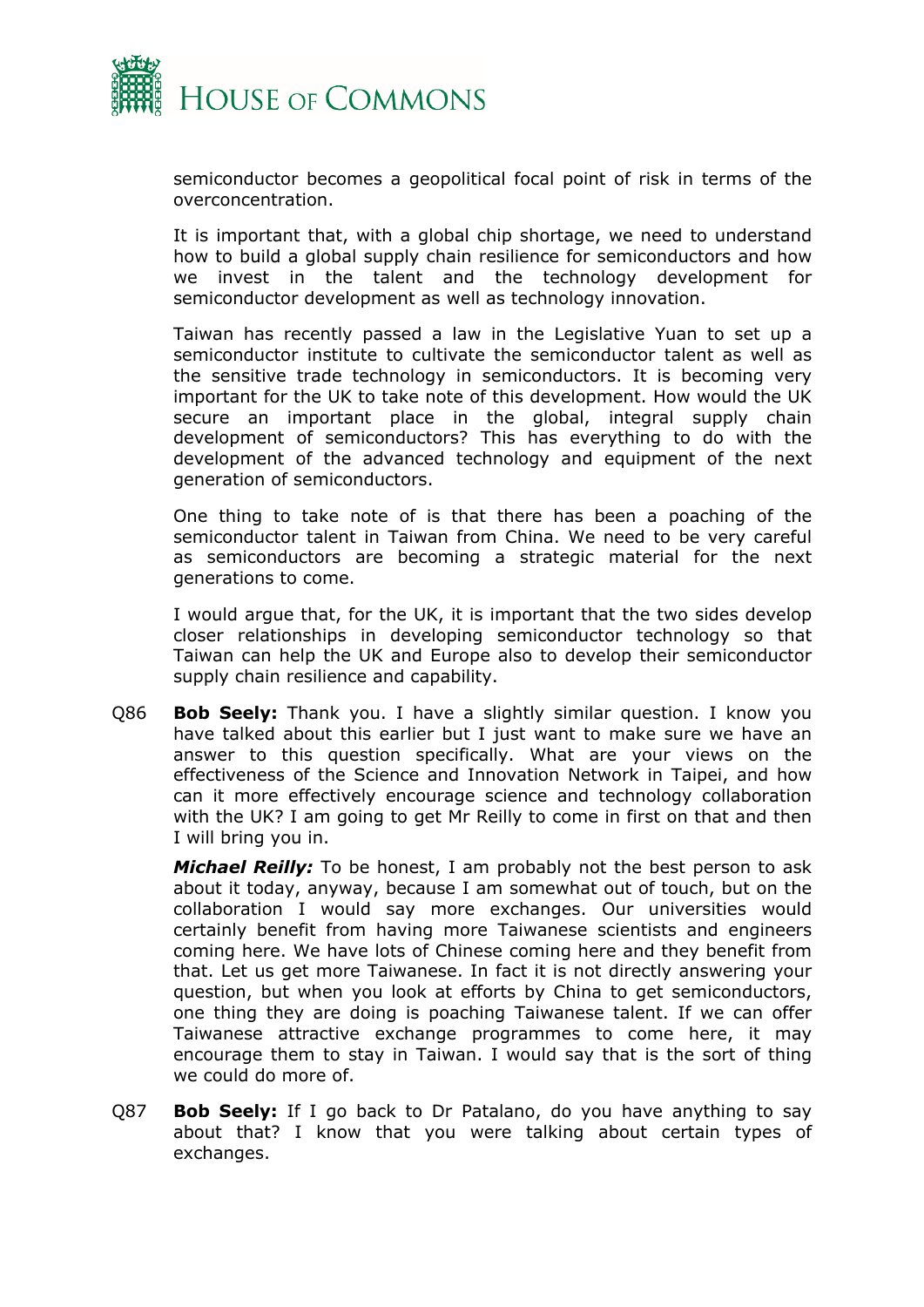

**Dr Patalano:** I would like to reinforce the points that Michael has made in the sense that, at the moment, from a university perspective the number of opportunities that you can look at and build those bridges and develop the connectivity with Taiwanese universities is relatively thin on the ground. In that sense, there is a genuine question to raise about how to create the conditions for this collaboration to further expand.

Q88 **Bob Seely:** Why is it thin on the ground? Are we just drunk with Chinese students, so to speak, so we do not bother going to look for Taiwanese students because it is easier to get Chinese students in, we can get them on BA courses and we do not have to work as hard? Is there an explanation for why we do not have those university links with Taiwan, because the logic would suggest that there is a much better natural fit, especially when it comes to respecting IP, with Taiwanese universities than with Chinese students?

**Dr Patalano:** There are three points there. If we go back to the point you were raising about the habits of the mind, we see the Chinese market as one providing a very large number of students and therefore being very appealing from a recruitment perspective. That is certainly part of the bias. However, I would say that that has been changing. The big China student voice has gone. We are past that. We really need to start thinking about diversification of outreach. I can only speak about the experience at King's but they are absolutely outstanding; they are absolutely of the highest standards you can think of. In that sense, therefore, we are under-recruiting in that place and we will have to tackle this question as soon as possible because big China from a student's perspective, which used to be our bias, has gone.

Q89 **Bob Seely:** You are in the war studies department. Surely you can get lots of Taiwanese students and soldiers to come and study. King's has a very good reputation.

*Dr Patalano:* We do, absolutely. I helped sign an MOU with the National Defence University in Taiwan to have students who are there at academy level to spend a semester here.

However, the flip side of the coin, which would have been my second point, is that, in terms of funding to support research collaboration and exchange that favours UK Taiwan ties, we are missing that. Unless you start developing those links, it becomes harder to have visibility in that Taiwanese context and therefore create the natural attractiveness and appeal to our system when Taiwanese students say things like, "Well, that's really interesting. I should go there," and also having grants that allow this experience overseas to be supportive. At the moment we are thin on the ground in this matter.

*Michael Reilly:* I agree with all of that. You also have to recognise that in Taiwan it is a question of numbers. An awful lot of the time these scientists for historic reasons, for family reasons, will tend to go to the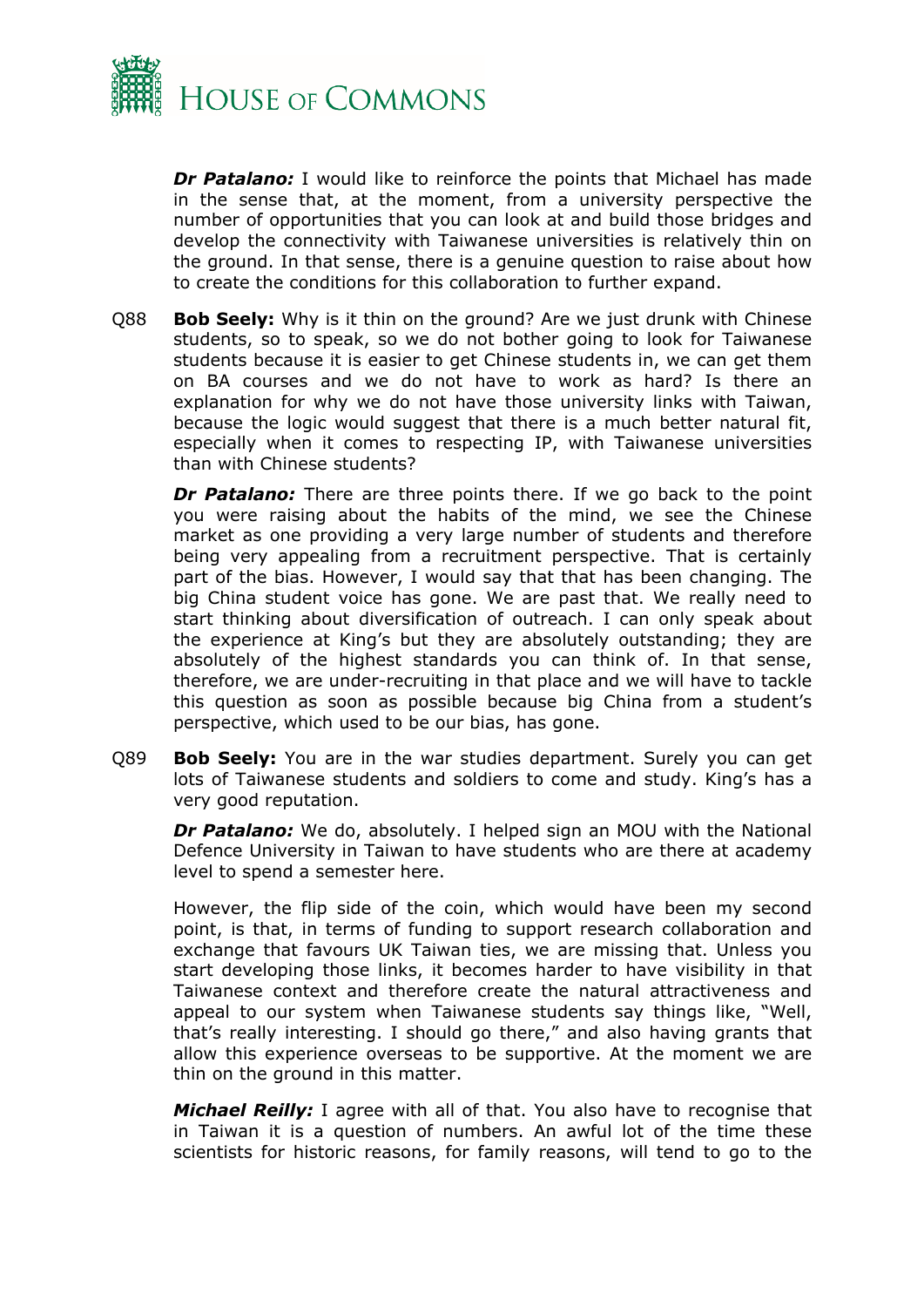

USA or Canada perhaps. If we want to get more, we have to offer more exchanges.

*Jason Hsu:* I also want to echo both representatives and the professor's point of view that the United States has something called the talent circulation alliance—so-called the TCA—which also developed the exchange of talent of the United States and Taiwan. The UK should do something similar to deepen the relationship between UK research institutions and Taiwan—research institutions among the universities and the R&D labs among the enterprises to develop even deeper relationships between Taiwan and the UK.

In particular, I worked on a case with the city of Sheffield. Their manufacturing specialty for smart machinery as well as the advanced manufacturing is quite remarkable. I tried to link the city of Sheffield to the Hsinchu Science Park, which is famous for its semiconductor development as well as the smart machinery to develop closer relationships between industrial and academic co-operation. If there is any way to strengthen the ties between the two places, it would be very meaningful especially at this particular time.

Q90 **Bob Seely:** Is this a role for Government or is it just a role for universities to go and be entrepreneurial and find those academic links and students, and effectively sell themselves to the Taiwanese far more than they do?

*Jason Hsu:* I am sorry, I did not get your question.

Q91 **Bob Seely:** Is what you are talking about a task for Governments to deal with, because that sounds like a task for our UK universities to go out and be more entrepreneurial—to their credit, they have been very entrepreneurial in the last 20 years—and to develop a relationship with Taiwan off their own bat so that they have those academic relationships and therefore Chinese students in those exchange programmes and in that way attract Taiwanese students to the UK?

*Jason Hsu:* It is integrated efforts among the industrial and academic as well as public-private partnerships in all aspects. It is important that Taiwan can export the model of industrial parks from the semiconductor science park to collaborate with the UK and also for the UK to develop collaborative relationships with Taiwan. That will also develop even more important relationships on the two sides. It is two ways and also reciprocal.

#### **Bob Seely:** Thank you.

Q92 **Chair:** Thank you very much. There is a series of questions about how we both draw support and benefit from the Taiwanese semiconductor industry. I am wondering, Mr Hsu, whether you can comment on this, given the dependence that we all now have and is made so obvious by the manufacturing issues in various different lines of industry here in the UK. Do you think there is a possibility to build up resilience both for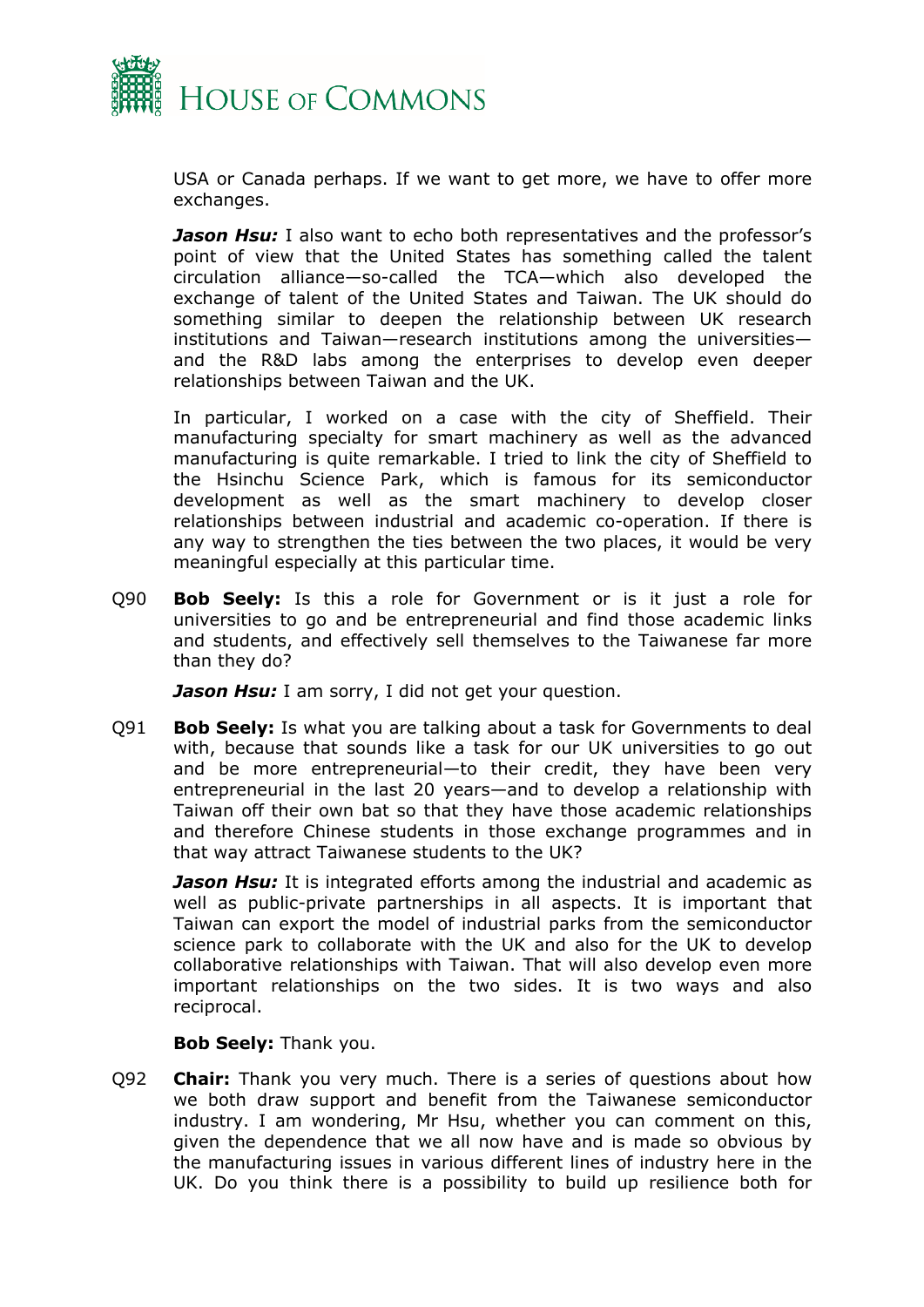

Taiwan and the United Kingdom by sharing technology and sharing manufacturing outside Taiwan, possibly even in places like the United Kingdom, in south Wales and places like that?

*Jason Hsu:* Absolutely. I believe that Taiwan especially in the integration of the semiconductor supply chain manifested in the TSMC and other companies the ability to integrate and advance the next generation technology of semiconductor technology development. The UK for its innovation and patent development can really play an important role to help advance the applications and also the development of the technology.

If we can pick one or several cities in the UK to develop the so-called semiconductor integration science park that we can model after Taiwan's science parks, we can export our model to the UK. We can develop a resilient supply chain in semiconductors in the European market, which a lot of Taiwanese companies in terms of semiconductors up stream—the assembly, packaging and the technology—would be very keen to develop. That would be very important for the two sides to look into, for sure.

Q93 **Chair:** Part of that co-operation relies on the sharing of technology. Clearly, as two countries that do follow the rule of law and two states that have a serious investment in traditional capabilities, how do you see the ability to share between us, and what are the areas in which you think we can get co-operation? If we leave it to the way it is going, there is the danger that we will both find ourselves rather more vulnerable than we intend to.

*Jason Hsu:* I believe that for advanced manufacturing we rely on the European semiconductor equipment companies to supply the continuous equipment needed for development of the next generation semiconductors. It makes perfect sense for the two sides to develop closer relationships. For companies like ARM, or even ASML, for semiconductor equipment companies, Taiwan will have every reason to build closer relationships. I would even venture to predict important trade deals between the Taiwan and UK semiconductor industry exclusively in this regard to develop a secure and robust semiconductor supply chain resilience. This has everything to do with the security of the materials as well as the semiconductor production equipment supplies on both sides. It is very important.

I also believe that, because the semiconductor is the hardware backbone of the technology, we also need the data volume that is crunched and generated over the next generation of chips in electric vehicles, in the new car mobilities infrastructures, to develop the next generation of applications. Taiwan and definitely the UK will play an important role in this together.

Q94 **Chair:** Thank you very much. You spoke also about investment in defence. This is clearly something that the UK has been looking at—I will come to you in a moment, Professor Patalano—in our National Security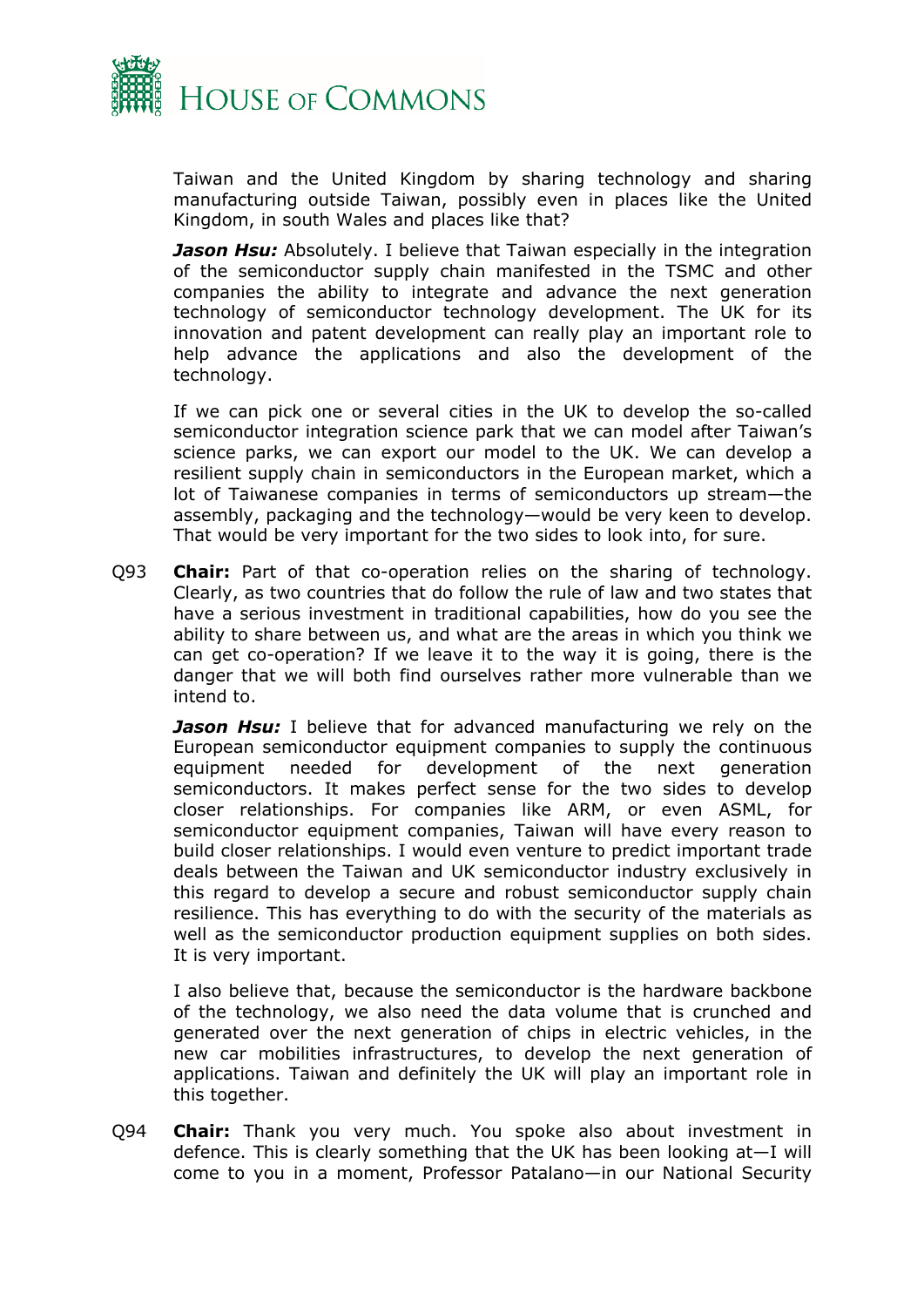

and Investment Bill. How do you see investment shaping up in Taiwan, certainly over areas of technology that, if not proprietary, certainly feed into the PRC's ambition to have a self-sufficient semiconductor industry? How do you see the defences being made possible, and which laws and which areas do you think could work with you?

*Jason Hsu:* Obviously, when I was an MP, I sponsored the electricity grid for the semiconductor. It is important that both sides can look at the importance of the trade security in this area and also the sensitivity of next generation weapons that is being used in the development of weapons deployment as well as the cyber-security network in this regard.

There are a lot of things in the next generation of defence technologies that are used for the 5G network and the so-called encrypted network that are required for semiconductor development. I would suggest that countries like the UK and Taiwan elevate semiconductor and 5G as a national defence technology and treat it as a very important asset for strategic materials in that regard.

For that very reason, the US has come up with legislation such as the CHIPS Act, the Endless Frontier Act and the US Innovation and Competition Act. All of this is addressed to the country's ambitions to maintain a dominance position in this particular area. It is important that we think of advancements of the technology as the co-operative platform that we can all work out and seek for mutual benefit in this regard.

**Chair:** Thank you very much.

Q95 **Royston Smith:** Can I move on to something that is probably more controversial? What is the assessment of all three of you for a likely timescale for a Chinese invasion of Taiwan, in the event that there is one of course?

*Dr Patalano:* I am happy to go first. We could take as a baseline 2027, which is the 100 years' celebration of the founding of the PLA, and also one of the mandated dates from the party to the military to be ready to perform the core missions, of which Taiwan is one. It has been there for a very long time. I would say all sorts of recent military assessments in terms of capabilities play 2027 as a moment in time by which the Chinese Communist Party will have the political option to choose military action against Taiwan.

This is what is now known as the Admiral Davidson window. Admiral Davidson recently retired as the commander of the US Indo-Pacific Command. He gave his last testimony to the US Senate before he was relinquished of his duties. He pointed out that the next five or six years will be absolutely central to that. Admiral Aquilino, as well as the joint chief of staff, confirmed that, and the Chinese Military Power Assessment in 2021, which came out two weeks ago, reinforces that.

In terms of timeline, all estimates suggest that by 2027 it does not mean that invasion is going to be inevitable, but the CCP will have among the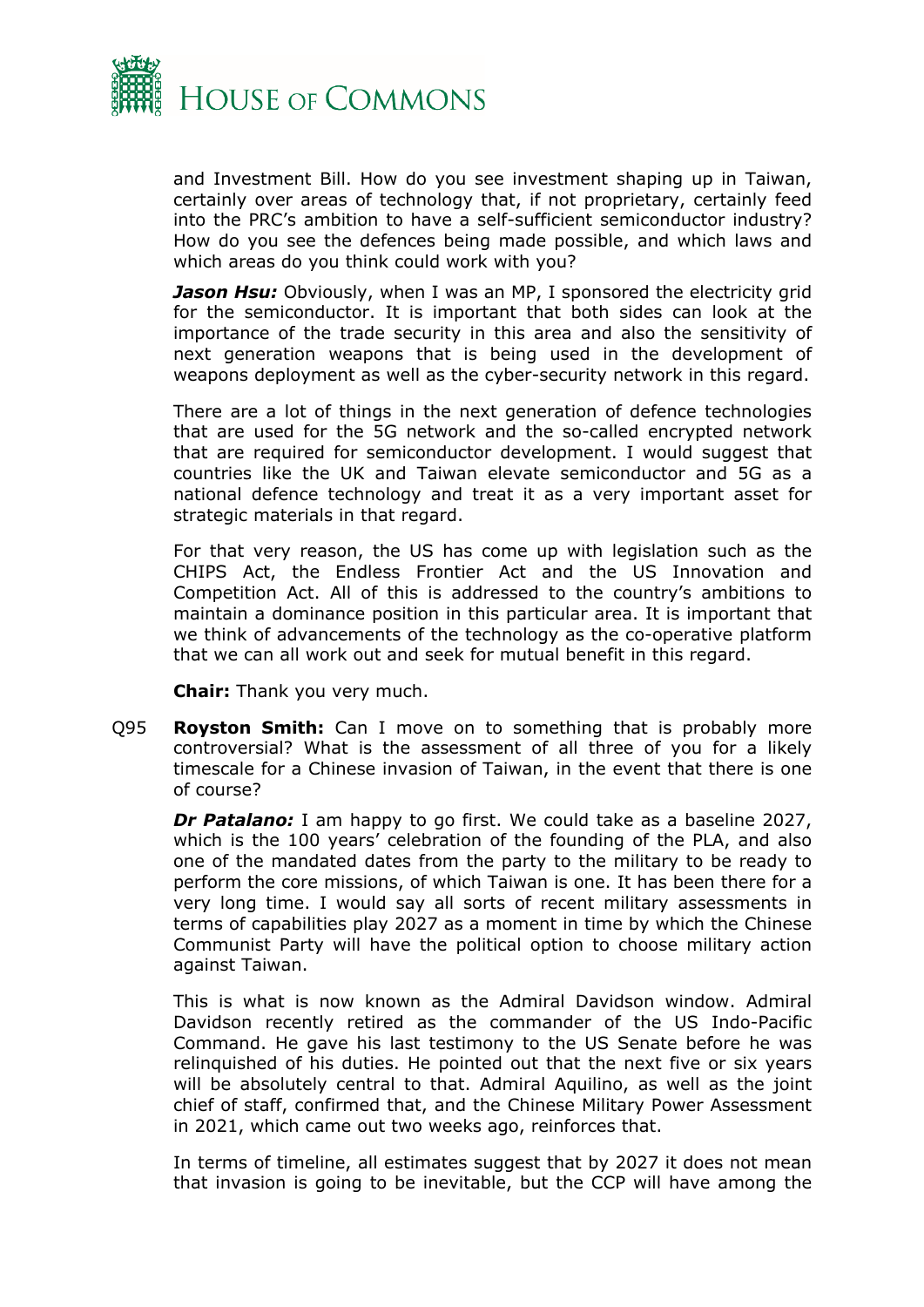

various political options for action also military action against Taiwan. That means two things. One has to be clear or at least I will present it as such.

First of all, invasion is, if you want, the ultimate step. Under that level of threshold, there are a number of actions that the CCP can take and consider. These are equally important and perhaps even more pressing. If we are talking about timelines, I would say from 2027 down to the mid-2030s the risk of invasion is real because it is a political option, but between now and any time before that all options other than a straight invasion are equally possible and likely.

You briefly alluded to the case of Australia in terms of economic and political coercion. I would say the characteristics of anything happening under that threshold of open conflict as an invasion should be taken as both comprehensive and multidimensional. Comprehensive is intended here as both military and non-military. The Chinese have developed an arsenal of ways to exert all sorts of pressure and coercion, whether political, diplomatic or economic. Taiwan is no exception to that. It is also military and civilian and the civil military fusion that is part of the national doctrine in which there are basically no civilian affairs in industry or economic activity that are not outside the grasp of the CCP. We had better think about things happening across the strait, not just as an assault D-day-style, but anything going from cyber-attacks to quarantine and an economic embargo Cuba-style, to anything short of that open invasion.

It is also multidimensional, because in terms of capabilities required to do anything, invasion being the ultimate benchmarking, the capabilities that you need to do that are across different domains, whether it is cyber, in the air or on the surface, subsurface, and so on and so forth, and amphibious in that sense.

By 2027, including at the strategic level, there will be a considerable increase in the nuclear warheads arsenal, which is an important consideration in that because it casts the United States question in a different space. Whether it is in terms of missile capabilities, air capabilities, surface capabilities or underwater capabilities, the Chinese will be in a position by 2027, at least current estimates suggest, to pick and choose how to face and layer the level of aggression that they might feel is justifiable to achieve the political ends of reunification.

*Michael Reilly:* I take the view that the Chinese will not invade if we accept invasion in the conventional way that we look at it or that we mean it. I say that because one should never underestimate the number of factors here. They may well have the capability. I do not disagree with Alessio on that. But an invasion from the CCP's point of view is in itself, he suggested, a last resort. It is almost tantamount to admission of failure. They have always made it clear to their domestic population, "These are our compatriots." What sort of message are they sending to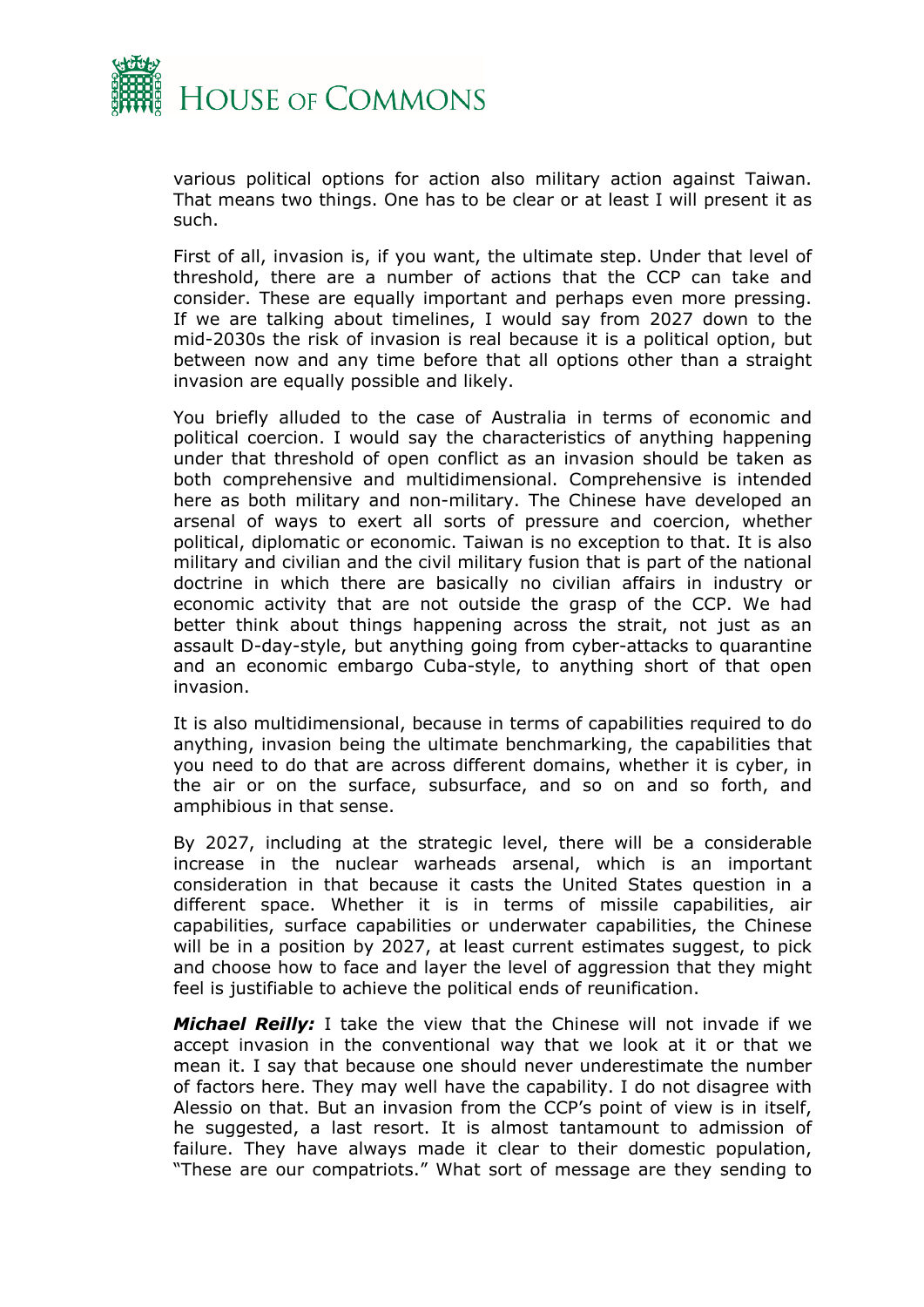

their domestic population? From their point of view, that is the only audience that matters. They are not interested in international opinion. What message are they sending to their domestic audience if they are saying, "Actually, we have got to invade. It has got that bad"? That is the first point.

We must not overlook the fact that they are sensitive to public opinion. Were they to invade and quickly run into problems, as they did the last time they invaded a neighbour—Vietnam—how do they sell that to domestic public opinion? These are the factors they have to think about.

What is much more likely is a coercive approach to get Taiwan to accept, "Resistance is futile. We will join you."<sup>1</sup> This is not new. They have been doing this on a more or less constant basis ever since 1949 with increasing degrees of success of late. You only have to look at Taiwan's inability to recruit enough people into its own armed forces. Conscripts do not do anything for fear of getting injured. You have to wonder what would happen if China were to attack. They have successfully sold the message "Resistance is futile."

The next step would be the access area denial so that the Americans would be persuaded that trying to come to their defence<sup>2</sup> would be too high a price to pay, but then what they would want would be the Taiwanese Government to say, "Yes, we accept. Okay, we have just got to submit."

If you look at it in that sense, we are still some way off it. With every day that goes by, the Taiwanese are growing more and more distant from China. Twenty years ago, you might have been able to sell to a lot of Taiwanese inhabitants the idea of unification with China. Getting more than a tiny minority to accept that nowadays is very unlikely. They have seen what happened in Hong Kong. That was largely why Tsai Ing-wen was re-elected in a landslide. Prior to that, the KMT were ahead in the polls. As long as the rest of the world supports Taiwan, China will be very wary about taking measures.

#### Q96 **Royston Smith:** Jason, did you want to add anything to that?

*Jason Hsu:* I agree with that. Right now we have seen that Xi Jinping is securing his legitimacy and his position as the king of China, especially if you have seen the recent report published by the CCP that Xi Jinping is praised as the king of China to define the legacy of the middle kingdom. I am really worried that in the next three to five years China will take aggressive positions on Taiwan. I think that the year of 2023 will be a very important year to look at. Especially as Xi Jinping passed the

 $<sup>1</sup>$  Note by witness: When saying "Resistance is futile. We will join you." I misspoke. What I meant</sup> to say was: "Resistance is futile. Join us."

<sup>&</sup>lt;sup>2</sup> Note by witness: When saying "Americans would be persuaded that trying to come to their defence" I misspoke. What I meant to say was: "Americans would be persuaded that coming to Taiwan's defence".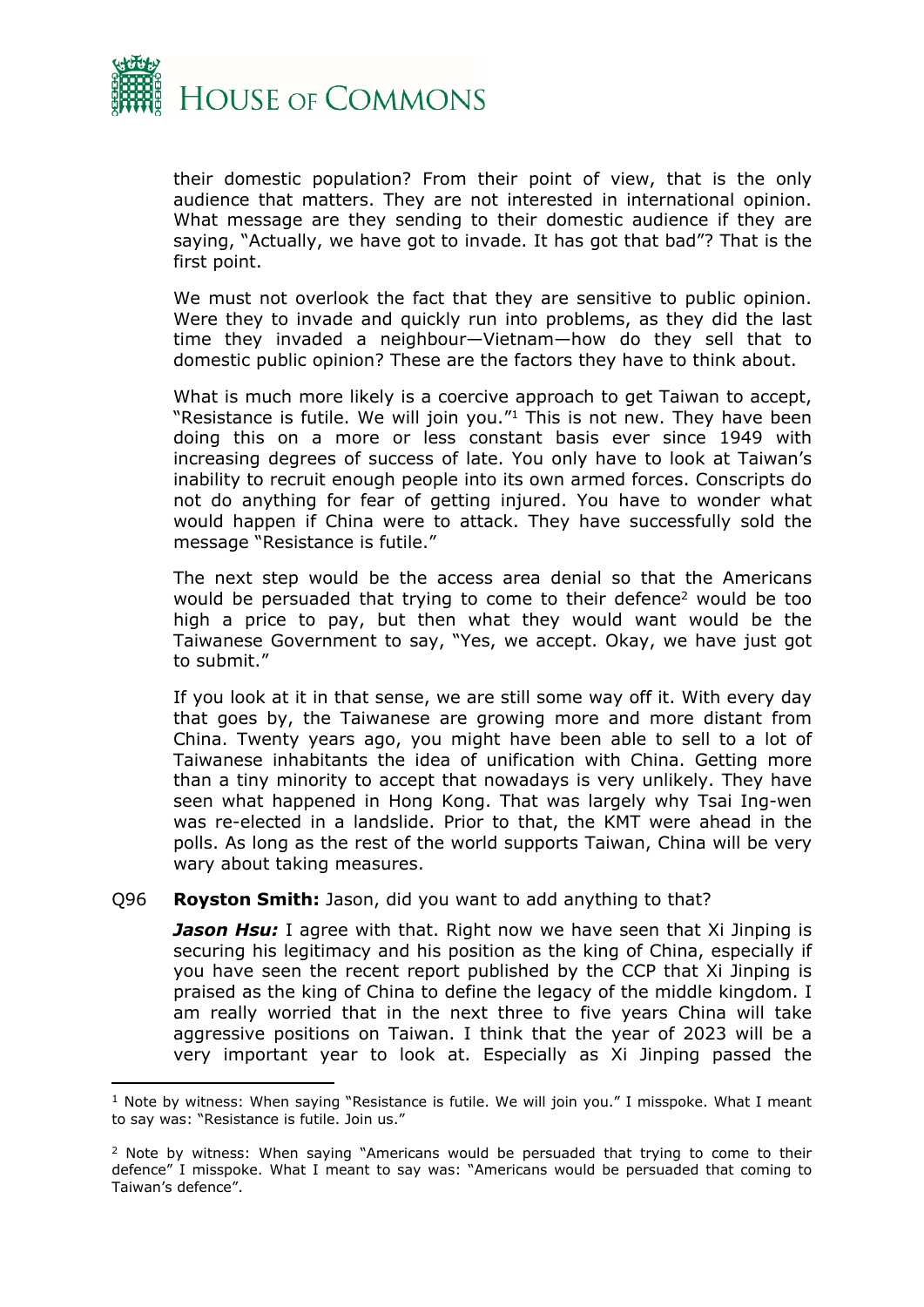

threshold of his third term, he would look to further deepen his position by sending more aggressive gestures towards Taiwan.

It also depends on who wins Taiwan's elections in 2024. If it is a proindependence candidate who ends up winning the election, that will definitely prompt China to take hostile actions towards Taiwan.

The year 2024 also means that, whether or not Trump will come back or whether the Democrats will run for re-election, there is a lot at stake in the 2024 election. In the next 24 months there is a lot that we need to be very careful about. Taiwanese citizens underestimate the dangers that are posted in front of us. You can tell by the duration of our military service that is less than one year, less than 12 months, that is insufficient. Our military reserve programme is under the standard. Whether or not we purchase weapons and arms from the United States does not really amount to much if we do not have an active military training presence that is ready for combat. If you also account for over 150 fighter jets circumventing Taiwan over the last month, you can tell by the aggressive and hostile action that China is taking toward Taiwan. We must be very careful.

Taiwanese citizens—the average civilians—are very complacent in this regard because we in Taiwan live a very comfortable lifestyle. We are pretty much Covid-free and we are just not very worried about what is going on in the rest of the world, not to mention China's threat. China's threat issues only come up during the election period. Right now we are still 18 to 24 months away from the national election. Most of the civilians are quite laissez-faire or nonchalant about China's attack. That is what worries me. When I served in the military, in the air force, I served for 20 months. It is a year and 10 months. I served in the reconnaissance unit. Now, it is less than 10 months. It is only four months. It is like a summer camp. That worries me. Also, the US Pentagon and Defense Department also raised the issue of our insufficient military capability to defend.

I think our leaders must come up with a resolution and determination that we are going to defend ourselves; otherwise, whether or not the United States comes to rescue us in a matter of seven, 10 or 14 days, it will not matter because we are not ready to pick up rifles to fight. That is really the matter. Our leaders must be reconciled with the fact that this cannot be an election topic only, because whenever there is an election we talk about lowering the service days, and that is not right. I have to say that.

#### Q97 **Royston Smith:** Well said.

Michael, you said that you did not think it would happen, and you are not alone in that view, I know. In the event that it did, though, what should the UK do?

*Michael Reilly:* The UK should, in my view, certainly support Taiwan. If we look at it from a practical point of view, it is not straightforward to do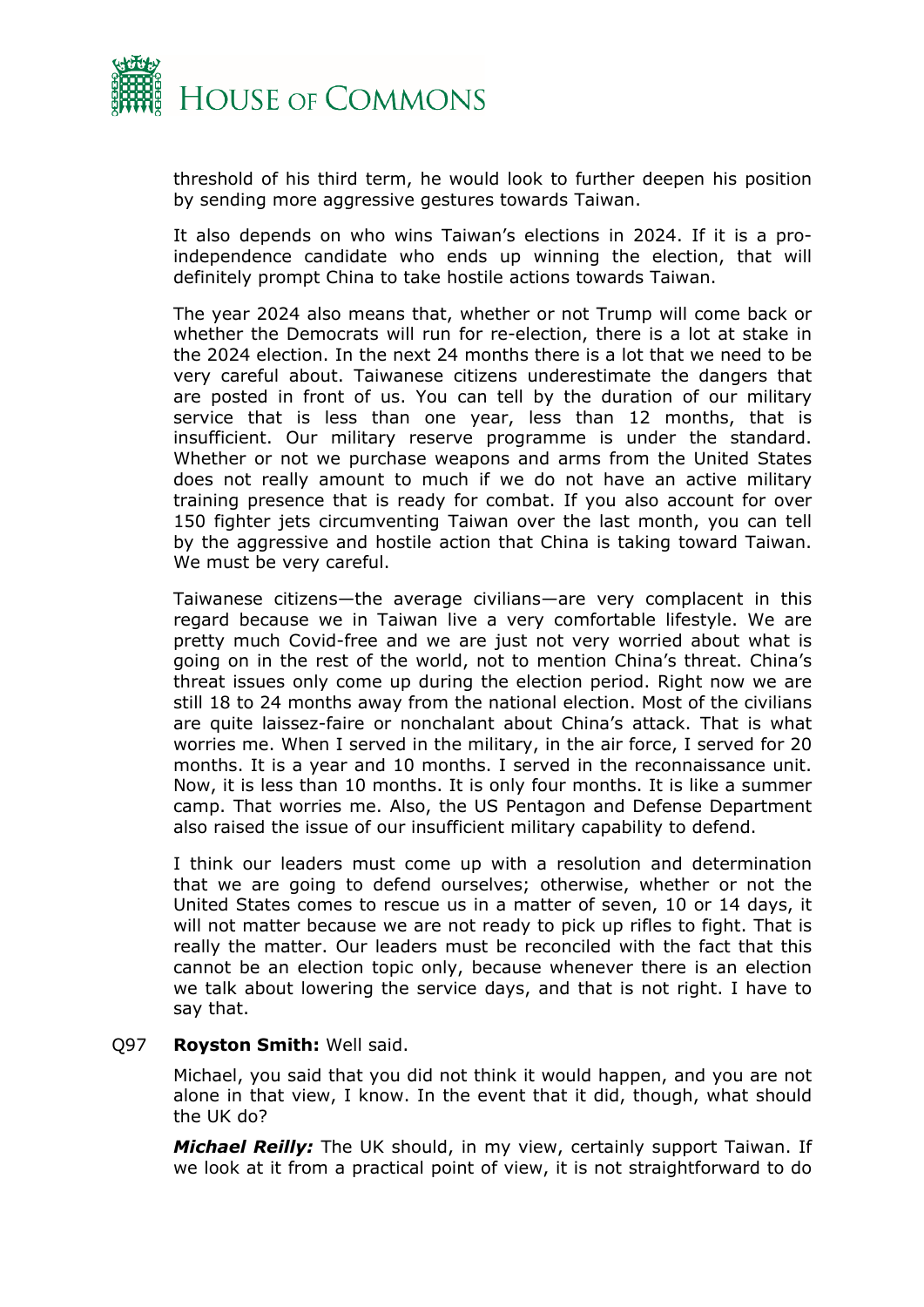

that. The most obvious and easiest way, it seems to me, would be to backfill by allowing more US troops from Europe to go and fight and ships to go to the Indo-Pacific, taking up the slack on behalf of the US within NATO, at least in the short term. If it was more than a short-term conflict, then obviously everything is open. But the idea that the UK in current circumstances could rush to Taiwan's aid and support I think is optimistic, to say the least.

Q98 **Royston Smith:** Is there anything that the UK should be doing now—let us assume that you are not right that it won't happen and Dr Patalano's theory is that it could happen in a few years—to try to deter China from an act of aggression?

*Michael Reilly:* It is a bit like what I was saying about Ministers. We need to be giving consistent, clear messages to China. If I go back to something I said very early on about Singapore's approach and something we could learn from, Singapore has always maintained a basic standard position vis-à-vis China and Taiwan. With respect to our own Governments here, we have seen the pendulum swing to and fro in our relations. If you are Chinese, it is easy to get confused as to what is the UK's real position. I think the same is even more true of Australia and relevant in these circumstances.

We should start by having a consistent message, repeated every time we meet senior Chinese, that, "Look, this would be unacceptable. If this were to happen, it really changes everything." Make it very clear to China that there would be a very high price to pay and hopefully they get the message, because at the moment I do not think they get that message sufficiently clearly, sufficiently consistently, from anybody other than the US, but even there, there is strategic ambiguity.

Q99 **Royston Smith:** I was just thinking that, if we have a consistent position now, it would be a consistent position from now, and how long before that is considered a consistent position, I suppose?

**Dr Patalano:** As a military historian of east Asia, I have learned two things in the last 20 years. No. 1 is that there are lots of things that should never happen, and still they do. No. 2 is that you should always start by believing at least on the surface of things that, whenever a senior east Asian politician make repeated statements, it transforms into official policy. I do not believe, in principle, that invasion is going to happen or that it is not going to happen. All I am saying is that the current headlines from a capabilities point of view will create the option to do so.

I want this to be very clear. I am not suggesting that invasion is either inevitable or will happen. I am suggesting something very different, which is that there is a clearly stated intention, which is reunification at the moment, based on that 2049 baseline, and also in capabilities terms the Chinese will have these options within a few years.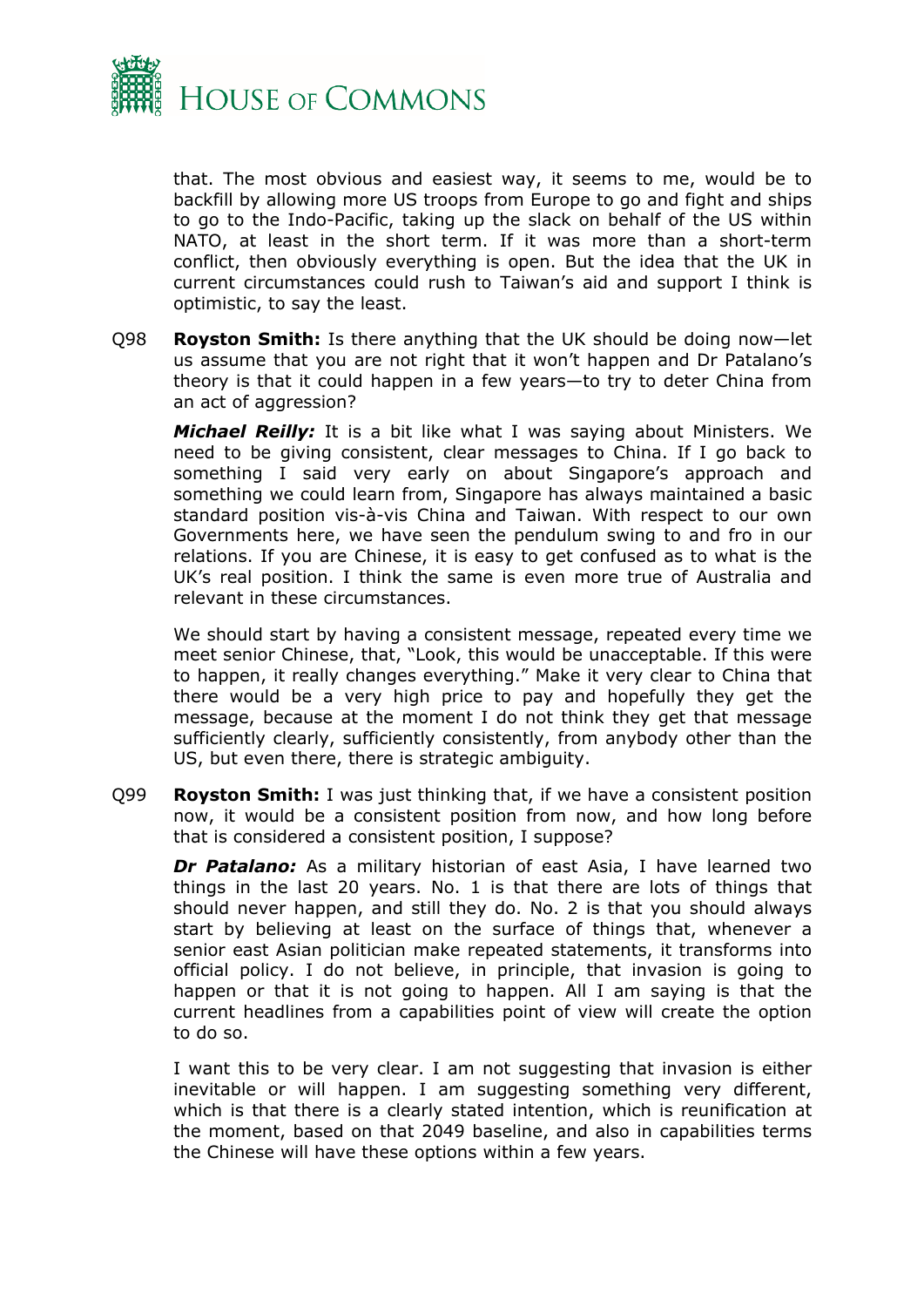

Assuming that this was going to happen, I completely agree with Michael's idea that the one way to look at it is indirectly and by focusing on what one can do in Europe in order to allow the United States to get greater focus in the region.

I would add on top of this that, over the last four years since roughly June in 2016 and again in December 2018, collaboration between Russia and China has become much greater than it used to be. If indeed push were to come to that space of invasion, I would be very surprised if the Russians were not to take some sort of position on the matter and implicitly or more forthcomingly create a relationship with the Chinese in order to support the pursuit of their ambition, whatever that looks like.

The question of Europe and the UK on a Taiwan scenario is not just in terms of release to the United States but also possible collaboration between China and Russia and how that would translate for us. That is No. 1.

On No. 2, your question is very important, because the sub-question is, okay, what do we do now? It is equally important. On the more direct point, I think that the primary frameworks that will come into place belong to the relationship with the United States; the relationship with countries like Australia, and whatever we are going to be with AUKUS by that point in time; of course, Japan; and to a lesser extent probably South Korea. These are the three countries that will come into play in creating the framework on how the UK should address the question. As a result of that, that does not exclude some form of direct support as in logistical support, real support, which is also something that the Japanese would be looking at depending on the specific circumstances. There is a limited yet quite important subsidiary role, if you want, that would be conceded in a broader sense of canvas of political options for the UK.

However, if I understand where your question is coming from, I do believe that if we take invasion as D-day, the best action is on D minus, because if you are at D-day there is already so much trouble happening that what we are doing is damage control. What can we do with D minus? That is where the UK has an incredibly important role to play, multilaterally through its own arrangements, and bilaterally through arrangements by simply getting together and comparing notes with our partners and allies, understanding how they see the situation. What I know is the headlines of publicly available materials, but what is the brief that you can get from your partners and allies?

No. 1, multilaterally and bilaterally, it is simply getting to understand this better. Raising this question as part of the conversation of the regular exchanges that we have with our partners and allies is important. Why? Because that feeds back into the implementation of the integrated review. If 2027 is an important deadline for the Chinese, it is an important deadline for us as well in Britain. By then, we will be six years into the integrated review, assuming there is no significant change in how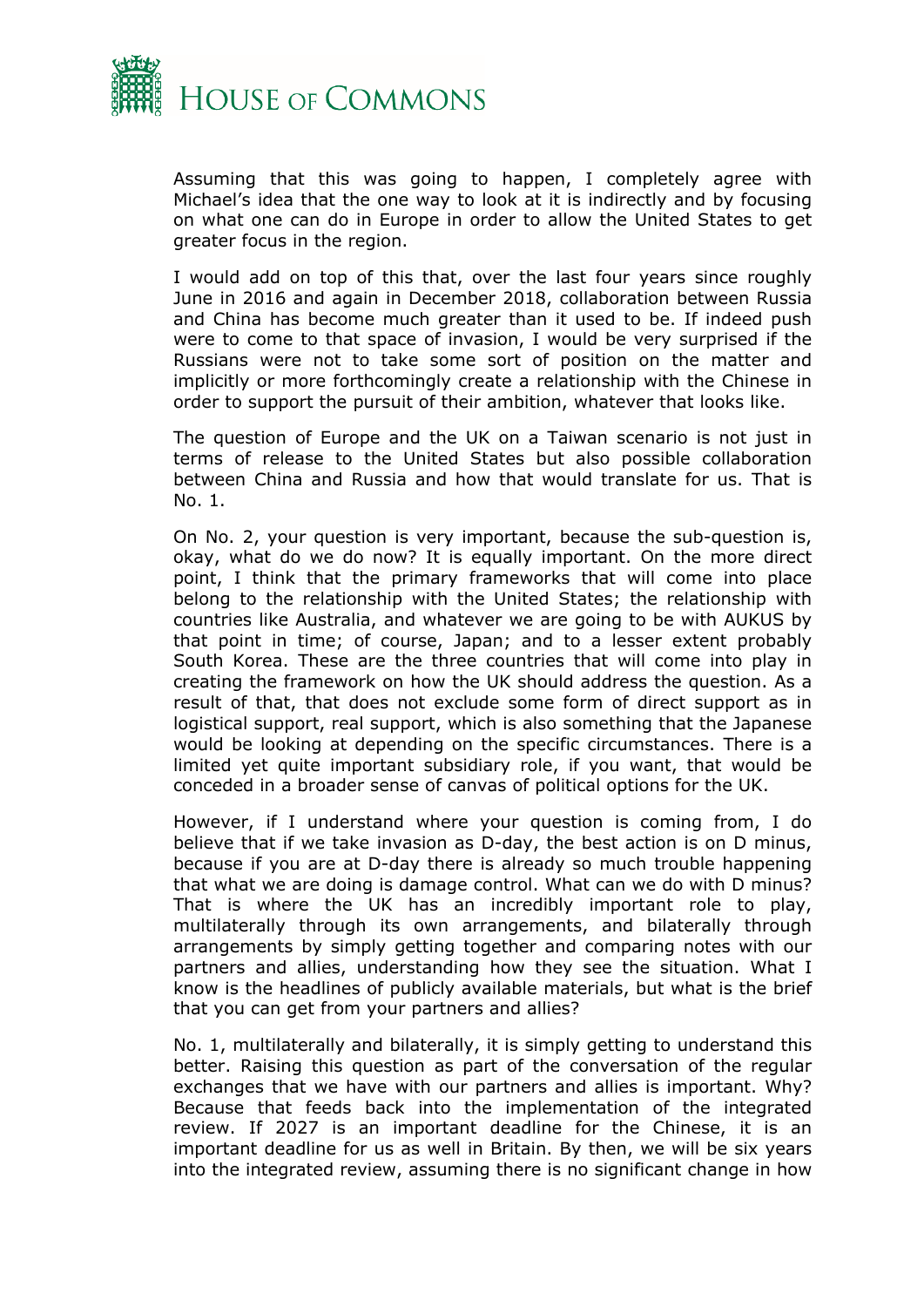

we relate from a Government perspective with the integrated review, but that is a different situation. This information will help us implement in a more tailored way the integrated review. In this respect, shaping capabilities and the injection into greater resilience through capacity building of Taiwan's own military directly or indirectly, or those of allies and partners that would be involved, is an important role. We have the base in Brunei. We have the logistical support base in Singapore. We have LSG South that will be operational in mid-2021, and of course we will have the OPVs that will be operating in a maritime environment pushing back on coercive actions that the Chinese then take.

That D minus space, that shaping capacity at the ground level through capacity building and pushing back on coercive action, is part of how you make the political messaging consistent and well understood in China. When CSG was operating a couple of months ago with the Australians, the Americans and the Japanese in the South China sea, the Chinese were taking notes. And so they were while HMS Richmond was sailing through the Taiwan straits. That kind of action does shape the environment and that does put the Chinese on notice and make them pay attention to what you are saying.

Q100 **Royston Smith:** In the event that D-day comes and goes, if China has a successful invasion of Taiwan, should the UK and others recognise that? Should we recognise the Chinese-Taiwanese reunification, call it whatever China would call it, even if it was an act of aggression or otherwise?

**Jason Hsu:** I think it would be very difficult for the Taiwanese to even identify the China association at this point in time, particularly because of China's aggression and also China's oppression towards Taiwan's international presence. It makes it very difficult for Taiwan to develop a friendly relationship with China, although, that being said, as I shared before during this evidence meeting, there are over 2 million Taiwanese people working and living in mainland China, and over the course of the past 24 months during the Covid pandemic Taiwan's investment towards China doubled.

There is an inseparable truce between Taiwan and China in terms of trade independence as well as business ties. It is still very important to seek peaceful resolution between the two sides. As someone who has lived, worked and raised family in Taiwan, a war or a conflict is the last thing we want to see. But our leaders and politicians must be very careful and smart in advocating the delicate relationships between the two sides without putting too much shtook either on the US or China. I think what Taiwan needs at this point in time is to buy more time to strengthen our democratic stratus and economic strength and also develop more collaborative relationships with countries such as the UK. Obviously, we are ready to help, and we want to help, and we want to lend our support and technology to countries like the UK.

**Chair:** Thanks very much. Andrew, did you want to come in?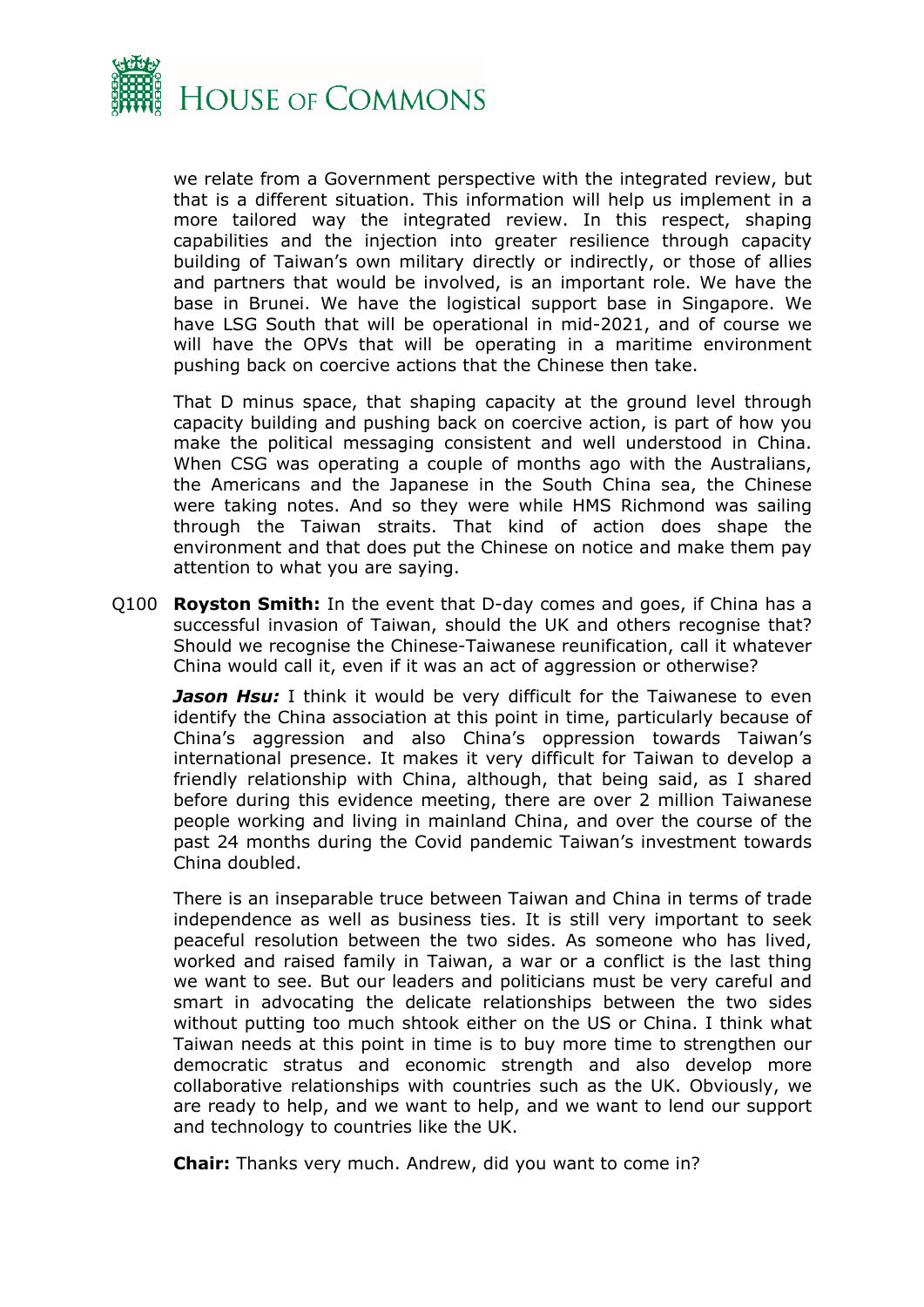

#### Q101 **Andrew Rosindell:** Thank you very much and I apologise for being late.

It seems to me that the United Kingdom and the west generally have been too willing to appease China for too long. Maybe we have left it to do what we should have done many years ago. What do you feel the reaction would be if we were to be rather more robust diplomatically in the sense that we gave Taiwan greater recognition and more status within our own diplomatic arena and within our own domestic affairs? We have a Taiwanese representative office in London but we do not treat them like an embassy. We are not supposed to call the Taiwanese representative an ambassador.

What if we started to do things that were blatantly pro-Taiwan and refused to appease China in the way that we have done? At the Olympic games, for instance, we were not allowed to fly the Taiwanese flag. At the Lord Mayor's show, the Lord Mayor was criticised by China because the Taiwanese had their own float. So the next year they were not allowed to take part at the Lord Mayor's show. Has the British establishment for too long been appeasing Beijing on this and is it not time we started to row back on this and be rather more robust?

*Michael Reilly:* We touched on this earlier when there was a discussion about COP26 and what had gone on in the margins of that. In response to what you have said, there are two separate angles to this. There is the Government angle and there is the private sector or non-Government angle. like the Lord Mayor's show.

If I take that one first, it is an easy one. The Lord Mayor had no grounds whatsoever, or whoever was responsible, for pulling the float out. They are not alone. It happens in other countries too.

As far as the Government position goes, we get into legalities. There are internal legal issues that have to be borne in mind. Is it appeasing China, as you put it? I do not think it is as straightforward as appeasing China.

If I give some examples, New Zealand is a country like us, has the same common-law system, is English speaking and much smaller than we are, but New Zealand has a free trade agreement with Taiwan and it also has one with China. The world did not fall in.

New Zealand gives the Taiwanese office in Auckland a higher degree of status—it gives it a degree of status, I should say. I know we give the TRO no status at all. In my view, we could certainly give it a degree of status. Short of being a full embassy, it could be on the same level as the Hong Kong trade and development office, for example. The argument as always is that China would not like it, but that is exactly the same argument bureaucrats took to oppose removing the visa imposition on the Taiwanese. The Chinese did not react to that. As long as you can show to China that it does not have implications for statehood or for formal recognition, they might make a routine complaint but the sky would not fall in. There are actually things that we could do without having to just go and annoy China for the sake of it.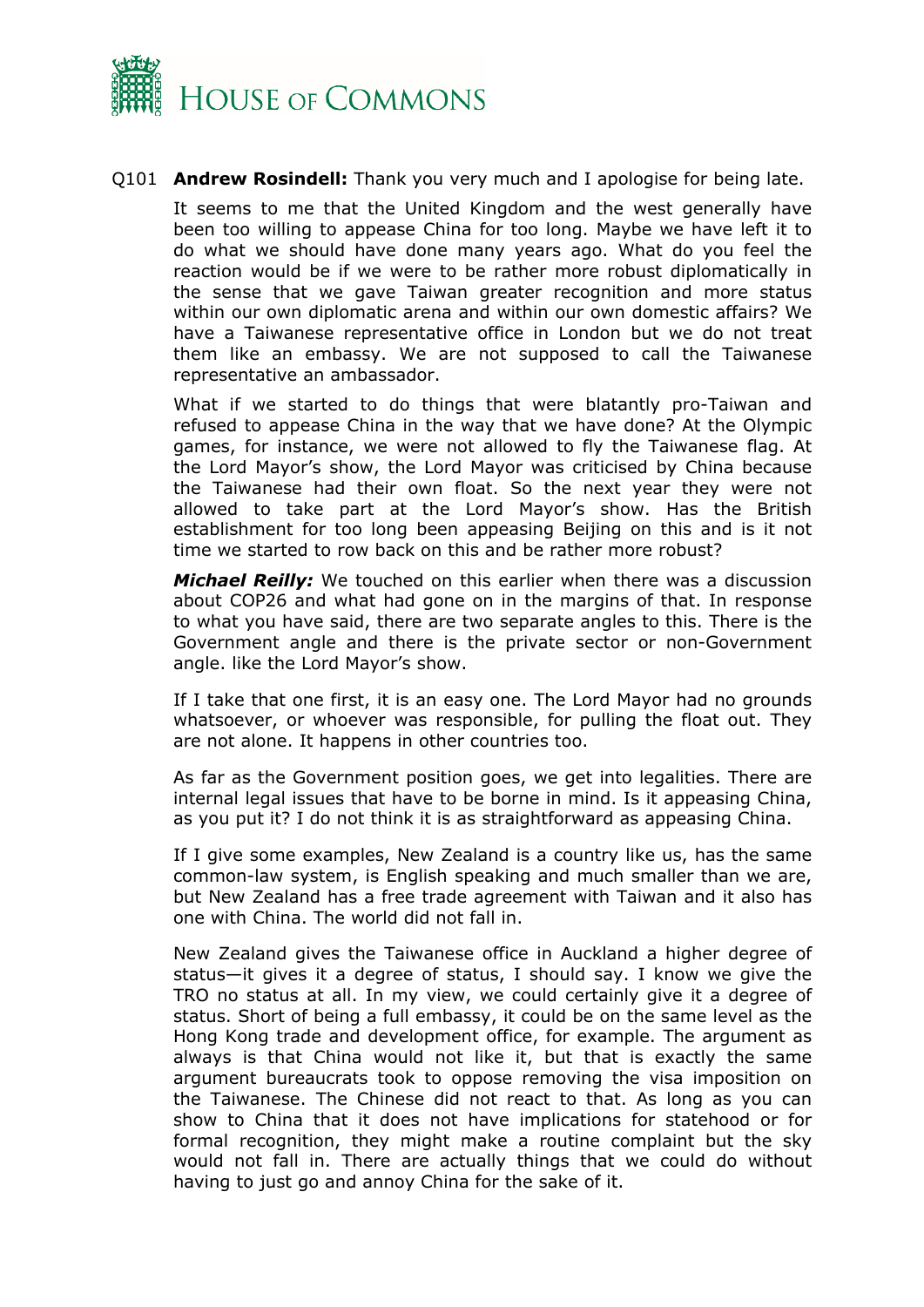

Q102 **Andrew Rosindell:** And if we gave it formal recognition what would the reaction be?

*Michael Reilly:* What do you mean by more recognition?

**Andrew Rosindell:** No, no.

**Chair:** Formal.

Q103 **Andrew Rosindell:** What if Taiwan was recognised by the UK? There are countries—not very many, I know, and they are mostly Central American and Caribbean—that do give recognition. If we were to do the same, what would be the reaction of Beijing? What would they actually do?

*Michael Reilly:* They would break diplomatic relations with us. The Chinese position has always been clear. You can have diplomatic relations with Taiwan or you can have diplomatic relations with us, but not with both. They would break relations. Undoubtedly, in the short term, that would have a significant impact on two-way trade. The question you would have to ask yourself is: is that a price that we would want to pay? Most people would say, given the size of China in the global economy and given, whether we like it or not, that it is a permanent member of the Security Council and it is taking more and more of a global role, if it is a straight choice between Taiwan and China, it makes sense for all sorts of reasons to have a formal relationship with China.

We could certainly do more informally with Taiwan. To be honest, I do not think the Taiwanese would look to us to have a formal relationship. They know what the consequences would be. Back in the 1990s it was different, but I think there is a much greater degree of maturity in Taipei. What they want is a close relationship that stops short of formal diplomatic relations.

**Dr Patalano:** This is a very important point. It depends very much on expectation. What if we change recognition? What is the objective? Why would you be doing this? If the question is to elevate a relationship with Taiwan, which I would imagine is the chief objective, rather than upsetting China or signalling to China, inevitably, no matter what you do, you will be sending a signal to China. That is always part of your considerations. If the objective is to focus on a better relationship with Taiwan, I do not think there is an expectation in Taiwan to receive recognition in order to elevate the relationship, whether it is informal through industry links of this kind of indeed formally. There is a whole ladder with steps that one can take in improving the relationship from where it is today to a much stronger position short of full recognition.

Managing expectation and what the other side is expecting, the objective is elevating relations with Taiwan. I think it would be unfair to suggest that the Taiwanese expect somehow that one switched recognition, also because, as we discussed today, ties between Taiwan and China are very deep. So a significant earth-shaking change as this would have an impact also on relations between Taiwan and China in a negative sense.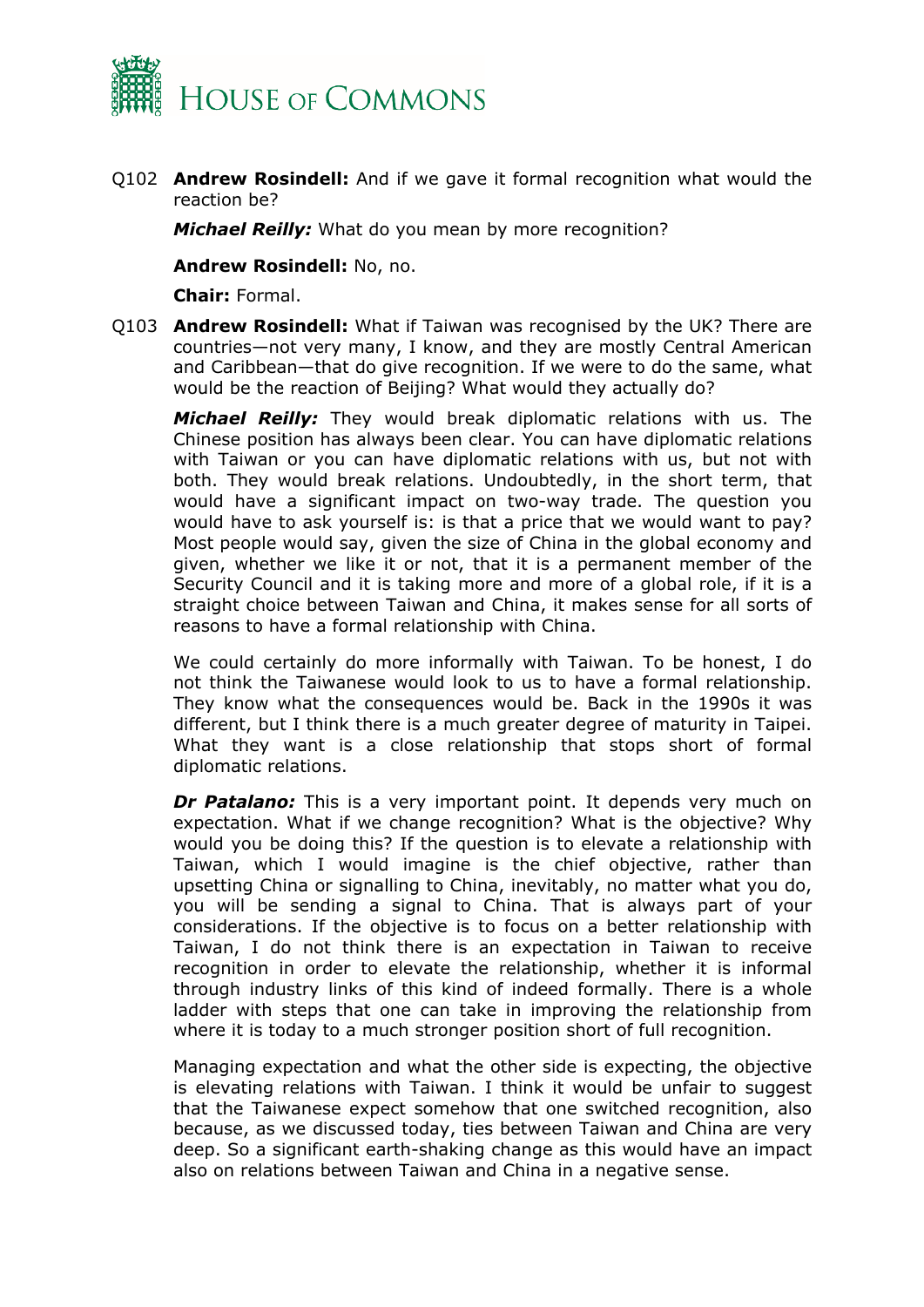

Q104 **Chair:** Thank you very much, Mr Hsu. I see you nodding there to Professor Patalano's comments. You agree.

*Jason Hsu:* Absolutely, yes.

Q105 **Henry Smith:** Given the People's Republic of China's actions in Hong Kong, against the Uyghur in Xinjiang and recent incursions in Taiwanese airspace, and indeed the events of the last 18 or 19 months, and potential results from the pandemic, do you think the international community should impose a diplomatic boycott of the winter Olympic games in Beijing?

*Michael Reilly:* When you say diplomatic boycott, do you mean athletes not going or Government representatives not going?

Q106 **Henry Smith:** No, I mean official representatives attending.

*Michael Reilly:* There is a precedent. Angela Merkel and, I believe, Gordon Brown did not go to the opening of the Beijing Olympics. Angela Merkel set the tone very early and made it clear it was in protest at Chinese behaviour in Tibet. With that precedent, I would say, why not? If Governments feel that what China is doing in Hong Kong and Xinjiang is wrong—and personally I would say it is wrong—then, yes, send a message by not attending.

Q107 **Henry Smith:** Mr Hsu, what would your opinion on this be?

*Jason Hsu:* This is indeed quite a complex issue. Particularly with the Uyghur situation, the human rights issue is quite complicated. The winter Olympics would definitely be the testing ground for global acceptance of China's current practice over human rights. I think that western countries, particularly the liberal democracies, must make a stance on this. Virtual meetings between President Xi Jinping and President Biden have sent a signal of whether or not the two sides are negotiating terms on some parts, but human rights is not something on which any country's leader should compromise, so I believe it is important that countries make a strong stance on that.

Q108 **Henry Smith:** Thank you. Dr Patalano?

*Dr Patalano:* Going back to the point that was raised earlier, we need to suggest perhaps that we move from fear of China as a habit of the mind to one of excessive deference to China. The example that you give is a very good example, because if human rights, and in particular how they affect open societies and open economies, is something we believe in, then of course this type of issue should be on the table; otherwise, if it is not, it is an act of deference. It is absolutely acceptable, but you have already taken a decision to politically stop the conversation there, whereas perhaps at this stage in this particular issue there is one question to ask.

The Chinese believe in reciprocity. They would never give you something for free if they can negotiate. Why should we not be reciprocal in that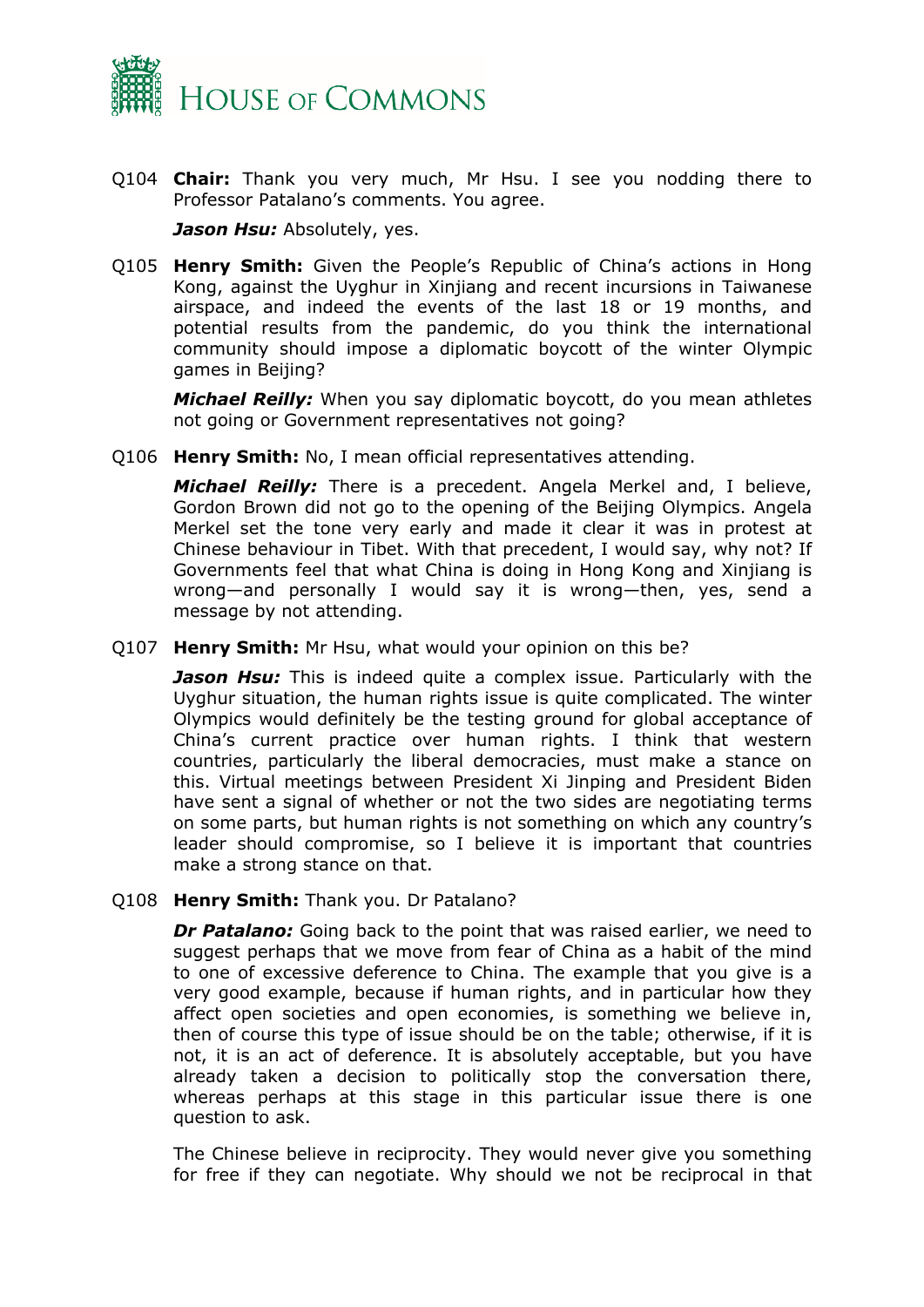

sense and see in that type of gesture a political recognition, a political objective, a price that should be earned? If we are shifting away from fear to deference, and we place deference into the right context where it does not undermine things we believe in, such as open societies and open economies, in that sense the answer to your question comes naturally. It is something that, in principle, should be on the table for discussion.

#### **Henry Smith:** Thank you.

Q109 **Chair:** We are going to be voting very soon, I suspect. May I just wrap up with a few quickfire questions? I hope that is all right. Professor Patalano, we have touched very briefly on AUKUS and FPDA. How important are they?

**Dr Patalano:** They were not designed to deter others going against China. Intellectually, they are important. The broader theme of today's session about collaboration, particularly in science and tech, is where they become really important. What happens with AUKUS over the next few months will set the tone of the openness of AUKUS of accepting others to join that conversation on the future of science and tech.

Q110 **Chair:** You are going in the direction I was hoping. On AUKUS, do you think we should invite Japan, France and Taiwan to join the technical elements of that, even if not the nuclear submarine elements?

**Dr Patalano:** I absolutely subscribe to that. It is also what the Prime Minister implicitly mentioned when he was in DC. It is an open architecture, particularly in that framework of an all-encompassing direction. Japan and France should be at the top of that list. Why not Taiwan?

Q111 **Chair:** Mr Hsu, do you agree?

*Jason Hsu:* I agree with everything the professor said. I think we definitely need a close, deep and stronger relationship between Taiwan and the UK. Thank you very much.

Q112 **Chair:** Fantastic. I am going to keep whizzing through rather than going over it again, if that is all right.

We have spoken a bit about the various ways in which we close down various elements of Beijing's mixed activities—the grey zone activities, as it were. Mr Hsu, do you think there are steps that the UK should be taking to close down some of the more provocative elements? I am thinking particularly of wolf warrior diplomacy and such elements.

**Jason Hsu:** Absolutely. China's aggressive expansion of its warrior initiatives, as was the so-called wolf warrior diplomacy, is a strong signal that China is trying to assert its dominance around the world. In order to defend liberal democracy, the UK must also play its role by developing a presence in the Asia-Pacific. It used to be the United States that played the central role, but it is important that the UK also joins force. Taiwan cannot defend alone in this regard against the threat that we are facing.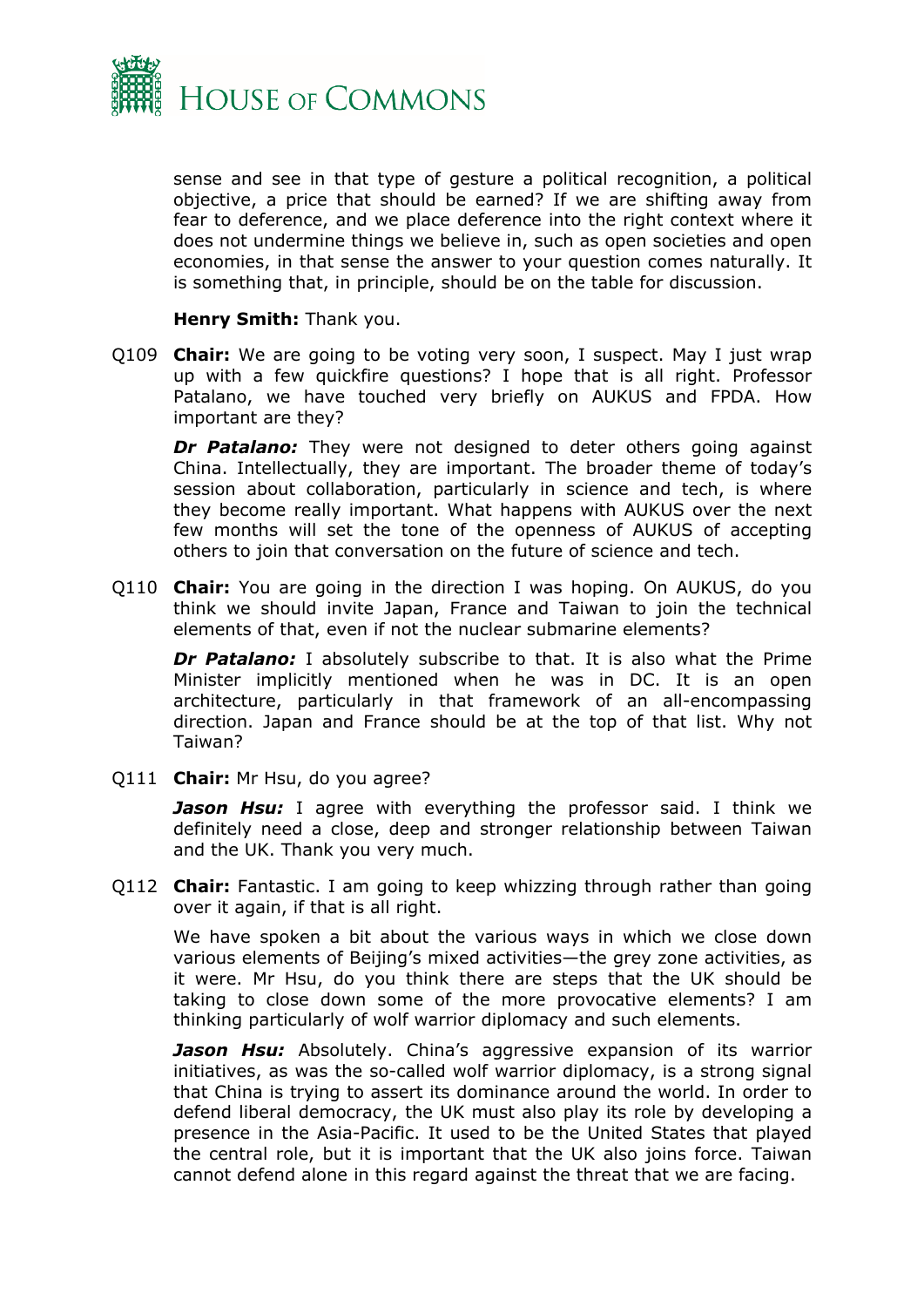

In terms of cyber-security, we are constantly being hit thousands of times on a daily basis on our Government portal as well as on financial terminals. There are a lot of things on which the western countries should work with Taiwan to develop a stronger, robust defence towards China's aggression I would appreciate every move as well as the measures that the UK is taking in helping in this regard.

Q113 **Chair:** Thank you very much. This is the last question. We have touched on Japan a little bit. Clearly, the increased comments by the Japanese Government in various different ways on the military defence of Taiwan speak to the importance of Taiwan in Japan's defence architecture. Could you comment on how important this really is to Japan? What are the options that the UK and others have to support Japan? Which other countries also see this in the same way—Indonesia and the Philippines? Are there others?

**Jason Hsu:** Japan has everything at stake on regional security and stability in the event of China's aggression towards Taiwan. Japan is at the forefront of the Pacific first command chain. When China extends its influence and also develops its military presence in the South China sea as well as sending fighter jets to circumvent Taiwan, it also sends signals to Japan's defence network as well. It is important for western democracies to boost Japan's confidence in elevating its own military presence and defence capability in helping to support the original defence in that regard. I know that for a long time, because of constitutional constraints, Japan was not able to develop its defence capability, but now it is time for the regional defence network to come together to help defend regional stability. It will take the US days, if not weeks, to come to this region in the event of an attack. Japan and South Korea are next door in the event of an attack happening. It is very important at this moment that we set up unofficial, if not official, defence co-operative drills and exercises so that we can defend the region's stability collectively.

Q114 **Chair:** One last question, if I may, to Professor Patalano. What is Japan doing to get ready here? I spoke not very long ago to the then Japanese defence Ministers about the possibility of seeing Japanese F-35s flying off the deck of the Queen Elizabeth. What preparations are the Japanese self-defence force making themselves?

**Dr Patalano:** There are three different lines of action. One is about increasing the capacity for deterrence and, if necessary, response. That is by enhancing co-operation closely with the United States and by developing regular two-plus-two and working level interactions between the chain of command structures so that they operate in peacetime and not just in the time of crisis. That is one point and has been changing quite considerably especially since the signing of the new guidelines.

At the secondary level there is the question of the procurement of new capabilities, of which, as you mentioned, the F-35B is one.